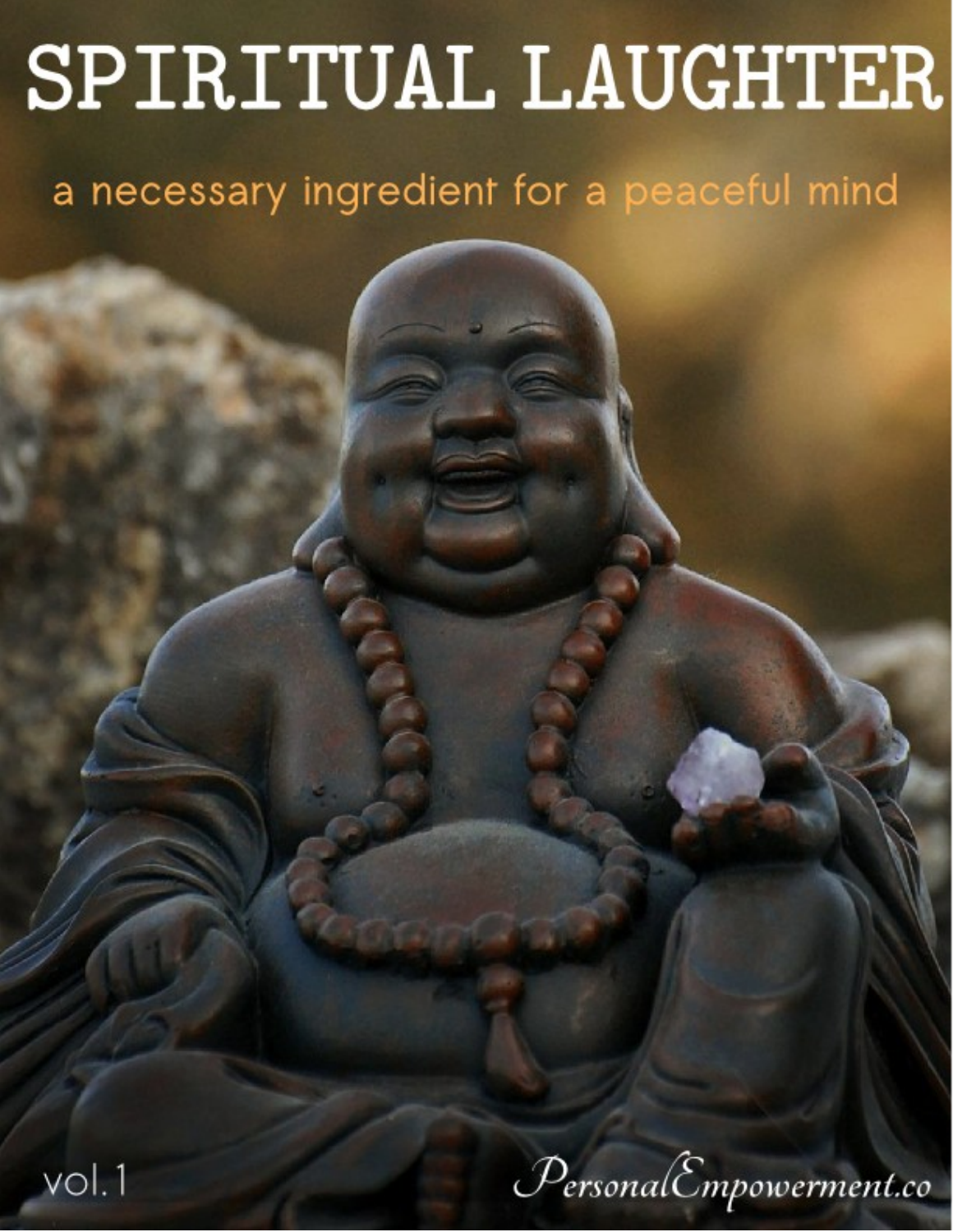# **Spiritual Laughter vol.1**

# **Introduction**

Laughter is a necessary ingredient for a peaceful mind. Laughter allows happiness to enter and often enables perspective to occur. Spiritually is not a deadly serious pursuit and laughter lubricates the Soul and elevates our vibrations to a more blissful existence.

For many years Neville has been sending and receiving jokes and uplifting stories via daily emails to friends all over the world. For Neville it is a daily tonic as he sifts through the emails he receives and decides which friends will benefit from each email he sends out. Not everyone has the same sense of humor and if you know your friends well enough you will know what tickles their fancy.

This Joke Book captures jokes of a spiritual and religious nature, many of them emails received and sent out by Neville through the years. It is an assortment of spiritually-oriented humor flying around the Internet Super Highway. Most of the Authors' and /or Sources names have been lost in cyberspace over the years so please accept Neville's profound regrets if anyone feels offended or slighted about not receiving proper acknowledgement for their original or sourced material.

Neville truly hopes no one is offended by these jokes and if you are then please find other portions of this website to visit instead.

An old Yiddish proverb says: "What soap is to the body, laughter is for the Soul". Enjoy, enjoy.

# **Non- Spiritual Affirmations**

Blessed are the flexible, for they can tie themselves into knots.

Only a lack of imagination saves me from immobilizing myself with imaginary fear

Today I will gladly share my experience and advice, for there are no sweeter words than "I told you so!"

False hope is better than no hope at all.

A good scapegoat is almost as good as a solution.

Who can I blame for my problems? Just give me a minute.... I'll find someone.

Why should I waste my time reliving the past when I can spend it worrying about the future?

The complete lack of evidence is the surest sign that the conspiracy is working.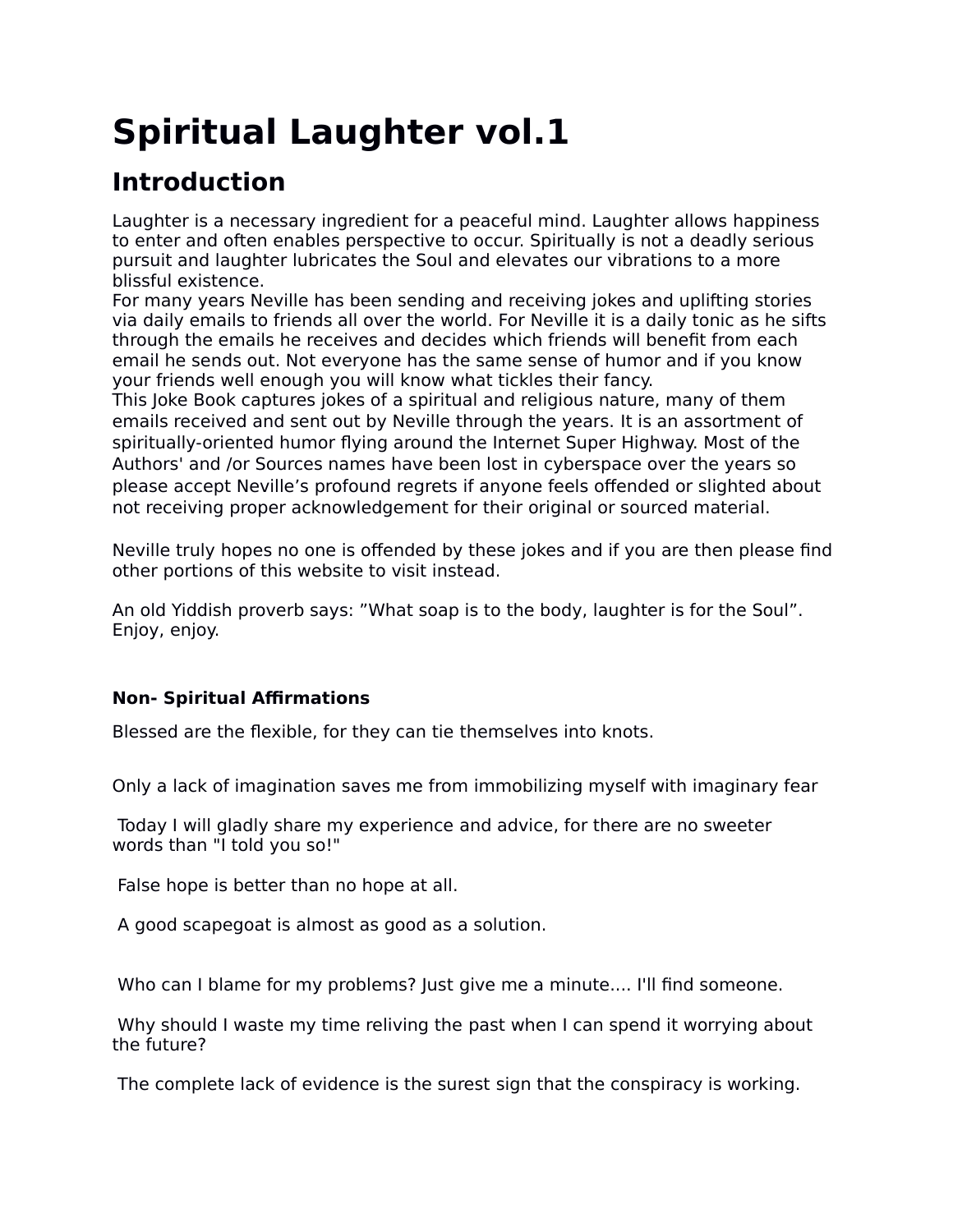I am learning that criticism is not nearly as effective as sabotage.

Becoming aware of my character defects leads me naturally to the next step of blaming my parents.

To have a successful relationship, I must learn to make it look like I'm giving as much as I'm getting.

I am willing to make the mistakes if someone else is willing to learn from them.

Before I criticize a man, I walk a mile in his shoes. That way, if he gets angry, he's a mile away and barefoot.

As I let go of my feelings of guilt, I am in touch with my inner sociopath.

I have the power to channel my imagination into ever-soaring levels of suspicion and paranoia.

I assume full responsibility for my actions, except the ones that are someone else's fault.

I no longer need to punish, deceive, or compromise myself, unless I want to stay employed.

In some cultures, what I do would be considered normal.

Having control over myself is almost as good as having control over others.

My intuition nearly makes up for my lack of self-judgment.

I honor my personality flaws for without them I would have no personality at all.

Joan of Arc heard voices, too.

I am grateful that I am not as judgmental as all those censorious, self-righteous people around me.

I need not suffer in silence while I can still moan, whimper and complain.

As I learn the innermost secrets of people around me, they reward me in many ways to keep me quiet.

When someone hurts me, I know that forgiveness is cheaper than a lawsuit, but not nearly as gratifying.

The first step is to say nice things about myself. The second, to do nice things for myself. The third, to find someone to buy me nice things.

As I learn to trust the universe, I no longer need to carry a gun.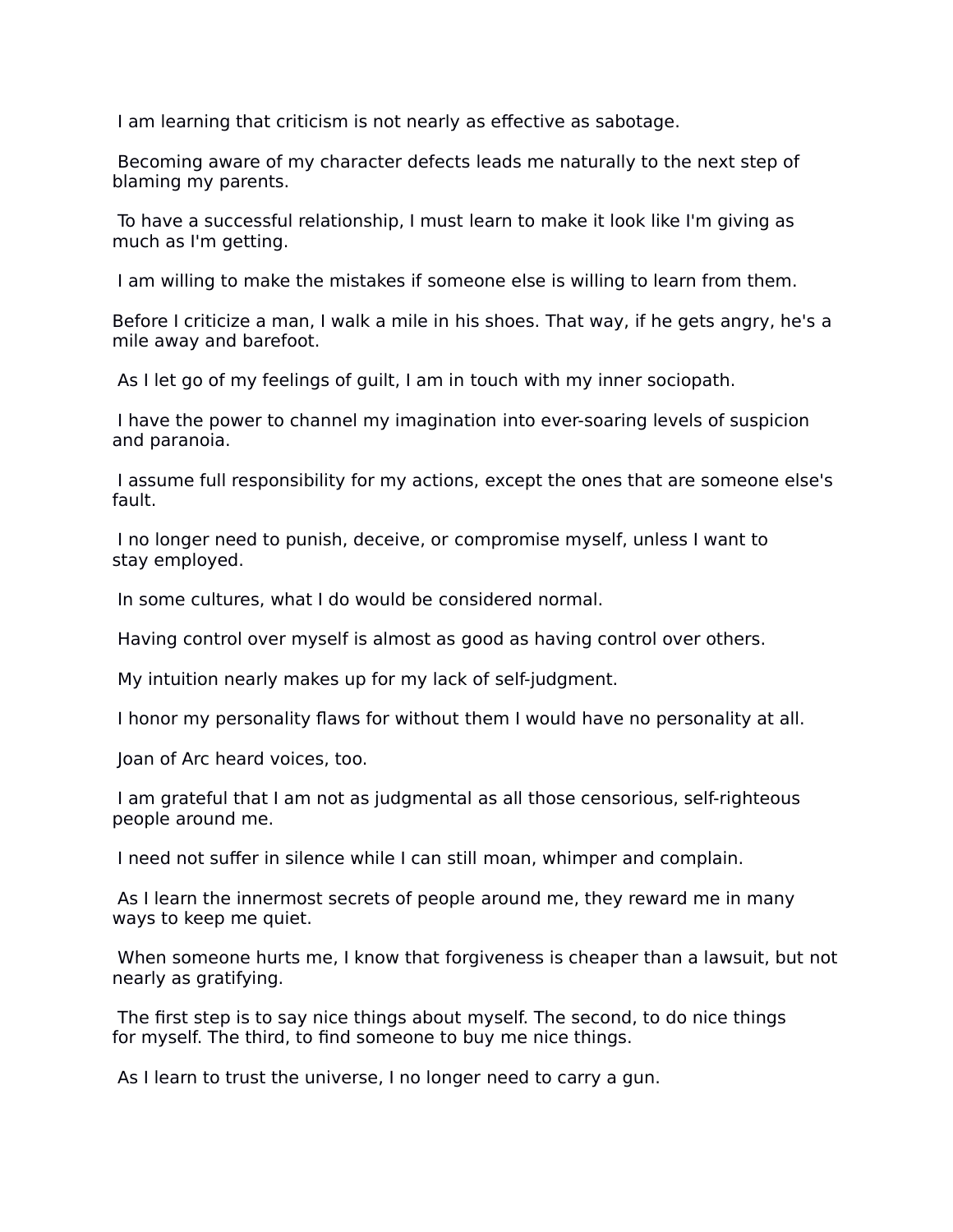All of me is beautiful, even the ugly, stupid and disgusting parts. I am at one with my duality.

# **How Enlightened Are You?....**

If you can resist complaining,

If you can understand when your loved ones are too busy to give you any time,

If you can take criticism and blame without resentment,

If you can ignore a friend's limited education and never correct him or her,

If you can resist treating a rich friend better than a poor friend,

If you can face the world without lies and deceit,

If you can conquer tension without medical help,

If you can relax without liquor,

If you can sleep without the aid of drugs,

If you can honestly say that deep in your heart you have no prejudice against creed, color, religion, gender preference, or politics,

--Then you have almost reached the same level of spiritual development as your dog!

# **God's Plan**

God and Adam were walking through the Garden of Eden, discussing various things. At one point, Adam says, "Wow, God, you sure made Eve awfully beautiful, just amazingly beautiful!" Spoke the Lord: "Yes, my son, that is so you would love her very, very deeply." After a brief moment, Adam hesitatingly commented, "But Lord, you made Eve not too smart." "Ah, yes," said God, "that is so she would love you very, very deeply."

And so it started…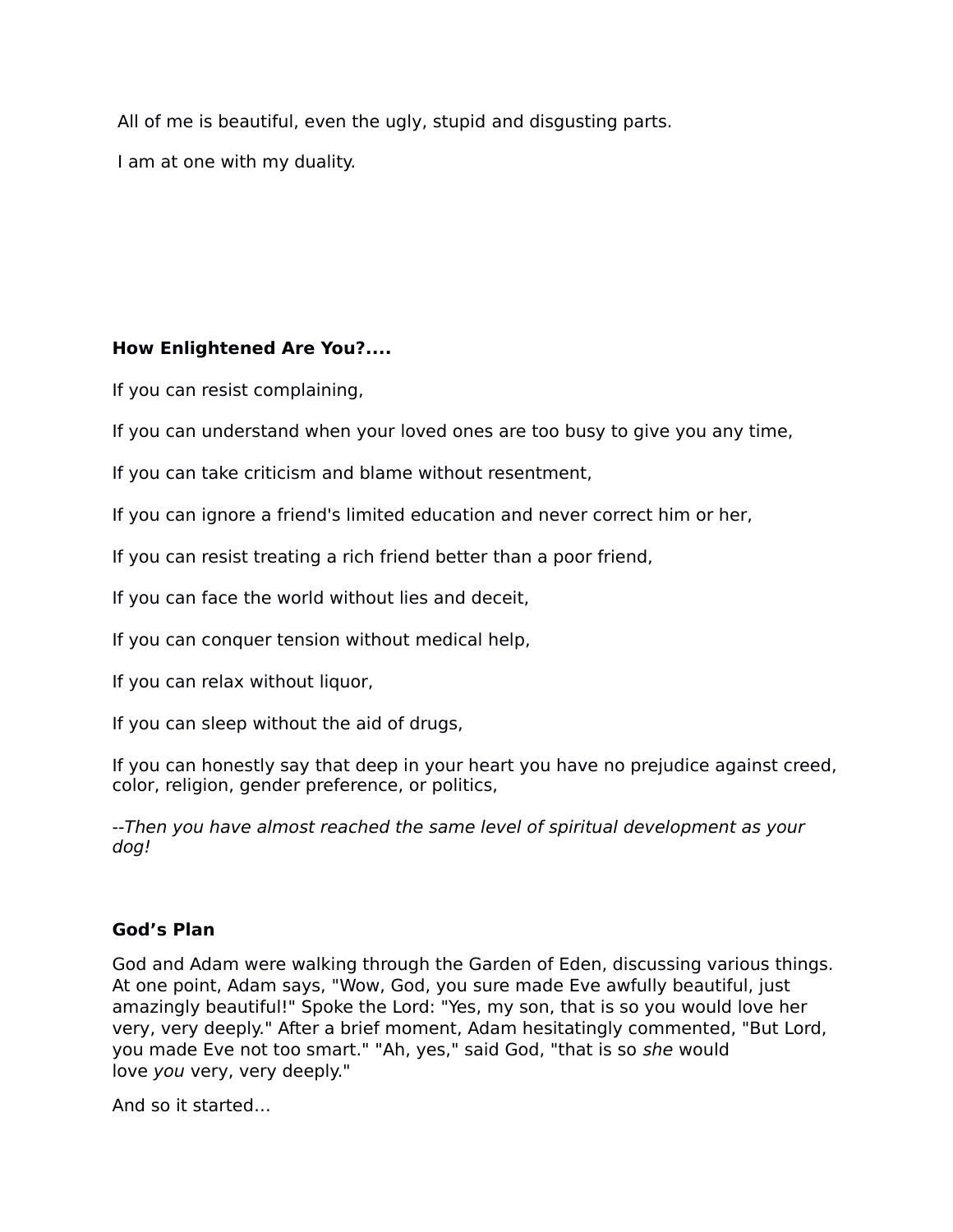A few days after creation, the Lord called Adam and said, "It is time for you and Eve to begin the process of populating the earth, so I want you to kiss her." Adam answered, "Yes Lord, but what is a kiss?" So the Lord gave a brief description to Adam who took Eve by the hand and took her over to a nearby bush.

A few minutes later, Adam emerged and said, "Thank you Lord, that was quite enjoyable."

And the Lord replied, "Yes Adam, I thought you might enjoy that. Now, I'd like you to caress Eve." And Adam asked, "What is a 'caress'?" So the Lord again gave Adam a brief description and then Adam went behind the bush to caress Eve.

Quite a few minutes later, Adam returned, smiling, and said, "'Lord, that was even better than the kiss."

And the Lord said, "You've done well Adam. And now I want you to make love to Eve."

And Adam asked, "What is 'make love' Lord?" So the Lord again gave Adam directions and Adam went again to Eve behind the bush. But this time he reappeared in five seconds and asked, "Lord, what is a 'headache'?"

#### **Jerry Seinfeld on Fear**

According to most studies, people's number one fear is public speaking. Number two is death. Death is number two. This means to the average person, if you go to a funeral, you're better off in the casket than doing the eulogy. --Jerry Seinfeld

#### **Praying Parrots**

A lady goes to see her priest one day and tells him, "Father, I have a problem. I have two female parrots, but they only know how to say one thing." "What do they say?" the priest inquired. "They say, 'Hi, we're hookers! Do you want to have some fun?' Isn't that awful?" the woman laments.

"That's obscene!" the priest exclaimed. Then he thought for a moment. "You know," he said, "I may have a solution to your problem. I have two male parrots who talk, and I have taught them to pray and read the Bible. Bring your two parrots over to my house, and we'll put them in the cage with Francis and Job. My parrots can teach your parrots to praise and worship God, and your parrots are sure to stop saying... that... that indecent phrase...in no time." "Thank you," the woman responded, "this may very well be the solution!"

The next day, the woman brought her female parrots to the priest's house. As he ushered the woman in, she saw that his two male parrots, Francis and Job, were inside their cage, holding rosary beads and actually praying, their pious little faces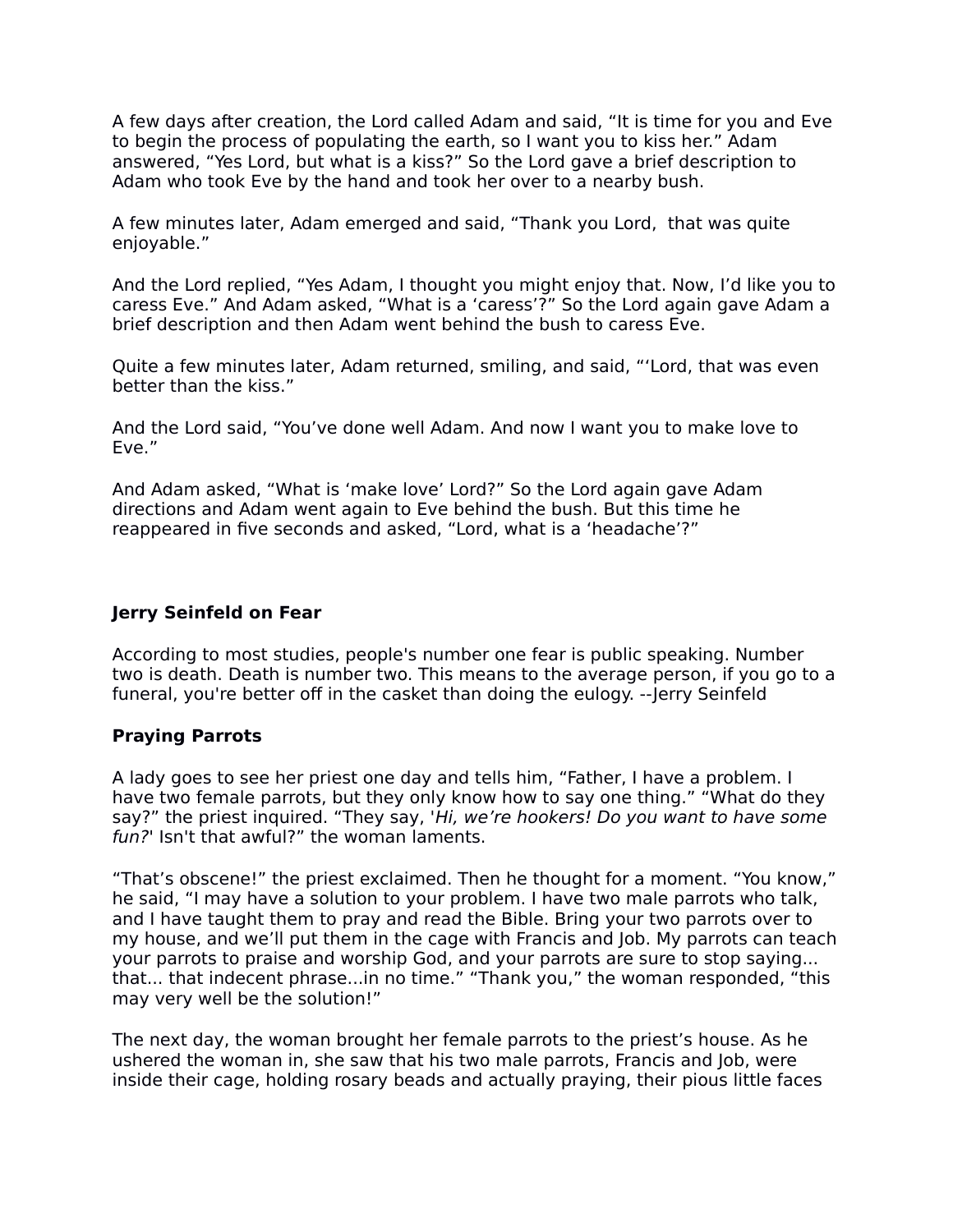upturned toward heaven with beaks moving slightly as they prayed intently to the Lord.

Very impressed, the woman walked over and placed her parrots inside the cage with these very devout parrots. After a few minutes, sure enough, the female parrots cried out in unison: "Hi, we're hookers! Do you want to have some fun?" A long moment of silence ensued. Shocked, one male parrot looked over at the other male parrot and exclaimed, "Put the beads away, Frank. Our prayers have been answered!"

# **Voltaire on God**

Voltaire: "God is a comedian playing to an audience too afraid to laugh."

# **Zen Wisdom**

Q: How do you describe a schizophrenic Zen Buddhist? A: A man who is at two with the universe

Q: How much "ego" do you need? A: Just enough so that you don't step in front of a bus. --Shunryu Suzuki

A student once asked Zen teacher Steve Allen, "If you were given a wish-fulfilling jewel, what would you wish for?" "To stop wishing," replied Allen.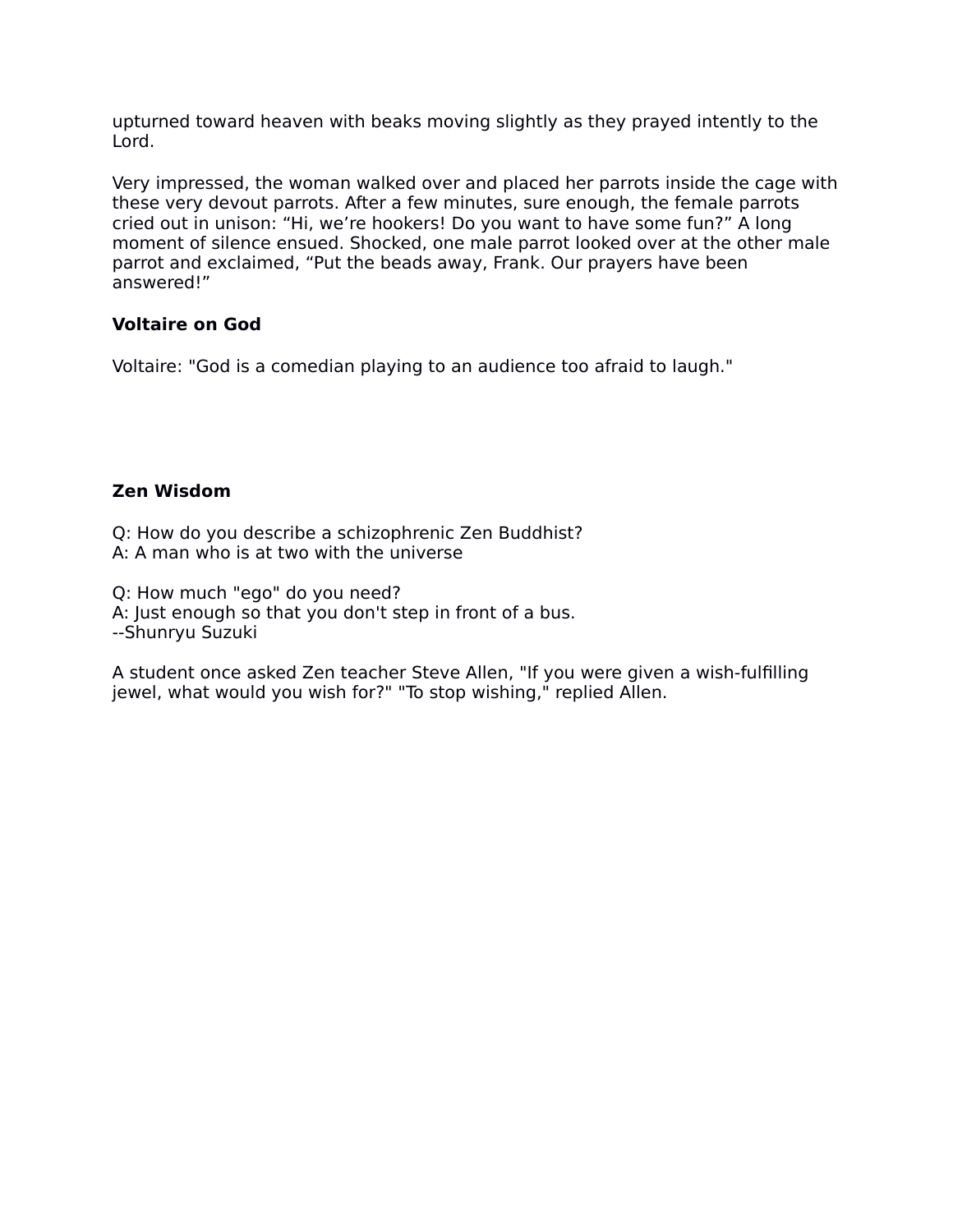# **Sermon on the Mount with a Twist**

Then Jesus took his disciples up to the mountain and gathering them around him, he taught them, saying:

"Blessed are the poor in spirit for theirs is the kingdom of heaven. Blessed are the meek. Blessed are they that mourn. Blessed are the merciful. Blessed are they that thirst for justice. Blessed are you when persecuted. Blessed are you when you suffer. Be glad and rejoice for your reward is great in heaven."

Then Simon Peter said: "Do we have to write this down?"

And Andrew said: "Are we supposed to know this?"

And James said: "Will we have a test on this?"

And Phillip said: "I don't have any paper!"

And Bartholomew said: "Do we have to turn this in?"

And John said: "The other disciples didn't have to learn this!"

And Matthew said: "Can I go to the boys' room?"

And Judas said: "What does this have to do with real life?"

Then one of the Pharisees who was present asked to see Jesus' lesson plan and inquired of Jesus: "Where are your anticipatory set and objectives in the cognitive domain?"

And Jesus wept.

# **THE Question**

A man walking along a California beach was deep in prayer. All of a sudden he said out loud, "Lord, please grant me one wish." Suddenly the sky clouded above his head and in a booming voice the Lord said, "Because you have tried to be faithful to me in all ways, I will grant you one wish." The man said, "Please, Lord, build a bridge to Hawaii, so I can drive over anytime I need to see beautiful sights and alleviate the stress in my life." The Lord said, "Your request is very materialistic. Think of the logistics of that kind of undertaking. The supports required to reach the bottom of the Pacific! The concrete and steel it would take! I can do it, but it is hard for me to justify such an intervention just to satisfy your desire for worldly things. Take a little more time and think of another wish, a wish you think would truly evoke my almighty power of blessing."

The man thought about it for a long time. Finally he said, "Lord, I wish that I could understand women. I want to know how they really feel, what they are thinking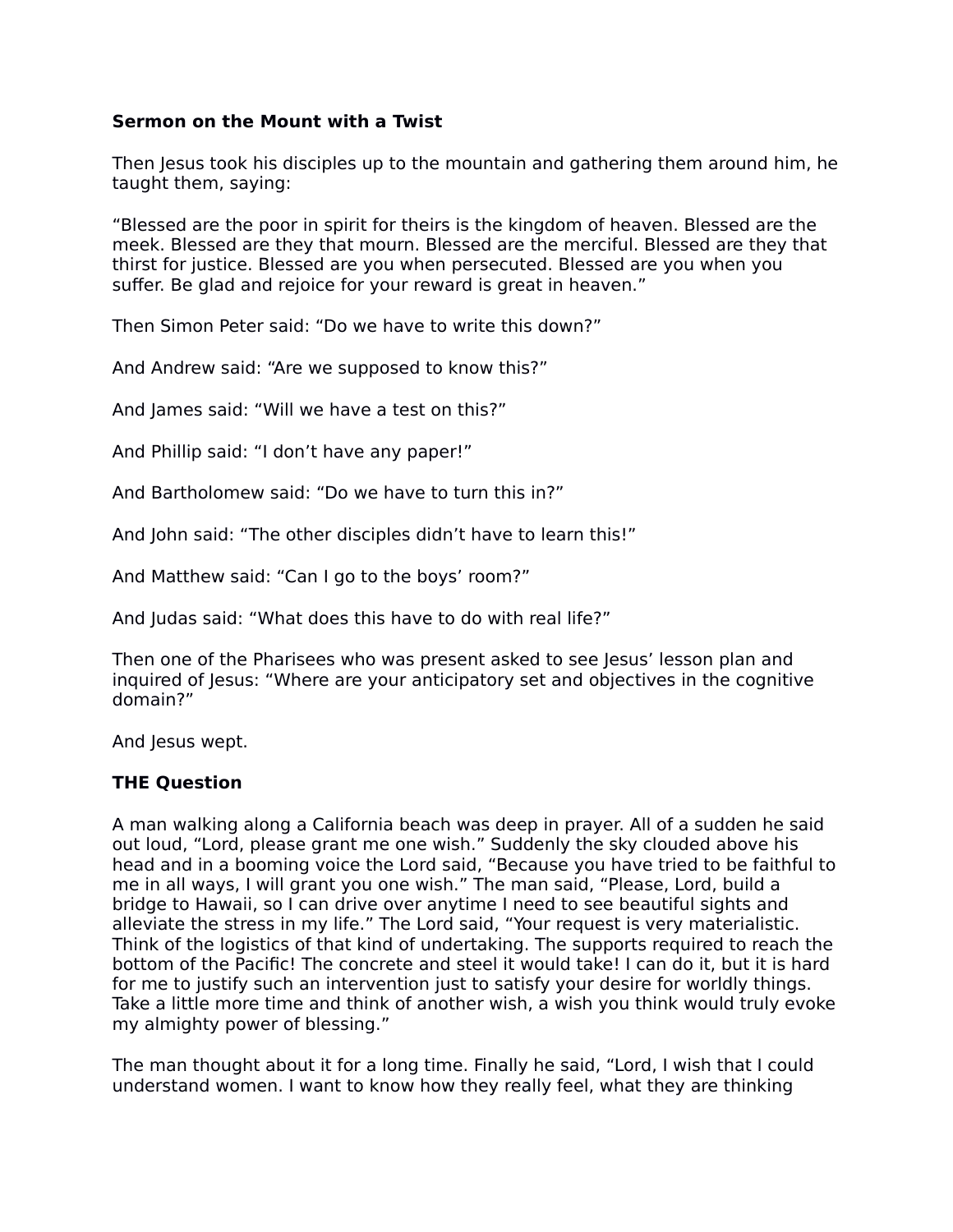when they give me the silent treatment, why they cry, what they mean when they say 'oh, it's nothing,' and, most important, how I can make a woman truly happy."

After a few moments, God said: "You want two lanes or four on that bridge?"

# **Jewish Buddhism**

\* The Tao has no expectations. The Tao demands nothing of others. The Tao does not speak. The Tao does not blame. The Tao does not take sides. The Tao is not Jewish.

\* Let your mind be as a floating cloud. Let your stillness be as the wooded glen. And sit up straight. You'll never meet the Buddha with posture like that.

\* There is no escaping karma. In a previous life, you never called, you never wrote, you never visited. And whose fault was that?

\* To practice Zen and the art of Jewish motorcycle maintenance, do the following: Get rid of the motorcycle. What were you thinking?

\* The Buddha taught that one should practice loving kindness to all sentient beings. Still, would it kill you to find a nice sentient being who happens to be Jewish?

\* Be aware of your body. Be aware of your perceptions. Keep in mind that not every physical sensation is a symptom of a terminal illness.

\* If there is no self, whose arthritis is this?

\* Breathe in. Breathe out. Breathe in. Breathe out. Forget this, and attaining Enlightenment will be the least of your problems.

\* Drink tea and nourish life. With the first sip, joy. With the second, satisfaction. With the third, cheese Danish.

\* Be patient and achieve all things. Be impatient and achieve all things faster.

\* To find the Buddha, look within. Deep inside you are ten thousand flowers. Each flower blossoms ten thousand times. Each blossom has ten thousand petals. You might want to see a specialist.

\* Be here now. Be someplace else later. Is that so complicated?

\* The journey of a thousand miles begins with a single oy!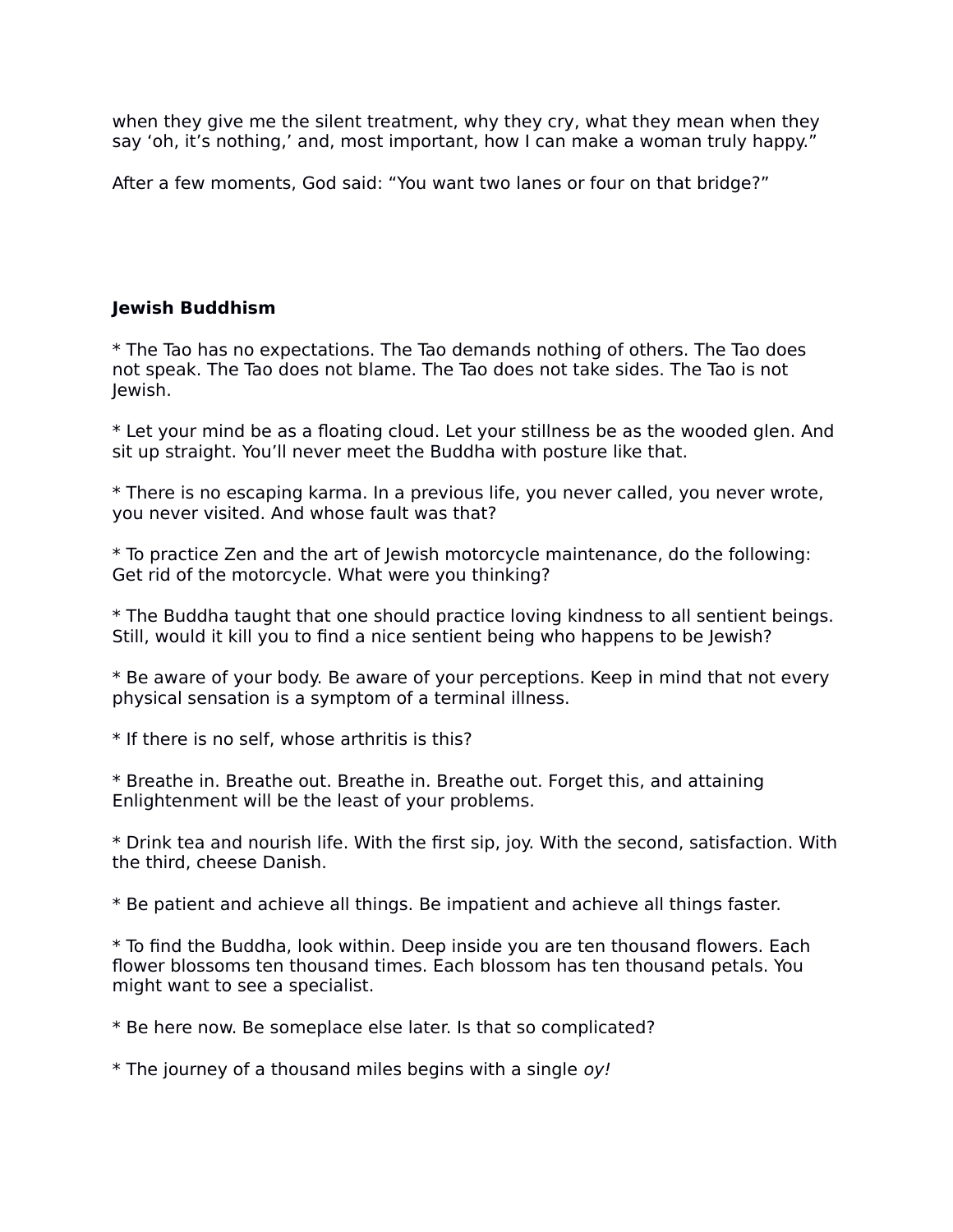\* Zen is not easy. It takes effort to attain nothingness. And then what do you have? Bupkes (nothing!).

# **The Jewish Negotiator**

A shadken (matchmaker) goes to see a poor man and says, "I want to arrange a marriage for your son." The poor man replies, "I never interfere in my son's life." The shadken responds, "But the girl is Lord Rothschild's daughter." "Well, in that case..."

Next, the shadken approaches Lord Rothschild. "I have a husband for your daughter." "But my daughter is too young to marry." "But this young man is already a vice president of the World Bank." "Ah, in that case..."

Finally, the shadken goes to see the president of the World Bank. "I have a young man to recommend to you as a vice president." "But I already have more vice presidents than I need." "But this young man is Lord Rothschild's son-in-law." "Ah, in that case...

# **The Jewish Psychiatrist**

"I had the strangest dream last night," a young Jewish man said to his psychiatrist. "I saw my mother but, when she turned around to look at me, I noticed that she had your face. As you can imagine, I found this very disturbing. In fact, I woke up immediately and couldn't get back to sleep. I just lay there in bed waiting for morning to come. Then I got up, drank a Coke, and came right over here for my appointment. I thought you could help me explain the meaning of this strange dream." The psychiatrist was silent for a full minute before responding:

 "A Coke? That's a breakfast? How do you expect to live very long doing such things?"

# **Ailing Jewish Mother**

A Jewish man called his mother in Florida, "Mom, how are you?" "Not too good," said the mother, "I've been very weak." The son asked, "Mom, why are you so weak?" She replied, "Because I haven't eaten in 27 days." The son said, "That's terrible. Why haven't you eaten in 27 days?" The mother answered, "Because I didn't want my mouth to be filled with food if you should call!"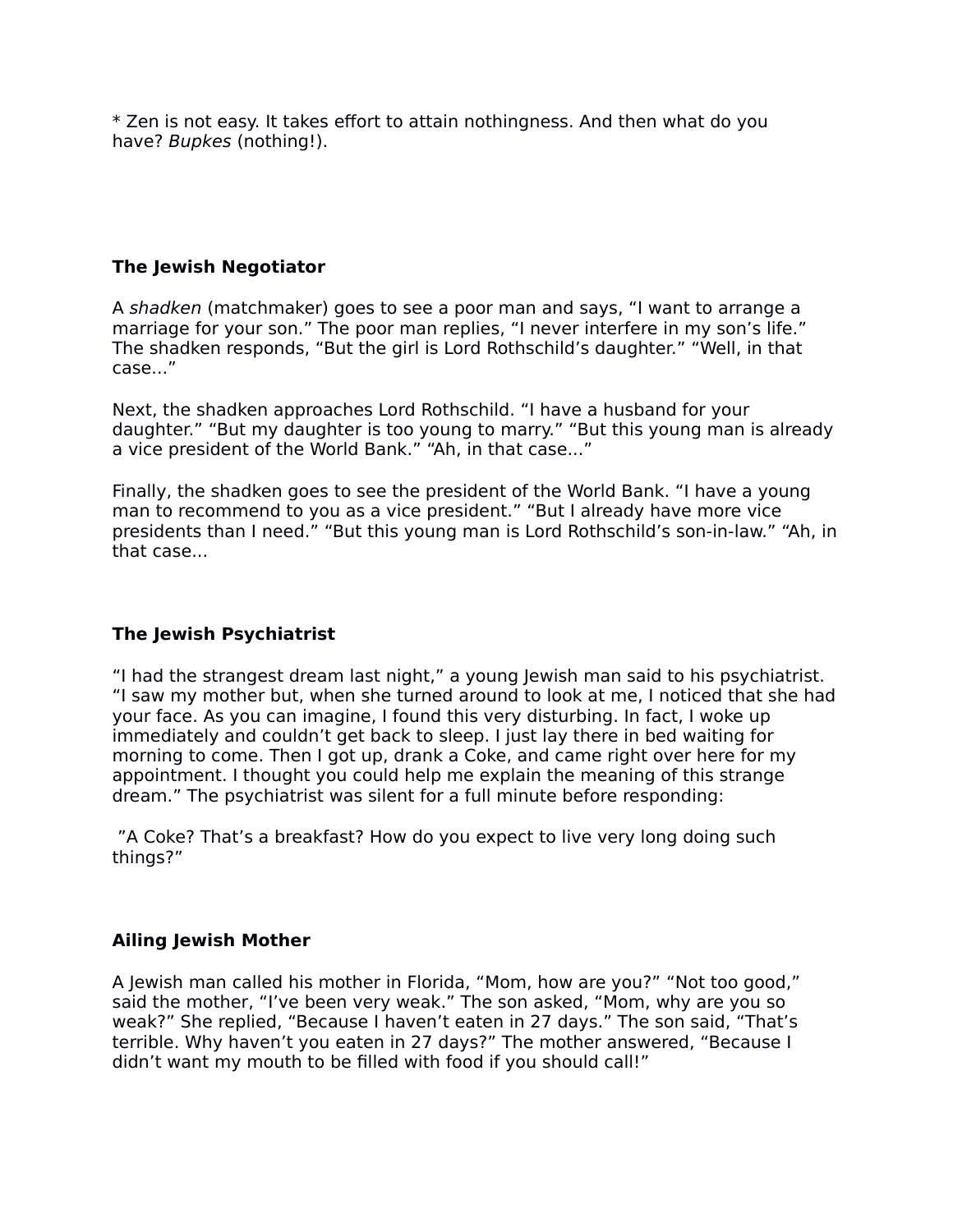# **Woody Allen on the Universe**

I'm astounded by people who want to "know" the universe when it's hard enough to find your way around Chinatown. -- Woody Allen.

# **Jewish Holiday**

Short summary of every Jewish holiday: They tried to kill us, we won, let's eat.

# **The Jerusalem Burial**

A man and his ever-nagging wife went on vacation to Jerusalem. While they were there, the wife passed away. The undertaker told the husband, "You can have her shipped home for \$5,000, or you can bury her here, in the Holy Land, for \$150." The man thought about it and told him he would just have her shipped home. The undertaker asked, "Why would you spend \$5,000 to ship your wife home, when it would be wonderful to be buried here and you would spend only \$150?" The man replied, "Long ago a man died here, was buried here, and three days later he rose from the dead. I just can't take that chance."

#### **The Conversion**

Two old Jewish men are strolling down the street one day when they happen to walk by a Catholic church. They see a big sign posted that says, "Convert to Catholicism and get \$50."

One of the Jewish men stops walking and stares at the sign. His friend turns to him and says, "Murray, what's going on?" "Abe" replies Murray, "I'm thinking of doing it." Abe says, "What are you, crazy? Give up your precious religion for a price?"

Murray thinks for a minute and says, "Hey, fifty bucks is fifty bucks! I'm going to do it." With that, Murray strides purposefully into the church. Twenty minutes later he comes out with his head bowed. "So," asks Abe, a bit disgusted, "did you get your fifty dollars?"

Murray looks up at him and says, "Is that all you people can ever think about?"

#### **Profound Wisdom**

Man is certainly stark mad. He cannot make a worm, and yet he will be making gods by dozens.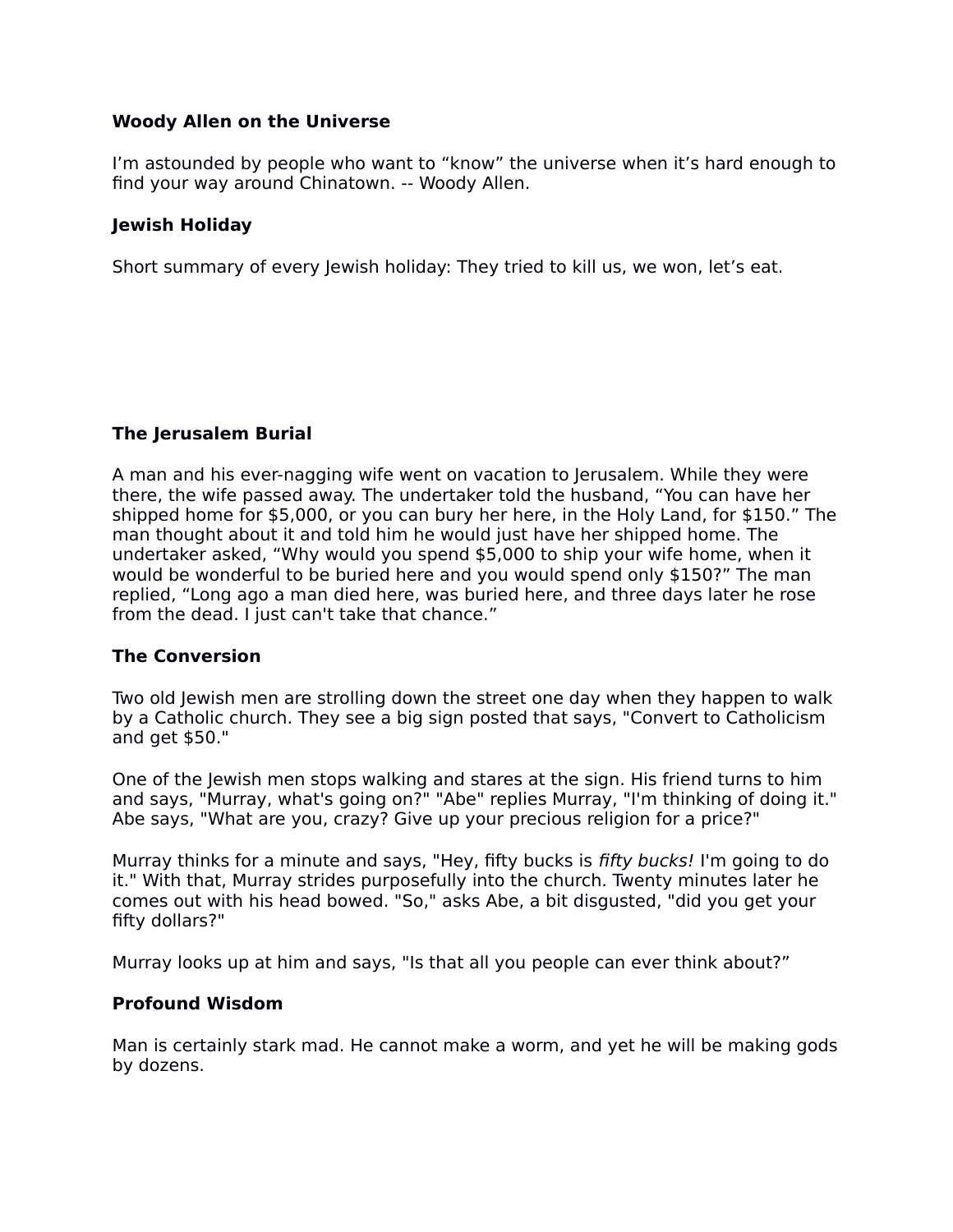# **Fruit and Nuts**

God wants spiritual fruit, not religious nuts

# **How many different Christians does it take to change a light bulb?**

Charismatics - Only one: Hands are already in the air, Praise Jesus!

Roman Catholics - None. They use candles.

Pentecostals - Ten. One to change, nine to pray against the spirit of darkness.

Presbyterians - None. God has predestined when the lights will be on and off.

Episcopalians - Ten. One to call the electrician, and nine to say how much they like the old one better.

Mormons - Ten. One man to change the bulb, and nine wives to tell him how to do it.

United Methodists - We choose not to make a statement either in favor of or against the need for a light bulb. However, if in your own journey, you have found that light bulbs work for you,that is fine. You are invited to write a poem or compose a modern dance about your relationship with your light bulb, and present it next month at our annual light bulb Sunday service, in which we will explore a number of light bulb traditions, including incandescent, fluorescent, three-way, long -life and tinted, all of which are equally valid paths to luminescence.

Southern Baptists - Change?!?!? We're not going to change anything, praise the Lord!

# **More Light Bulb Questions…**

Q: How many egotists does it take to screw in a light bulb? A: One. He holds onto the light bulb and waits for the world to revolve around him.

Q: How many Marxists does it take to change a light bulb? A: None. The light bulb contains the seeds of its own revolution.

Q: How many Zen Buddhists does it take to change a light bulb? A: None, they are the light bulb.

# **The Zen birthday gift**

What did one Zen meditator give to another for her birthday? Nothing. What did the birthday girl say in response? "You are so really thoughtless for giving me this meaningless gift." To which the giver replied, "Thank you!"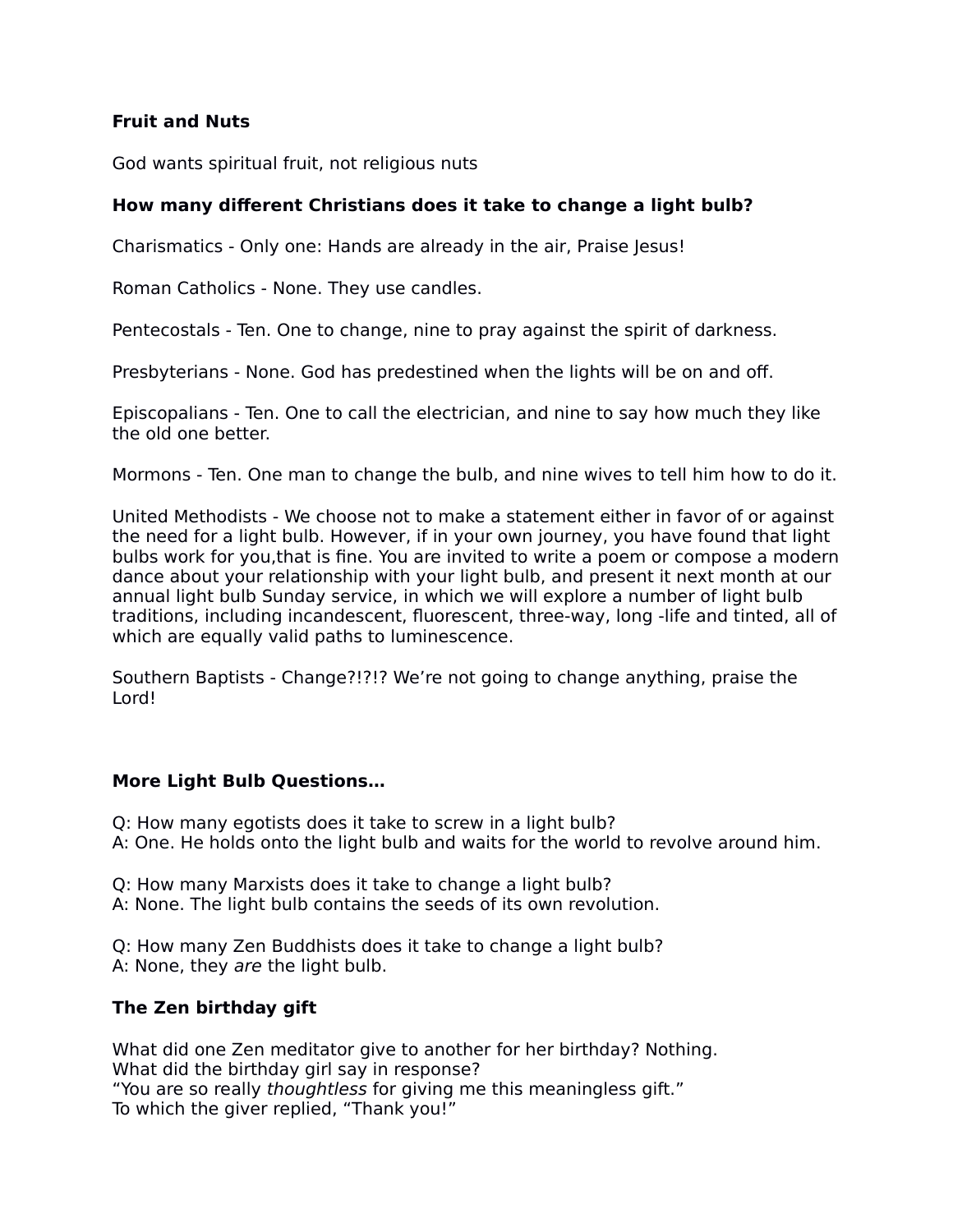#### **The Lawn**

Imagine the conversation The Creator might have had with St. Francis on the subject of lawns:

GOD: Francis, you know all about gardens and nature. What in the world is going on down there in the Midwest USA? What happened to the dandelions, violets, thistle and stuff I started eons ago? I had a perfect, no-maintenance garden plan. Those plants grow in any type of soil, withstand drought and multiply with abandon. The nectar from the long lasting blossoms attracts butterflies, honey bees and flocks of songbirds. I expected to see a vast garden of colors by now. But all I see are these green rectangles.

ST. FRANCIS: It's the tribes that settled there, Lord. The Suburbanites. They started calling your flowers "weeds" and went to great lengths to kill them and replace them with grass.

GOD: Grass? But it's so boring. It's not colorful. It doesn't attract butterflies, birds and bees, only grubs and sod worms. It's temperamental with temperatures. Do these Suburbanites really want all that grass growing there?

ST. FRANCIS: Apparently so, Lord. They go to great pains to grow it and keep it green. They begin each spring by fertilizing grass and poisoning any other plant that crops up in the lawn.

GOD: The spring rains and warm weather probably make grass grow really fast. That must make the Suburbanites happy.

St. Francis: Apparently not, Lord. As soon as it grows a little, they cut it -- sometimes twice a week.

God: They cut it? Do they then bale it like hay?

St. Francis: Not exactly, Lord. Most of them rake it up and put it in bags.

God: They bag it? Why? Is it a cash crop? Do they sell it?

St. Francis: No Sir. Just the opposite. They pay to throw it away.

God: Now let me get this straight. They fertilize grass so it will grow. And when it does grow, they cut it off and pay to throw it away?

St. Francis: Yes, Sir.

God: These Suburbanites must be relieved in the summer when we cut back on the rain and turn up the heat. That surely slows the growth and saves them a lot of work.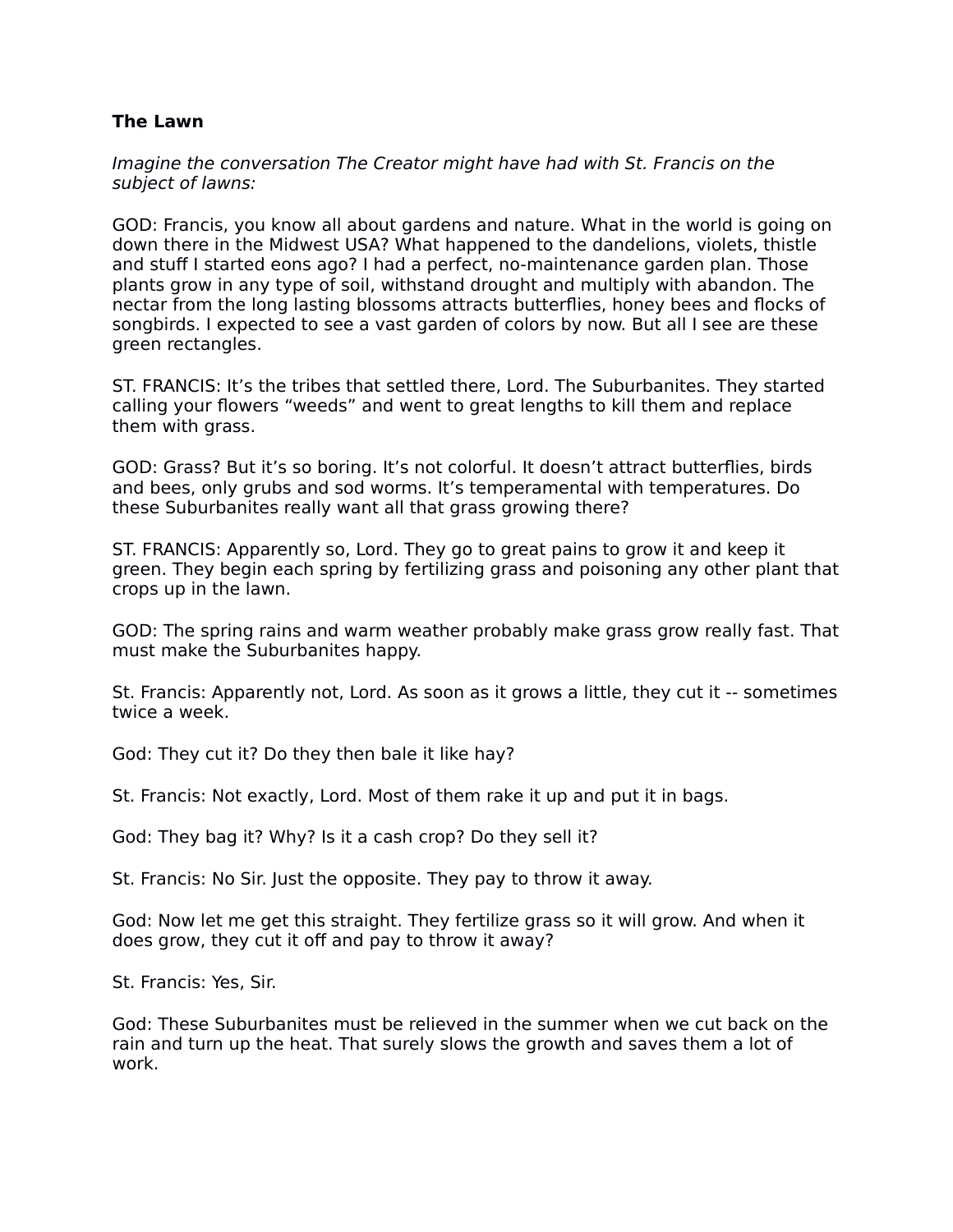St. Francis: You aren't going to believe this Lord. When the grass stops growing so fast, they drag out hoses and pay more money to water it so they can continue to mow it and pay to get rid of it.

God: What nonsense. At least they kept some of the trees. That was a sheer stroke of genius, if I do say so myself. The trees grow leaves in the spring to provide beauty and shade in the summer. In the autumn they fall to the ground and form a natural blanket to keep moisture in the soil and protect the trees and bushes. Plus, as they rot, the leaves form compost to enhance the soil. It's a natural circle of life.

St. Francis: You better sit down, Lord. The Suburbanites have drawn a new circle. As soon as the leaves fall, they rake them into great piles and pay to have them hauled away.

God: No. What do they do to protect the shrub and tree roots in the winter and to keep the soil moist and loose?

St. Francis: After throwing away the leaves, they go out and buy something which they call mulch. They haul it home and spread it around in place of the leaves.

God: And where do they get this mulch?

St. Francis: They cut down trees and grind them up to make the mulch.

God: Enough. I don't want to think about this anymore. Saint Catherine, you're in charge of the arts. What movie have they scheduled for us tonight?

St. Catherine: "Dumb and Dumber," Lord. It's a really stupid movie about...

God: Never mind, I think I just heard the whole story from St. Francis.

#### **Reincarnation Pact**

There were two lovers, who were really into spiritualism and reincarnation. They vowed that if either died, the other one remaining would try to contact the partner in the other world exactly 30 days after their death. Unfortunately, a few weeks later, the young man died in a car wreck. True to her word, his sweetheart tried to contact him in the spirit world exactly 30 days later.

At the séance, she called out, "John, John, this is Martha. Do you hear me?" A ghostly voice answered her, "Yes Martha, this is John. I can hear you." Martha tearfully asked, "Oh John, what is it like where you are?" "It's beautiful. There are azure skies, a soft breeze, sunshine most of the time." "What do you do all day?" asked Martha. "Well, Martha, we get up before sunrise, eat some good breakfast, and there's nothing but making love until noon. After lunch, we nap until two and then make love again until about five. After dinner, we go at it again until we fall asleep about 11 p.m."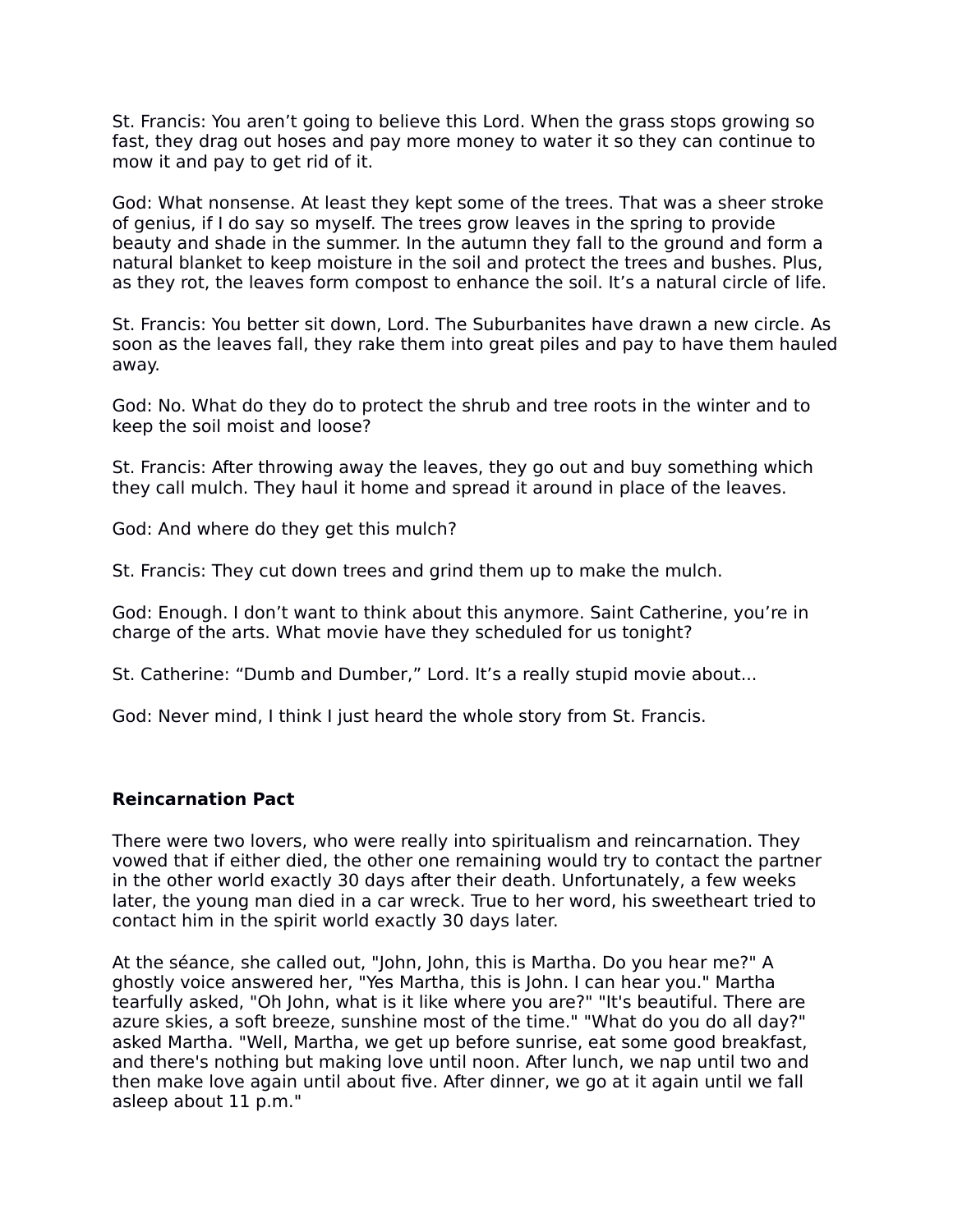Martha was somewhat taken aback. "Is that what heaven really is like?" "Heaven? I'm not in heaven, Martha." "Well, then, where are you?" "I don't know, but I'm a rabbit."

# **Finding Heaven**

A man and his dog were walking along a road. The man was enjoying the scenery, when it suddenly occurred to him that he was dead. He remembered dying, and that the dog walking beside him had been dead for years. He wondered where the road was leading them.

After a while, they came to a high, white stone wall along one side of the road. It looked like fine marble. At the top of a long hill, it was broken by a tall arch that glowed in the sunlight.

When he was close enough, he called out, 'Excuse me, where are we?' 'This is Heaven, sir,' the man answered.

'Wow! Would you happen to have some water?' the man asked.

'Of course, sir. Come right in, and I'll have some ice water brought right up.' The man gestured, and the gate began to open.

'Can my friend,' gesturing toward his dog, 'come in, too?'

the traveler asked.

'I'm sorry, sir, but we don't accept pets.'

The man thought a moment and then turned back toward the road and continued the way he had been going with his dog.

After another long walk, and at the top of another long hill, he came to a dirt road leading through a farm gate that looked as if it had never been closed. There was no fence.

As he approached the gate, he saw a man inside, leaning against a tree and reading a book.

'Excuse me!' he called to the man. 'Do you have any water?'

'Yeah, sure, there's a pump over there, come on in.'

'How about my friend here?' the traveler gestured to the dog.

'There should be a bowl by the pump.'

They went through the gate, and sure enough, there was an old-fashioned hand pump with a bowl beside it.

The traveler filled the water bowl and took a long drink himself, then he gave some to the dog.

When they were full, he and the dog walked back toward the man who was standing by the tree.

'What do you call this place?' the traveler asked.

'This is Heaven,' he answered.

'Well, that's confusing,' the traveler said. 'The man down

the road said that was Heaven, too.'

'Oh, you mean the place with the gold street and pearly gates? Nope. That's hell.' 'Doesn't it make you mad for them to use your name like that?'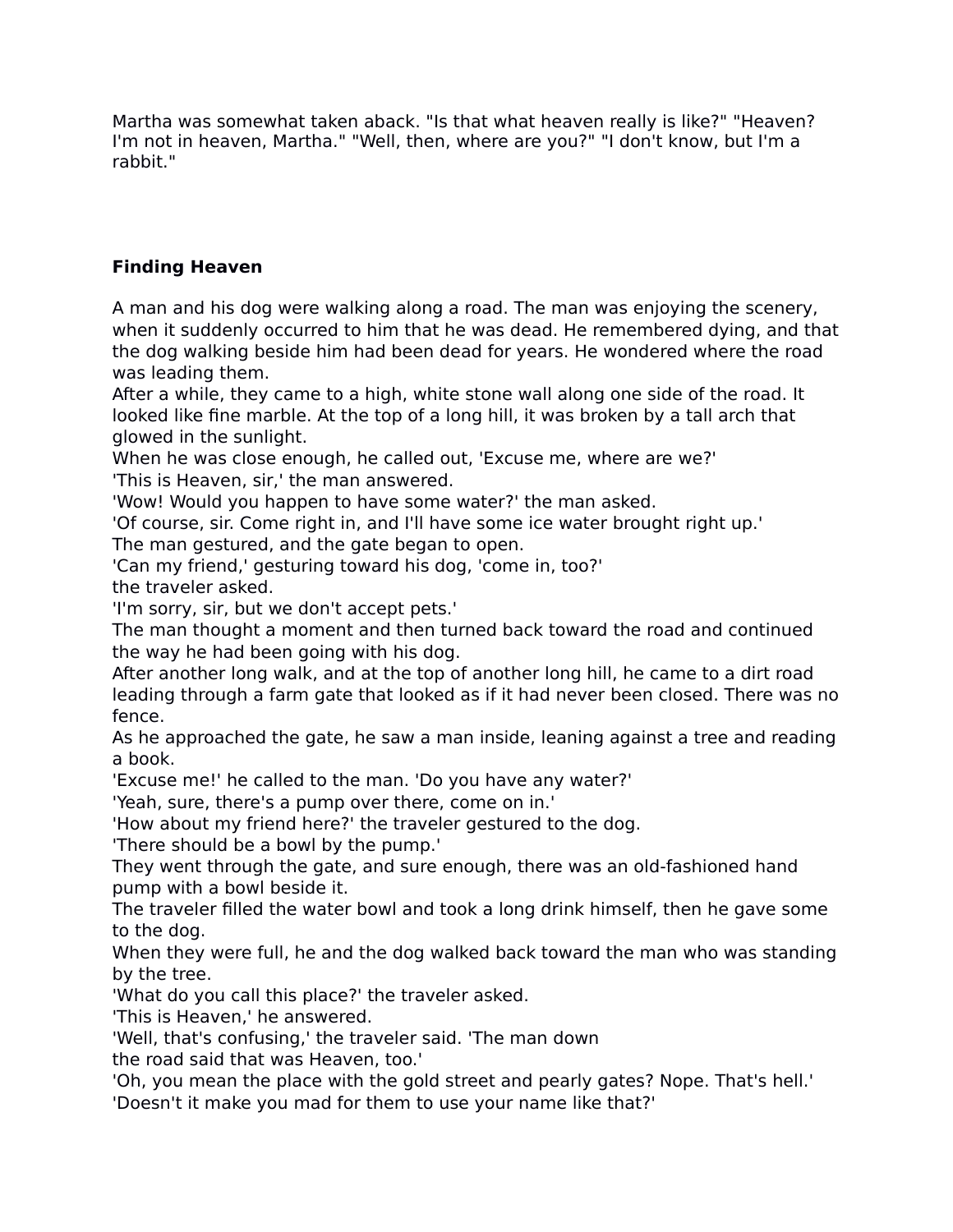'No, we're just happy that they screen out the folks who would leave their best friends behind.'

# **Subject: God's Survey**

God would like to thank you for your belief and patronage. In order to better serve your needs, God asks that you take a few moments to answer the following questions. Please keep in mind that your responses will be kept completely confidential, and that you need not disclose your name or address if you prefer not to have a direct response to comments or suggestions.

- 1. How did you find out about God?
- Newspaper
- New Testament
- \_\_\_ Torah
- \_\_\_ Book of Mormon
- \_\_\_ Koran
- \_\_\_ Other Book
- **Television**
- Divine Inspiration
- $^-$  Word of mouth
- \_\_\_ Dead Sea scrolls
- \_\_\_ My mama done tol' me
- Near-death Experience
- Near-life experience
- \_\_\_ National Public Radio
- \_\_\_ Tabloid
- \_\_\_ Burning Shrubbery
- Who?
- $\Box$  Other (specify):  $\Box$
- 2. Which model God did you acquire?
- \_\_\_ God of Israel
- \_\_\_ Jehovah
- $^-$  Allah
- \_\_\_ Higher Power
- \_\_\_ Just plain God
- \_\_\_ Krishna
- \_\_\_ Father, Son & Holy Ghost (Trinity Pack)
- \_\_\_ Zeus and entourage (Olympus Pack)
- \_\_\_ Odin and entourage (Valhalla Pack)
- \_\_\_ Gaia/Mother Earth/Mother Nature
- None of the above; I was taken in by a false god

3. Did your God come to you undamaged, with all parts in good working order and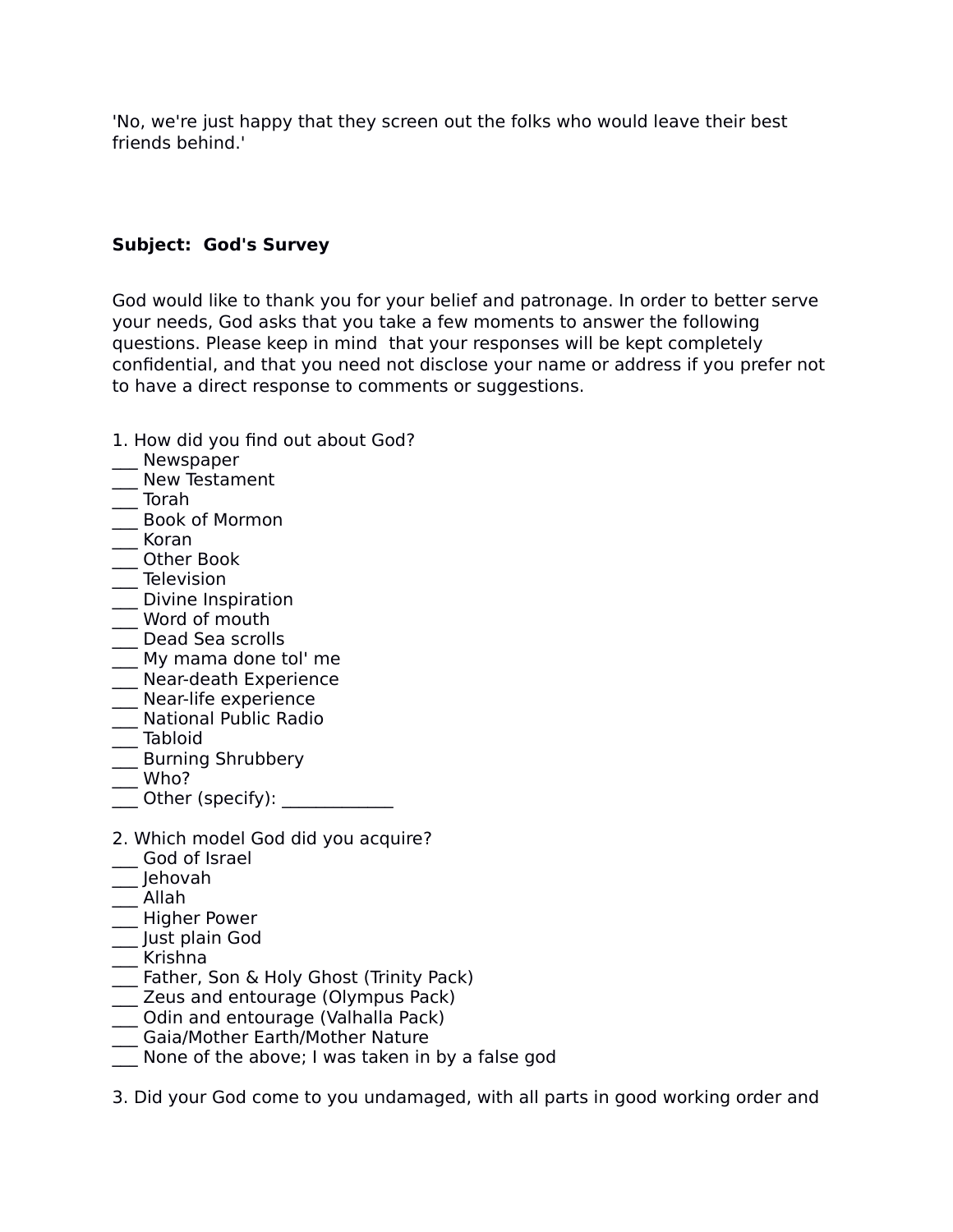with no obvious breakage or missing attributes? Figs No

If No, please describe the problems you initially encountered here.

Please indicate all that apply:

- Not eternal
- \_\_\_ Not omniscient
- \_\_\_ Not omnipotent
- \_\_\_ His Will conflicts with my will
- \_\_\_ Finite in space/Does not occupy or inhabit the entire universe
- Permits sex outside of marriage
- \_\_\_ Prohibits sex outside of marriage
- \_\_\_ Makes mistakes (e.g., Geraldo Rivera, Jesse Helms)
- \_\_\_ When beseeched, doesn't stay beseeched
- \_\_\_ Requires burnt offerings
- Requires virgin sacrifices
- Plays dice with the universe
- 4. What factors were relevant in your decision to acquire a God?

Please check all that apply.

- Indoctrinated by parents
- Needed a reason to live
- \_\_\_ Indoctrinated by society
- Needed target for rage
- Imaginary friend grew up
- $\equiv$  Hate to think for self
- Wanted to meet girls/boys
- \_\_\_ Fear of death
- To pee off parents
- $\overline{\phantom{a}}$  Needed a day away from work
- \_\_ Enjoy organ music
- \_\_\_ Needed focus on whom to despise
- \_\_\_ Needed to feel morally superior
- \_\_\_ Needed to feel Mother Superior
- \_\_\_ Graduated from the tooth fairy
- My shrubbery caught fire and told me to do it
- 5. Are you currently using any other source of inspiration in addition to God?

Please check all that apply.

- \_\_ Self-help books
- \_\_ Tarot, Astrology
- Star Trek re-runs
- $\overline{\phantom{a}}$  Fortune cookies
- \_\_ Annie's Mailbox
- \_\_ Psychic Friends Network
- \_\_ Dianetics
- Playboy and/or Playgirl
- $\overline{\phantom{a}}$  Sex, Drugs, and Rock & Roll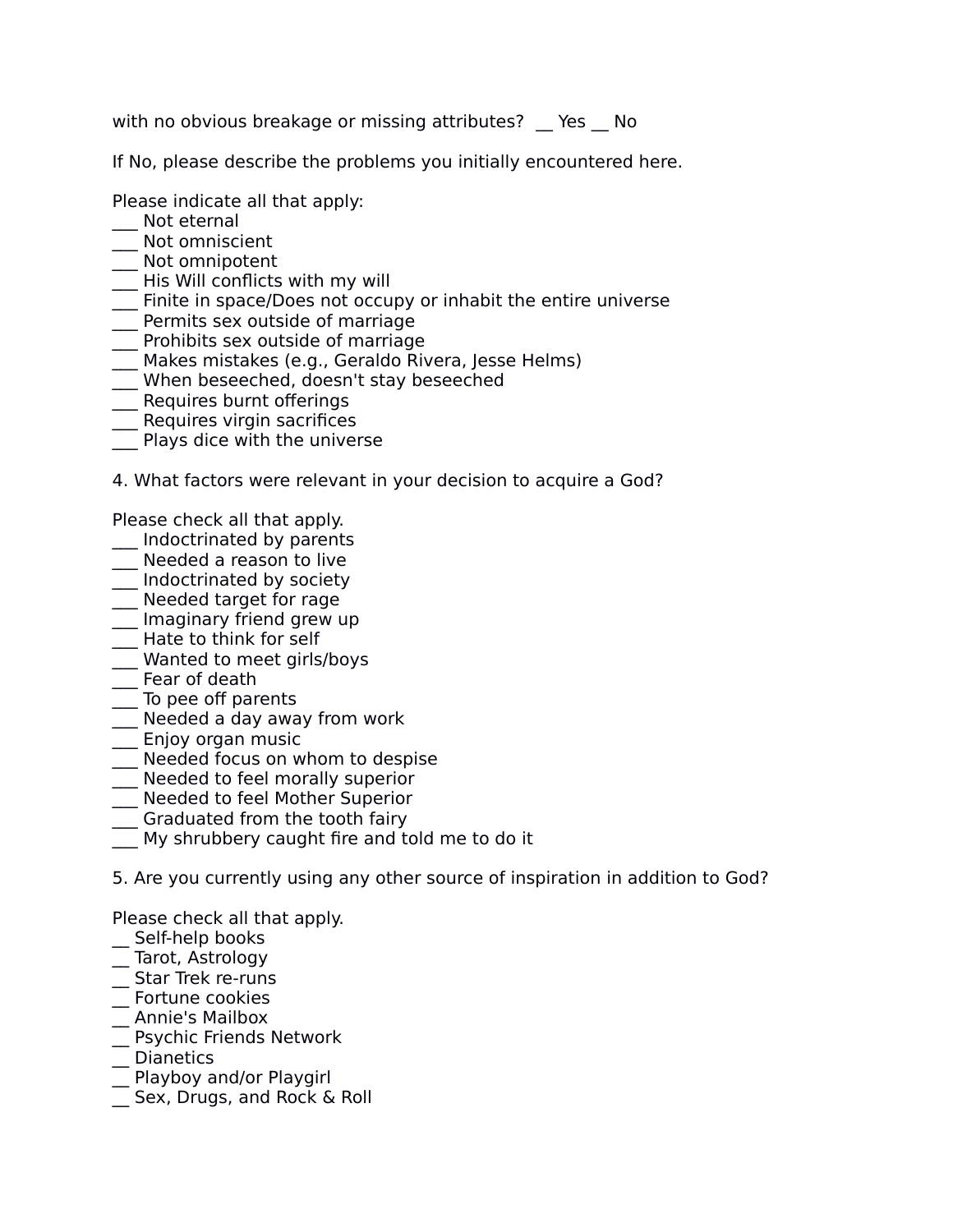- \_\_ Biorhythms
- \_\_ EST
- **Television**
- \_\_ Mantras
- \_\_ Jimmy Swaggart
- \_\_ Crystals (not including Crystal Gayle)
- \_\_ Human Sacrifice
- \_\_ Wandering around in desert
- Burning shrubbery
- $\rule{1em}{0}$  Other:

6. Have you ever worshipped a false God before?

If so, which false God were you fooled by? Please check all that apply.

- \_\_\_ Odin
- \_\_\_ Cthulhu
- \_\_\_ Lottery
- \_\_\_ Baal
- \_\_\_ Beelzebub
- The Almighty Dollar
- The Conservative Right
- \_\_\_ Eric Clapton
- \_\_\_ Bill Gates
- \_\_\_ The Great Pumpkin
- **\_\_** Ronald Reagan
- $\equiv$  A burning cabbage
- \_\_\_ Mushrooms
- \_\_\_ Other:

7. God employs a limited degree of Divine Intervention to preserve the balanced level of felt presence and blind faith. Which would you prefer:

- More Divine Intervention
- Less Divine Intervention
- Current level of Divine Intervention is just right
- Don't know; what's Divine Intervention?

8. God also attempts to maintain a balanced level of disasters and miracles.

Please rate on a scale of 1 to 5 God's handling of the following, where  $1 =$  unsatisfactory,  $5 =$  excellent:

DISASTERS:

- 1 2 3 4 5 Flood/Tsunami
- 1 2 3 4 5 Famine
- 1 2 3 4 5 Earthquake
- 1 2 3 4 5 War
- 1 2 3 4 5 Pestilence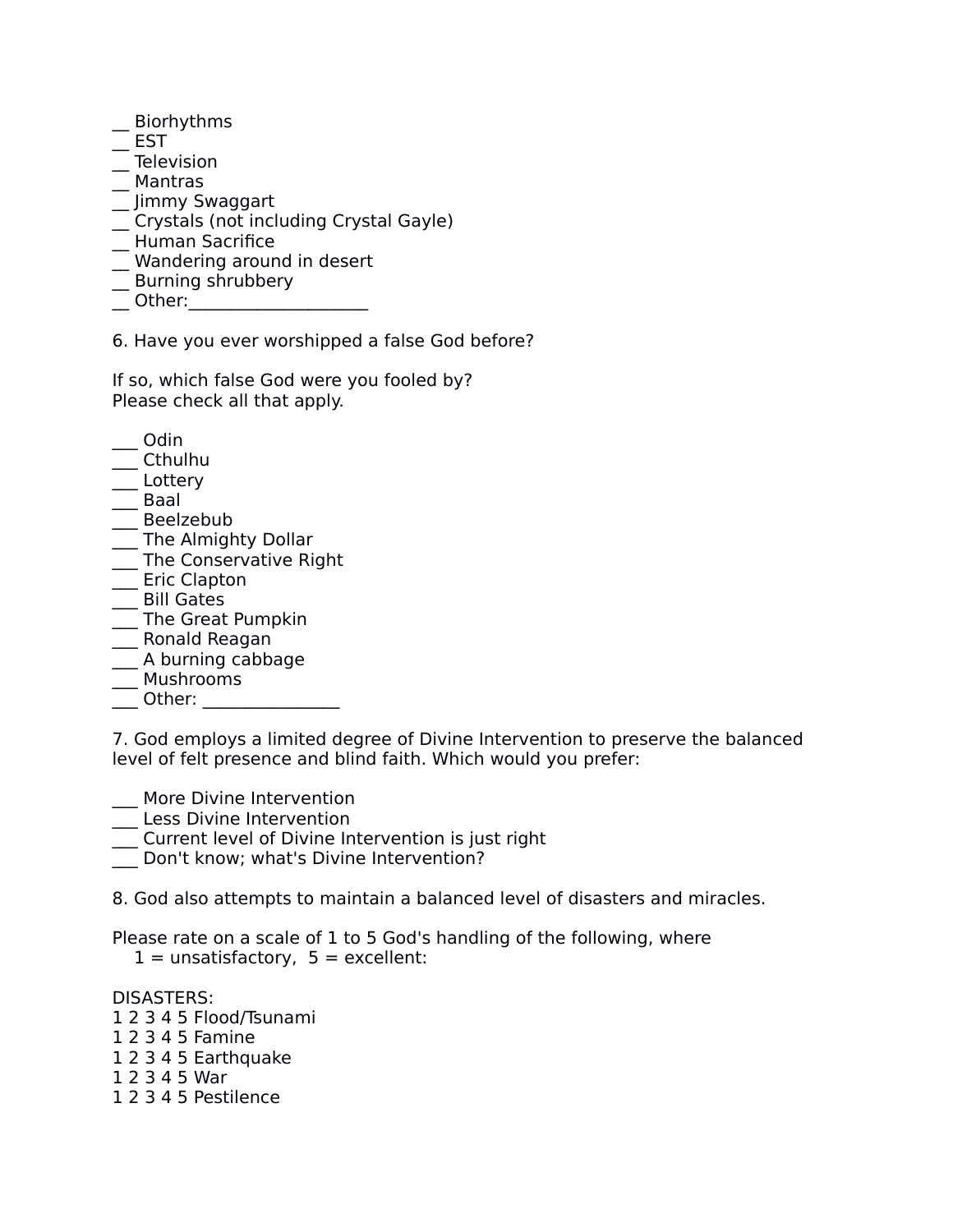- 1 2 3 4 5 Plague
- 1 2 3 4 5 AOL
- 1 2 3 4 5 Republican Congress
- 1 2 3 4 5 Jerry Lewis
- 1 2 3 4 5 Dubya
- 1 2 3 4 5 My last relationship

MIRACLES:

- 1 2 3 4 5 Rescues
- 1 2 3 4 5 Spontaneous remissions
- 1 2 3 4 5 Crying statues
- 1 2 3 4 5 Water changing to wine
- 1 2 3 4 5 Walking on water
- 1 2 3 4 5 Stars hovering over towns
- 1 2 3 4 5 VCRs that set their own clocks
- 1 2 3 4 5 Clear and competent statements by the President
- 1 2 3 4 5 My present relationship
- 9. Please rate the following on a scale of 1 to 5, where  $1 =$  unsatisfactory,  $5 =$  excellent:
- 1 2 3 4 5 God's Courtesy
- 1 2 3 4 5 Answers to your prayers
- 1 2 3 4 5 Are your spiritual needs being met?
- 1 2 3 4 5 How are your shrubs doing?

10. Do you have any additional comments or suggestions for improving the quality of God's services?

# **Jesus and Satan**

Jesus and Satan were having an on-going argument about who was better on the computer. They had been going at it for days, and frankly God was tired of hearing all the bickering. Finally fed up, God said, 'THAT'S IT! I have had enough. I am going to set up a test that will run for two hours, and from those results, I will judge who does the better job.' So Satan and Jesus sat down at the keyboards and typed away.

They moused.

They faxed.

They e-mailed.

They e-mailed with attachments.

They downloaded.

They did spreadsheets!

They wrote reports.

They created labels and cards.

They created charts and graphs.

They did some genealogy reports

They did every job known to man.

Jesus worked with heavenly efficiency and Satan was faster than hell.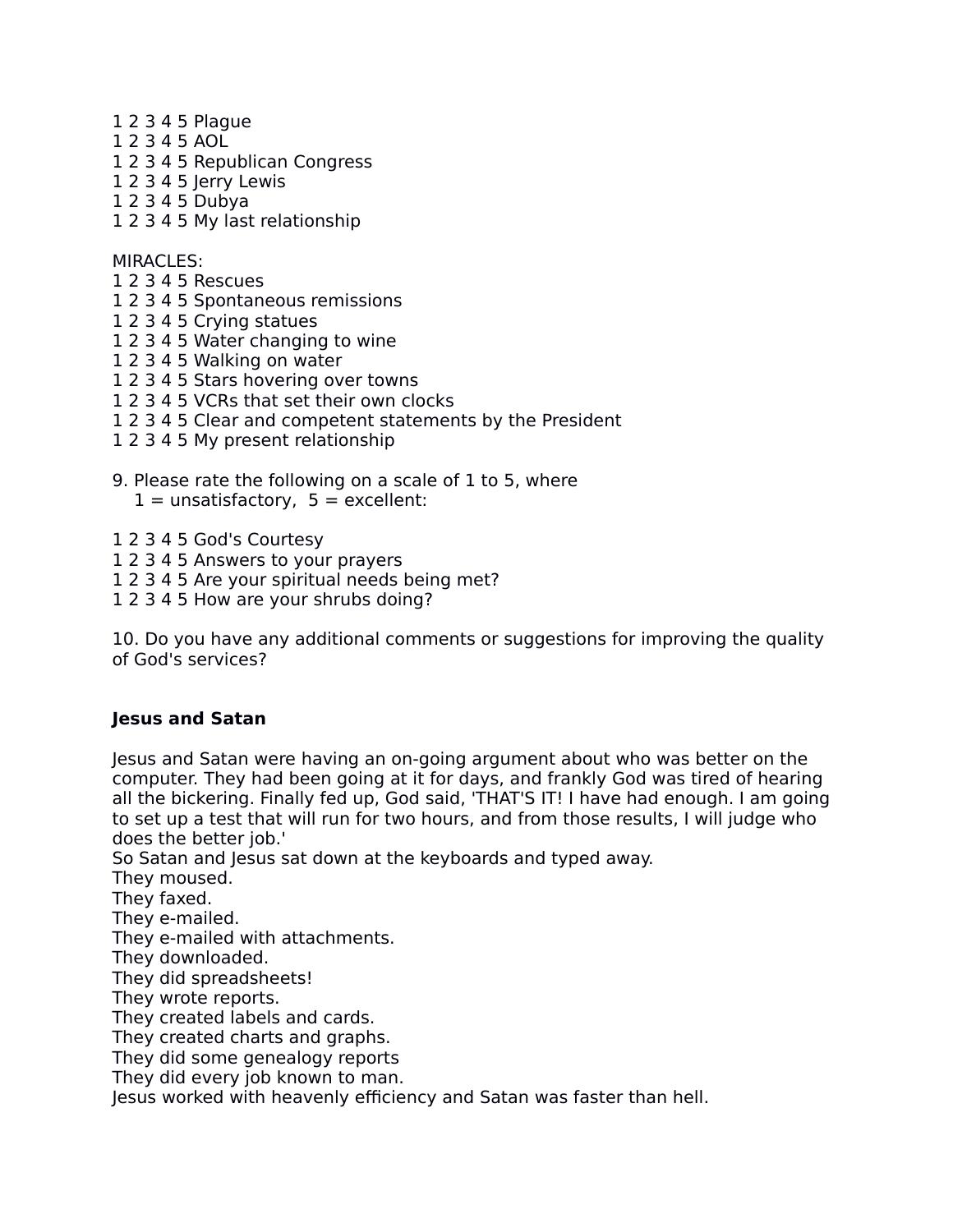Then, ten minutes before their time was up, lightning suddenly flashed across the sky, thunder rolled, rain poured, and, of course, the power went off..

Satan stared at his blank screen and screamed every curse word known in the underworld.

Jesus just sighed.

Finally the electricity came back on, and each of them restarted their computers. Satan started searching frantically, screaming:

'It's gone! It's all GONE! 'I lost everything when the power went out!'

Meanwhile, Jesus quietly started printing out all of his files from the past two hours of work.

Satan observed this and became irate.

'Wait!' he screamed. 'That's not fair! He cheated! How come he has all his work and I don't have any?'

God just shrugged and said,

JESUS SAVES

(P.S. …but Moses invests)

# **Run Forrest Run**

When Forest Gump died, he stood in front of St. Peter at the Pearly Gates.

St. Peter said, "Welcome, Forest. We've heard a lot about you." He continued,

"Unfortunately, it's getting pretty crowded up here and we find that we now have to give people an entrance examination before we let them in."

"Okay," said Forest. "I hope it's not too hard. I've already been through a test. My momma used to say, 'Life is like a final exam. It's hard.' "

"Yes, Forest, I know. But this test is only three questions. Here they are."

1) Which two days of the week begin with the letter'T'?"

2) How many seconds are in a year?

3) What is God's first name?

"Well, sir," said Forest, "The first one is easy. Which two days of the week begin with the letter 'T'? Today and Tomorrow."

St. Peter looked surprised and said, "Well, that wasn't the answer I was looking for, but you have a point. I give you credit for that answer."

"The next question," said Forest, "How many seconds are in a year? Twelve."

"Twelve?" said St. Peter, surprised and confused.

"Yes, sir. January 2nd, February 2nd, March 2nd ."

St. Peter interrupted him. "I see what you mean. I'll have to give you credit for that one, too."

"And the last question," said St. Peter, "What is God's first name?"

"It's Andy."

"Andy?" said St. Peter. "How did you come up with 'Andy'?"

"I learned it in church. We used to sing about it."

Forest broke into song,

"Andy walks with me, Andy talks with me, Andy tells me I am His own."

St. Peter opened the gate to heaven and said, "Run, Forest, Run!"

# **Zen Thoughts**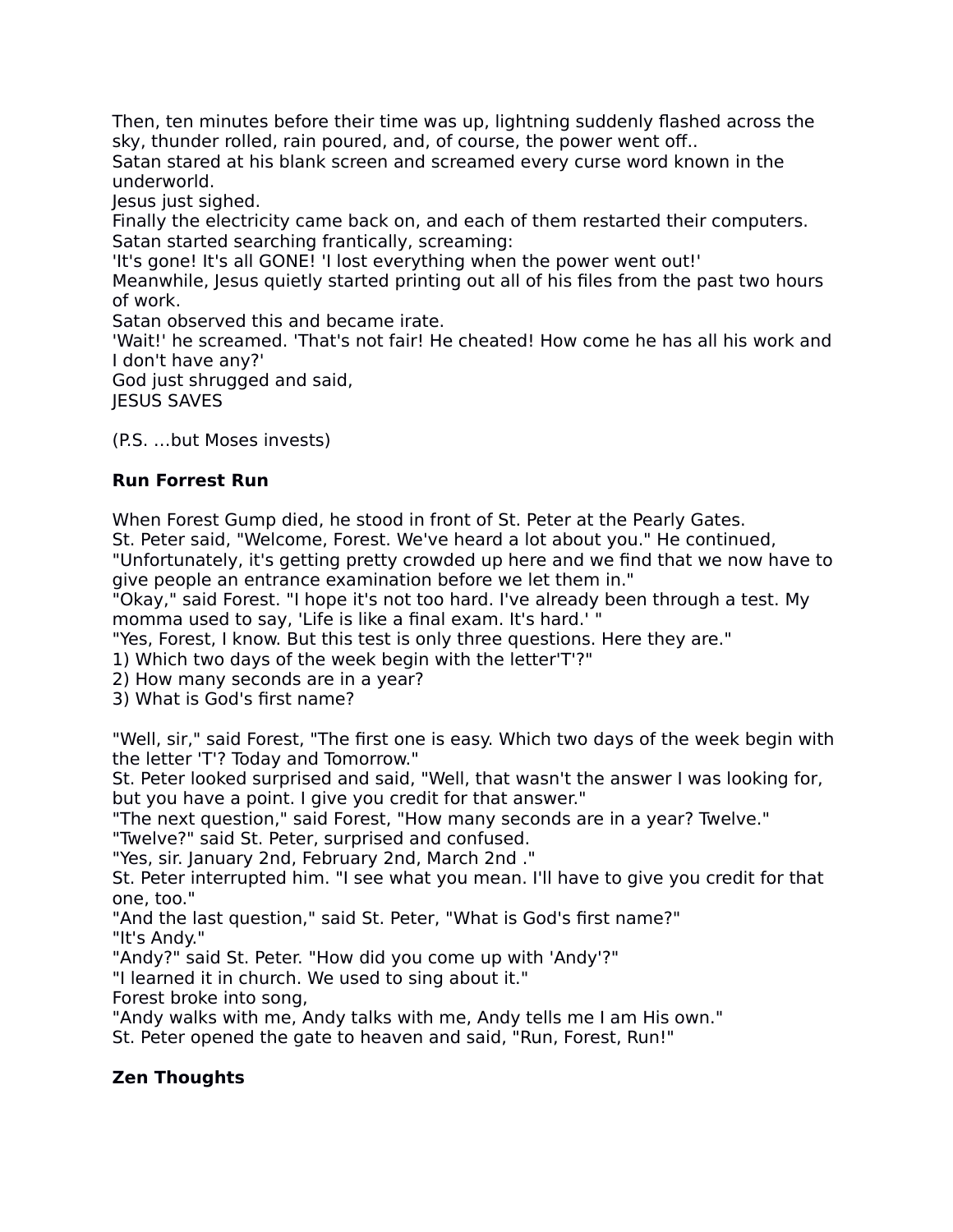- Do not walk behind me, for I may not lead. Do not walk ahead of me, for I may not follow. Do not walk beside me either. Just leave me alone.
- The journey of a thousand miles begins with a broken fan belt and a leaky tire.
- It's always darkest before dawn. So if you're going to steal your neighbor's newspaper, that's the time to do it.
- Don't be irreplaceable. If you can't be replaced, you can't be promoted.
- Always remember you're unique. Just like everyone else.
- Never test the depth of the water with both feet.
- If you think nobody cares if you're alive, try missing a couple of car payments.
- Before you criticize someone, you should walk a mile in their shoes. That way, when you criticize them, you're a mile away and you have their shoes.
- If at first you don't succeed, skydiving is not for you.
- Give a man a fish and he will eat for a day. Teach him how to fish, and he will sit in a boat and drink beer all day.
- If you lend someone \$20 and never see that person again, it was probably worth it.
- If you tell the truth, you don't have to remember anything.
- Some days you are the bug; some days you are the windshield.
- Don't worry; it only seems kinky the first time.
- Good judgment comes from bad experience, and a lot of that comes from bad judgment.
- The quickest way to double your money is to fold it in half and put it back in your pocket.
- A closed mouth gathers no foot.
- Duct tape is like the Force. It has a light side and a dark side, and it holds the universe together.
- There are two theories to arguing with women. Neither one works.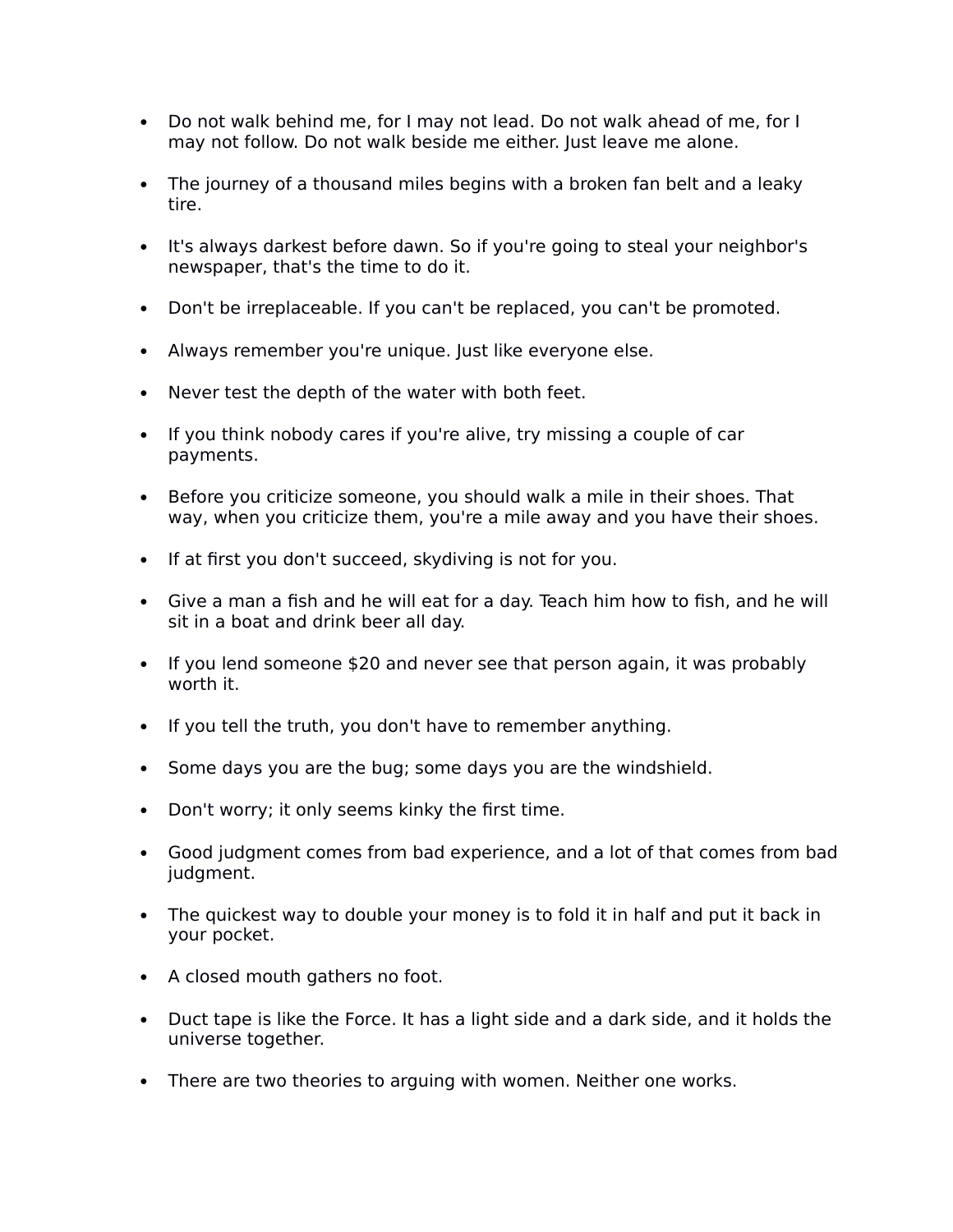- Generally speaking, you aren't learning much when your lips are moving.
- Experience is something you don't get until just after you need it.
- Never miss a good chance to shut up.
- The most wasted day of all is one in which we have not laughed

# **What a day!**

I was having an out-of-body experience and almost astral-traveled away yesterday, so I grounded myself, did some toning and got centered with the help of my spirit guides... and then the phone rang, and sensing the negative vibrations, I threw the I Ching and checked my numerology chart, nearly having a primal, but my energy was too blocked. I used self-hypnosis to go into a past life regression, but only went to age three. I found my wounded inner child there, plus a spirit attachment and alien implant. I thought about exorcism, but couldn't bring myself to let go of the attachments. So I did some bioenergetics and self-parenting, took some flower essences and ate an organic oat bran ginseng muffin, but my inner child wasn't feeling nurtured yet. To fix this, I had a Rice Dream Frozen Pie, which of course made me hyper, so I did the relaxation response technique I had just learned at the Self Healing Angst Tree Defoliating Center while listening to my subliminal tapes. But that left me feeling depersonalized, so I did some polarity work, foot reflexology and therapeutic touch, then rebirthed myself, and called MoonBeam my body worker to make an appointment for a Shiatsu / Reiki / Rolfing / Feldenkreis / Swedish / Japanese deep tissue massage. Unfortunately, she flaked out and never returned my call, so I decided to energize my crystals and do some positive imagery because all my visualization techniques and affirmations made my space feel invaded. It was then that I realized Mercury was retrograde, and the solar flares were at a high intensity level. So to get empowered, I got a psychic reading from Mother Heart Love around the issue of my assertiveness so I could feel my radiance and have some energy for my psycho calisthenics and inversion swing before my harmonic brain wave synergy session and sound mattress vibrational tuning. This made me more focused for my actualization seminar, holistic healing class and dream workshop, which in turn made me clearer for my Gestalt behavioral cognitive transpersonal Rechian - Jungian - Freudian - Ericksonian session at the hot springs, but my aura was too weak for my trance channeling group, so I fasted until noon to recharge my chakras. At that point, I sensed my intuition was high and my cycle was focused, so I turned on my ion generator to open up for my Neural Linguistic Programming session. But I needed to have my pyramid recharged before my guided synchronicity meditation, so I got some craniosacral therapy, which aligned me for the fire walk between my tarot card reading and my sensory deprivation tank appointment. But even after all that, I felt what I truly needed was a meaningful relationship to mirror myself, so I went to my personal shaman and then to my guru, but they were no help. So instead I went to the Intensive Whole Life Earth Rebirth Cosmic Expo Symposium Workshop to find someone who really knew what was going on. That didn't help either, so I locked myself in a calcium coated Orgone Box and meditated until 9PM. None of it really worked for me, so I got stoned and drank a whole bottle of wine.............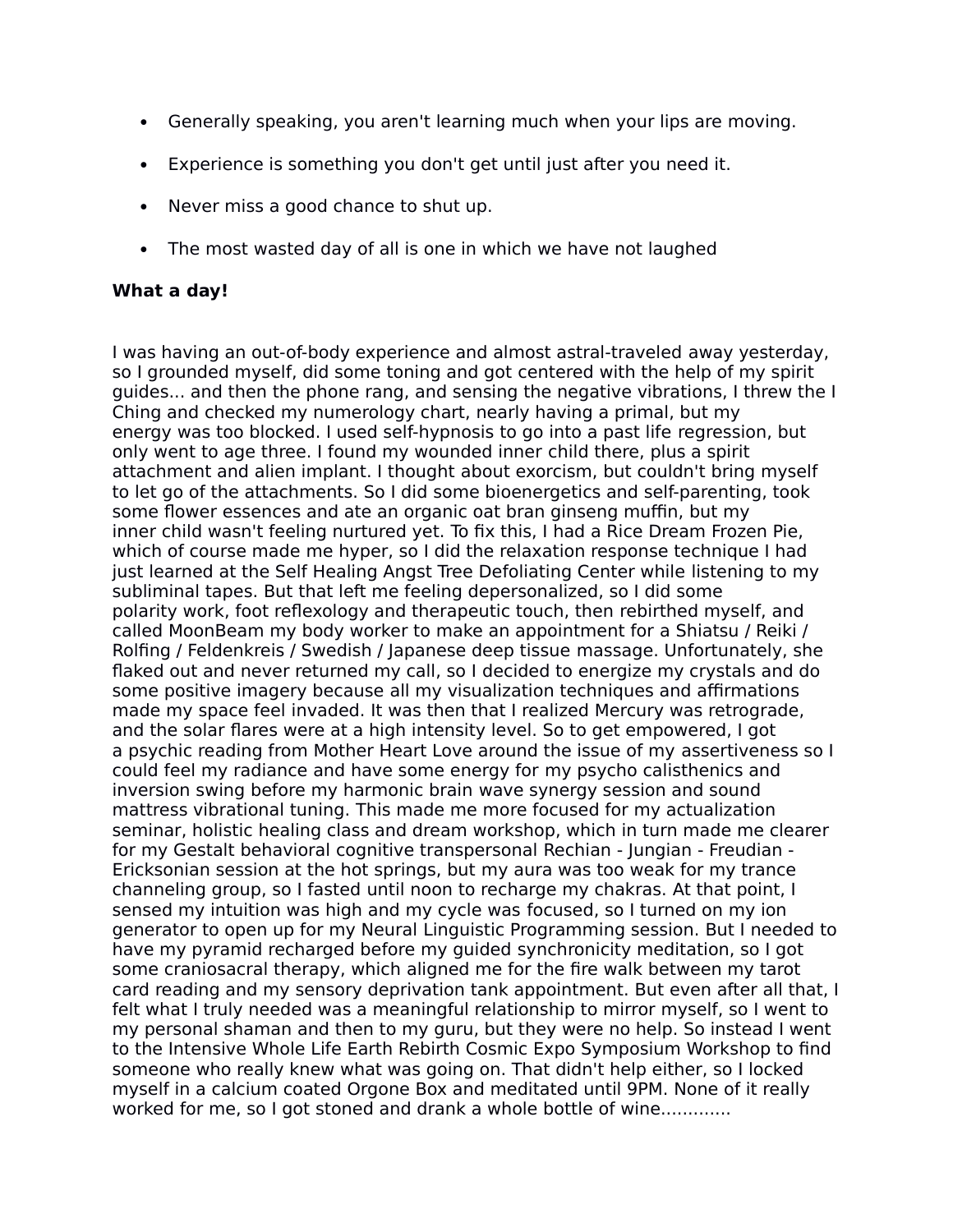#### **Wishes Do Get Granted**

During that big blizzard on the High Plains last winter, a couple shy guys died at the same time and went to meet Saint Peter at the Pearly Gates.

St. Peter said, "I'd like to get you guys in now, but we've had a virus problem and all our information systems are down. You'll have to go back to Earth for about a week, but you can't go back as humans. What'll it be?"

The first shy guy says, "I've always wanted to be an eagle, soaring high above the Rocky Mountains."

"So be it," says St. Peter, and the first guy disappears.

The second shy guy mulls this over for a moment and asks, "Will any of this week's activities 'count' against me getting into heaven?"

St. Peter: "No, as I told you, all systems are down. There's no way we can keep track of what you're doing."

"In that case," says the second guy, "I've always wanted to be a stud."

"So be it" says St. Peter, and the second guy disappears.

A week goes by, systems are back up and running, and the Lord tells St. Peter to recall the two shy guys. "Do you think you have any trouble locating them?"

"The first one should be easy," says St. Peter. "He's somewhere over by Pike's Peak, flying with a bunch of eagles. But the second one could prove to be more difficult."

"Why?" asketh the Lord.

St. Peter: "I think he's somewhere in South Dakota, on a snow tire."

#### **Where Did Pets Come From?**

It is reported that the following portion of the Book of Genesis was discovered among the Dead Sea Scrolls. If authentic, it would shed light on the question of where pets come from.

And Adam said, "Lord, when I was in the garden, you walked with me every day. Now I do not see you any more. I am lonesome here and it is difficult for me to remember how much you love me."

And God said, "No problem! I will create a companion for you that will be with you always and be a reflection of my love for you, so that you will know I love you, even when you cannot see me. Regardless of how selfish and childish and unlovable you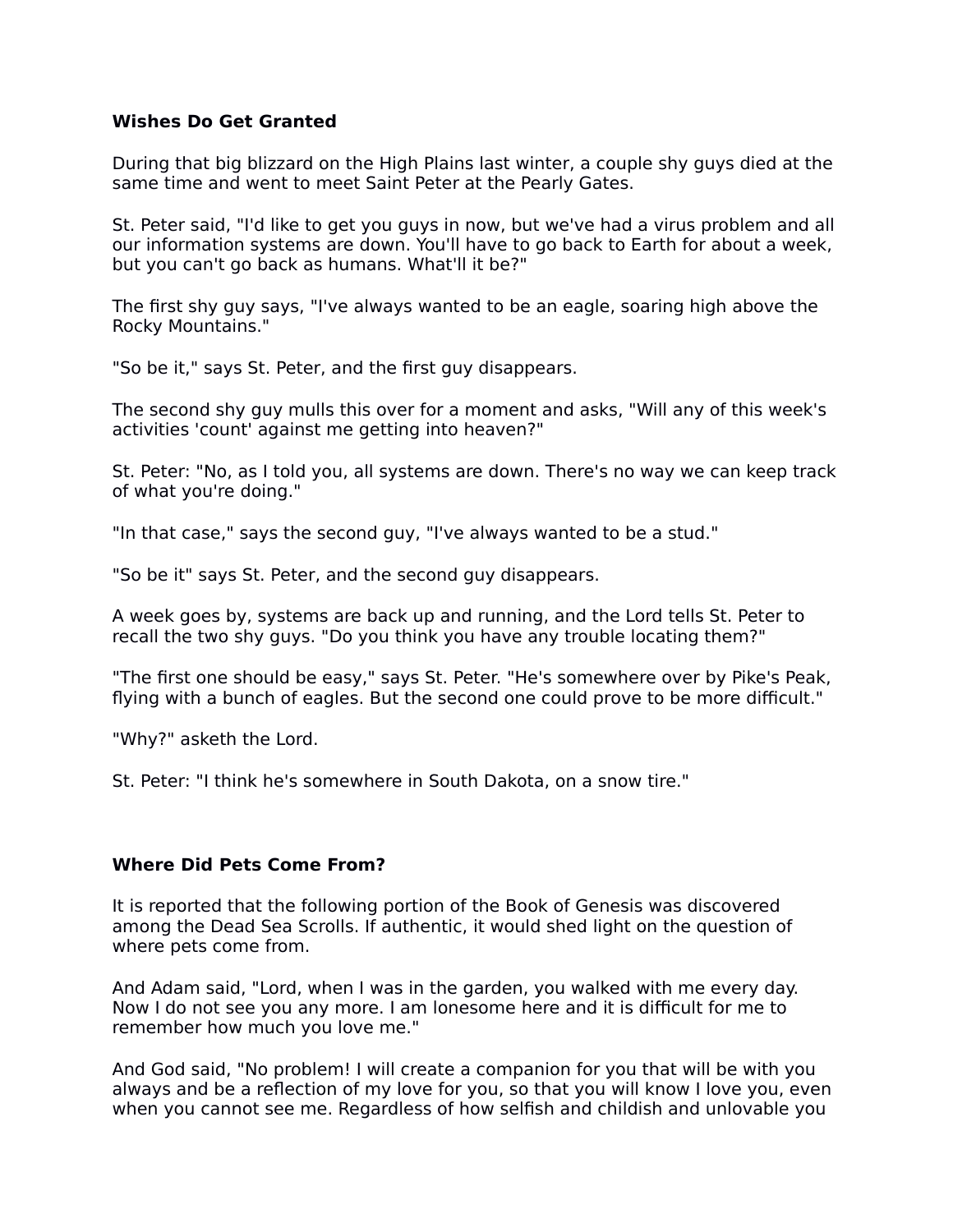may be, this new companion will accept you as you are and will love you as I do, in spite of yourself."

And God created a new animal to be a companion for Adam. And it was a good animal. And God was pleased. And the new animal was pleased to be with Adam and it wagged its tail.

And Adam said, "But, Lord, I have already named all the animals in the Kingdom, and all the good names are taken, and I cannot think of a name for this new animal."

And God said, "No problem! Because I have created this new animal to be a reflection of my love for you, his name will be a reflection of my own name, and you will call him DOG."

And Dog lived with Adam and was a companion to him and loved him. And Adam was comforted. And God was pleased. And Dog was content and wagged its tail.

After a time, it came to pass that Adam's guardian angel came to God and said, "Lord, Adam has become filled with pride. He struts and preens like a peacock, and he believes he is worthy of adoration. Dog has indeed taught him that he is loved, but no one has taught him humility."

And God said, "No problem! I will create for him a companion who will be with him always and who will see him as he is. The companion will remind him of his limitations, so he will know that he is not worthy of adoration."

And God created CAT to be a companion to Adam. And Cat would not obey Adam. And when Adam gazed into Cat's eyes, he was reminded that he was not the supreme being. And Adam learned humility.

And God was pleased. And Adam was greatly improved.

And Cat did not care one way or the other.

#### **Why God Never Received Tenure at any University**

- 1. He had only one major publication.
- 2. It was in Hebrew.
- 3. It had no references.
- 4. It wasn't published in a referred journal.
- 5. Some even doubt he wrote it himself.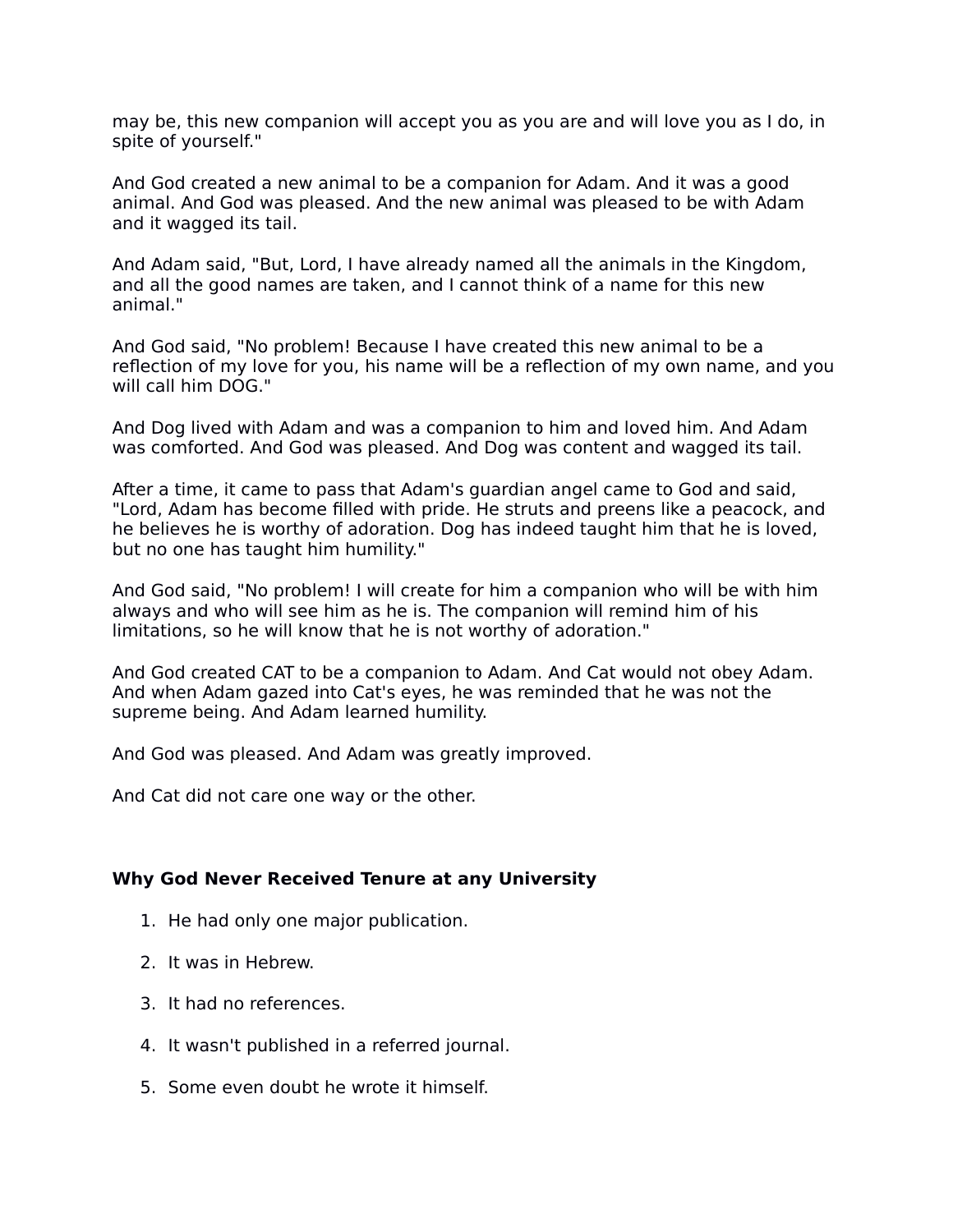- 6. It may be true that he created the world, but what has he done since then ?
- 7. His cooperative efforts have been quite limited.
- 8. The scientific community has had a hard time replicating his results.
- 9. He never applied to the Ethics Board for permission to use human subjects.
- 10.When one experiment went awry, he tried to cover it up by drowning the subjects.
- 11.When subjects didn't behave as predicted, he deleted them from the sample.
- 12.He rarely came to class, just told students to read the Book.
- 13.Some say he had his son teach the class.
- 14.He expelled his first two students for learning.
- 15.Although there were only ten requirements, most students failed his tests.
- 16.His office hours were infrequent and usually held on a mountain top.

# **The Rabbi and the Astrophysicist**

An Orthodox man was traveling on El Al, when his seat mate asked what he did for a living.

"I'm a rabbi."

"Well," said the man condescendingly, "I was born Jewish. I don't know much about it, but I presume you could sum it up in one sentence: 'Do unto others as you would have others do unto you.'"

The rabbi smiled, then said, "And what do you do for a living?"

"I'm an astrophysicist," he replied smugly.

Well," said the rabbi, "I don't know much about it, but I presume I too, could sum it up in one sentence: 'Twinkle, twinkle, little star -- how I wonder what you are.'"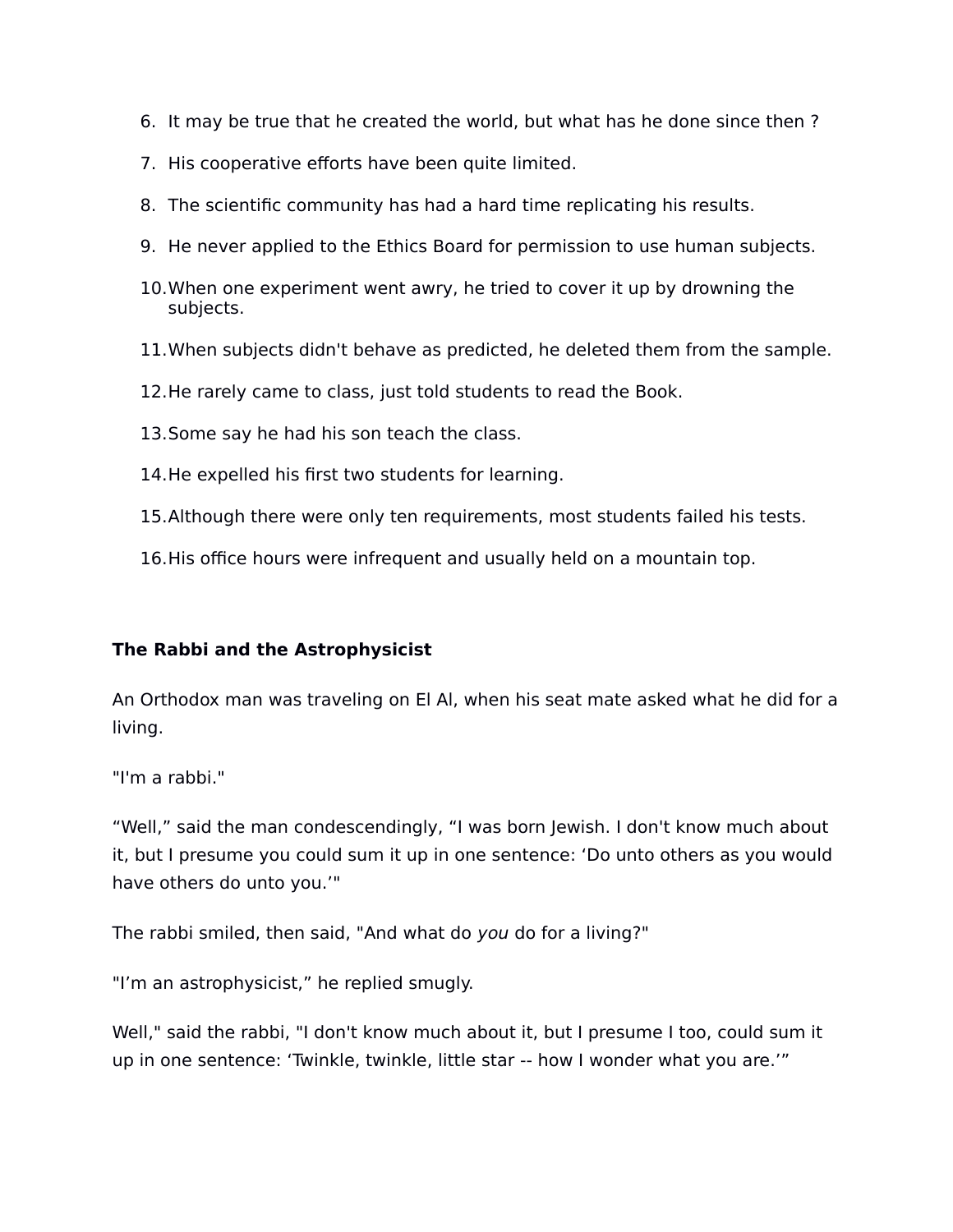# **The New Flood**

A new flood was predicted and nothing could prevent it. In three days, the waters would wipe out the world.

The Dalai Lama appeared on worldwide media and pleads with humanity to follow Buddhist teachings to find nirvana in the wake of the disaster.

The pope issued a similar message, saying, "It is still not too late to accept Jesus."

The chief rabbi of Jerusalem took a slightly different approach. "My people," he said, we have three days to learn how to live under water."

# **A Vision**

A Jesuit, a Dominican, and a Franciscan were walking along an old road, debating the greatness of their orders. Suddenly, an apparition of the Holy Family appeared in front of them, with Jesus in a manger and Mary and Joseph praying over him. The Franciscan fell on his face, overcome with awe at the sight of God born in such poverty. The Dominican fell to his knees, adoring the beautiful reflection of the Trinity and the Holy Family. The Jesuit walked up to Joseph, put his arm around his shoulder, and said, "So, have you thought about where to send him to school?"

# **Sharing**

A Jesuit and a Franciscan sat down to dinner, after which pie was served. There were two pieces of pie, one small and the other large. The Jesuit reached over and took the larger piece for himself. The Franciscan remonstrated, "St. Francis always taught us to take the meaner piece." The Jesuit replied, "And so you have it."

# **Power Failure**

 A Franciscan, a Dominican, and a Jesuit were sitting in a room when the lights went out. The Franciscan said, "My brothers, let us take this opportunity to consider the debt we owe to our sister, the light." The Dominican said, "Yes, but let us also take this opportunity to contemplate the difference between light and dark." Meanwhile, the Jesuit went to the basement, found the fuse box, and reset the breaker.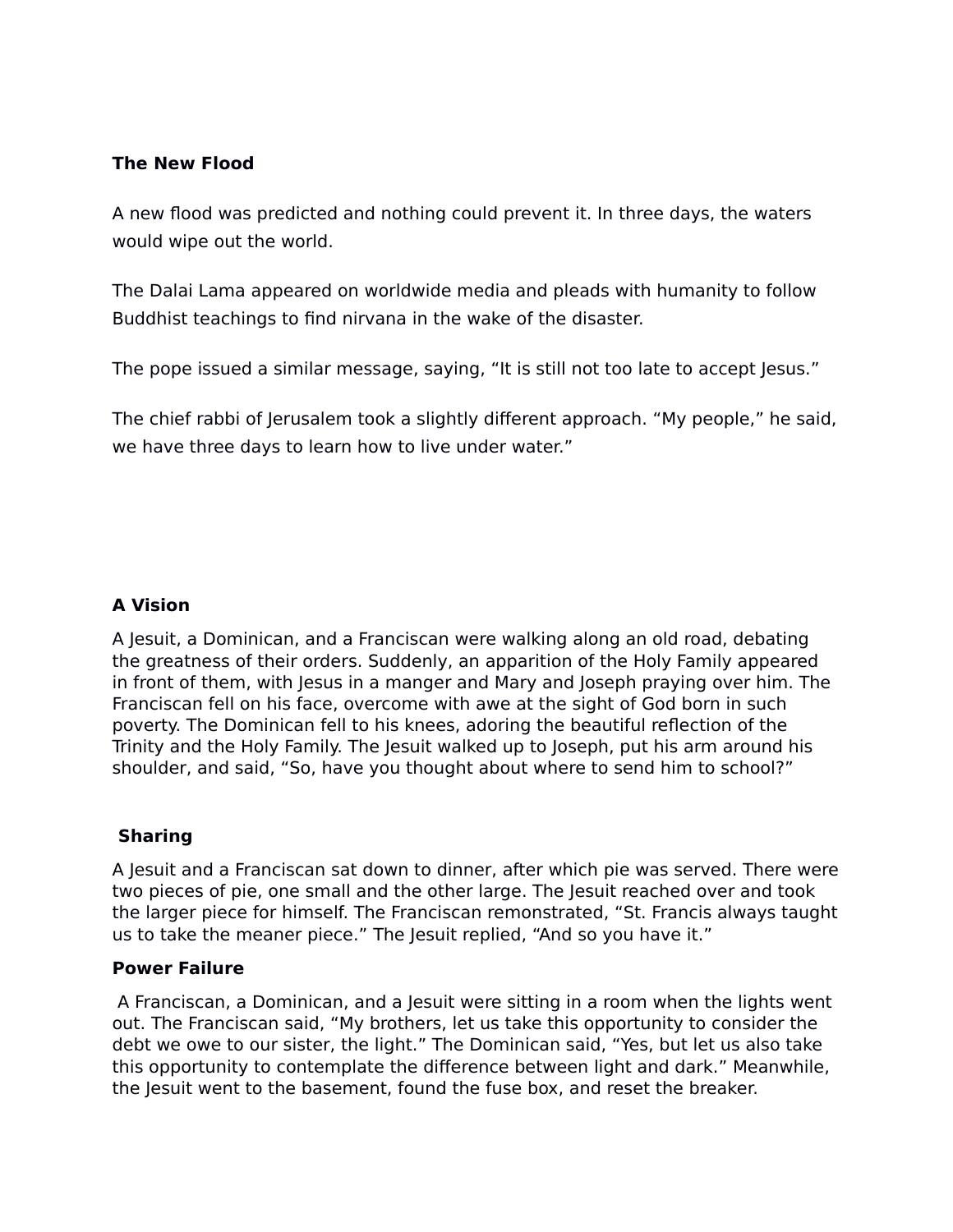#### **Brief words of wisdom and laughter**

Real friends are the ones who survive transitions between address books.

Forbidden fruits create many jams.

I affirm that all of me is beautiful and valuable ... even the ugly, stupid, and disgusting parts.

I am grateful that I am not as judgmental as all those negative, critical and selfrighteous people around me.

How many roads must a man travel down before he admits he is lost?

Faith is the ability to not panic.

If you worry, you didn't pray. If you prayed, don't worry.

As a child of God, prayer is kinda like calling home every day.

Blessed are the flexible, for they shall not be bent out of shape.

When we get tangled up in our problems, be still. God wants us to be still so He can untangle the knot.

Do the math. Count your blessing

Dear God: I have a problem. It's me.

Silence is often misinterpreted, but never misquoted.

Laugh every day – it's like inner jogging.

The most important things in your home are the people.

Growing old is inevitable, growing up is optional.

There is no key to happiness. The door is always open. Come on in.

A grudge is a heavy thing to carry.

He who dies with the most toys is still dead.

We do not remember days but moments. Life moves too fast so enjoy your precious moments.

Nothing is real to you until you experience it; otherwise it's just hearsay.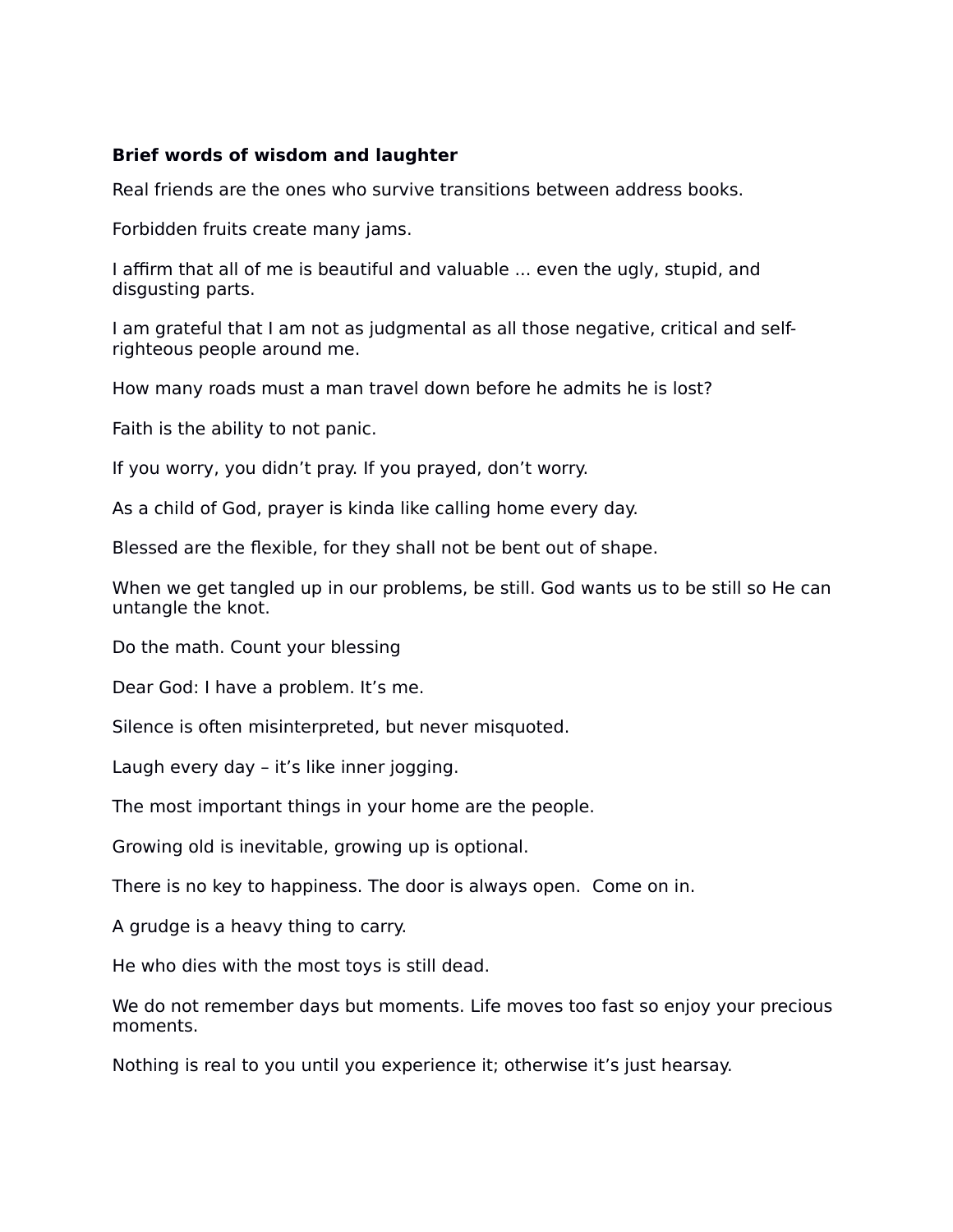It's all right to sit on your pity pot every now and again. Just be sure to flush when you are done.

Regular naps prevents old age… especially if you take them while driving.

Having one child makes you a parent; having two makes you a referee.

They said we should all pay our taxes with a smile. I tried- but they wanted cash.

A child's greatest period of growth is the month after you've purchased new school uniforms.

Don't feel bad. A lot of people have no talent.

Don't marry the person you want to live with, marry the one you cannot live without…but whatever you do, you'll regret it later.

You can't buy love… but you pay heavily for it.

True friends stab you in the front.

Forgiveness is giving up my right to hate you for hurting me.

Bad officials are elected by good citizens who do not vote.

Laziness is nothing more than the habit of resting before you get tired.

My wife and I always compromise. I admit I'm wrong and she agrees with me.

Those who can't laugh at themselves leave the job to others.

It doesn't matter how often a married man changes his job, he still ends up with the same boss.

They call our language the mother tongue because the father seldom gets to speak.

Saving is the best thing…especially when your parents have done it for you.

# **Looking Good**

A fifty-something woman has a heart attack and is taken to the hospital. While on the operating table she has a near death experience. During that experience she sees heaven and asks God if this is it. God says no and explains that she has another 30 years to live.

Upon her recovery she decides to just stay in the hospital and have a face lift, liposuction, breast augmentation, tummy tuck, etc. She even has someone come in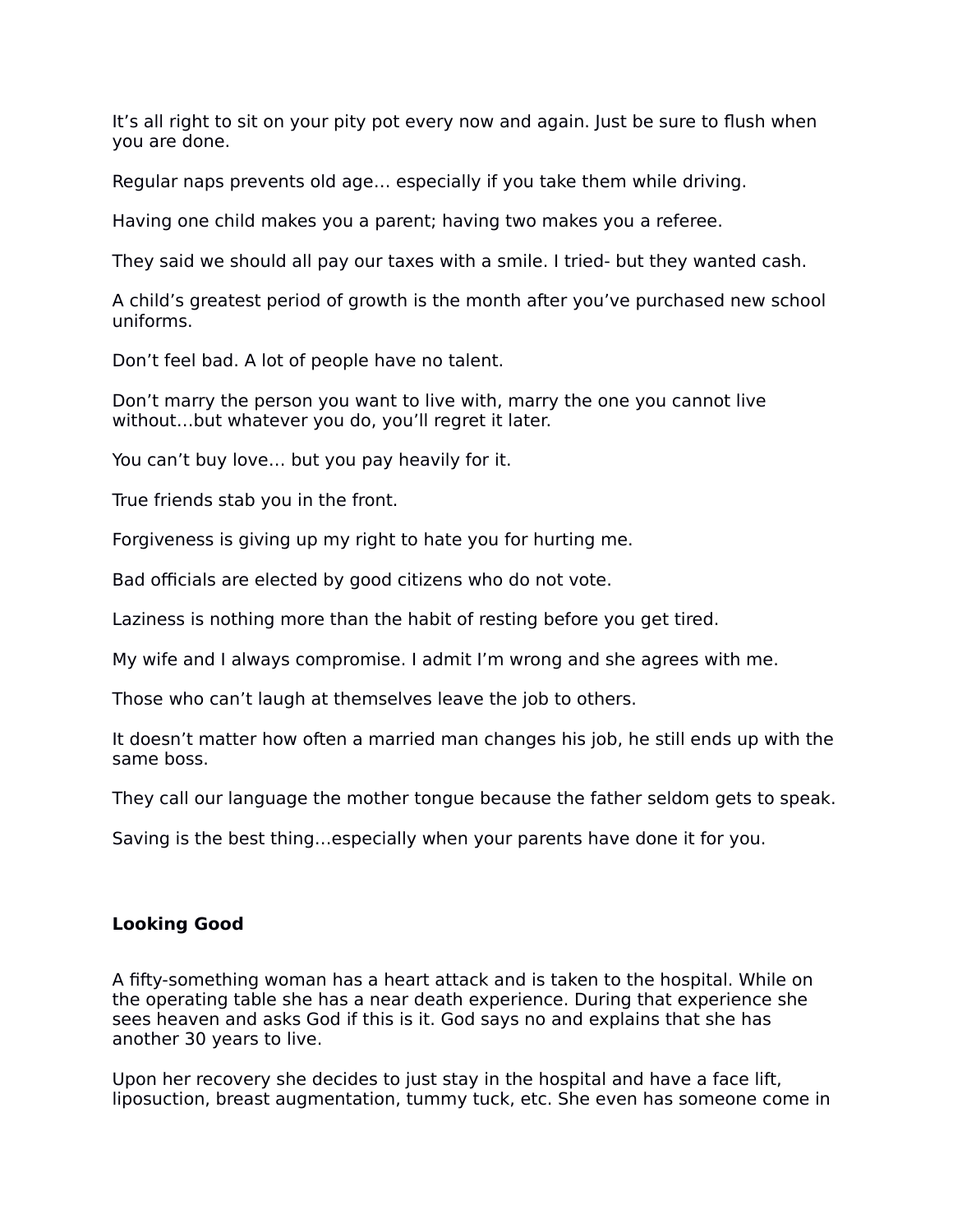and change her hair color. She figures since she's got another 30 years she might as well make the most of it.

She walks out of the hospital after the last operation and is killed by an ambulance speeding by. She arrives in front of God and complains, "I thought you said I had another 30 years." God replies, "I didn't recognize you"

#### **Sunday School Humor**

The Sunday school teacher was carefully explaining the story of Elijah the Prophet and the false prophets of Baal. She explained how Elijah built the altar, put wood upon it, cut the cattle in pieces and laid it upon the altar. And then Elijah commanded the people of God to fill four barrels of water and pour it over the altar. He had them do this four times.

"Now, said the teacher, "can anyone in the class tell me why the Lord would have Elijah pour water over the cattle on the altar?"

A little girl in the back of the room raised her hand with great enthusiasm. "To make the gravy."

#### **How it all Began**

In ancient Israel , it came to pass that a trader by the name of Abraham Com did take unto himself a young wife by the name of Dot. And Dot Com was a comely woman, broad of shoulder and long of leg. Indeed, she was often called Amazon Dot Com.

And she said unto Abraham , her husband, "Why dost thou travel so far from town to town with thy goods when thou canst trade without ever leaving thy tent?"

And Abraham did look at her as though she were several saddle bags short of a camel load, but simply said, "How, dear?"

And Dot replied, "I will place drums in all the towns and drums in between to send messages saying what you have for sale, and they will reply telling you who hath the best price. And the sale can be made on the drums and delivery made by Uriah's Pony Stable (UPS)."

Abraham thought long and decided he would let Dot have her way with the drums.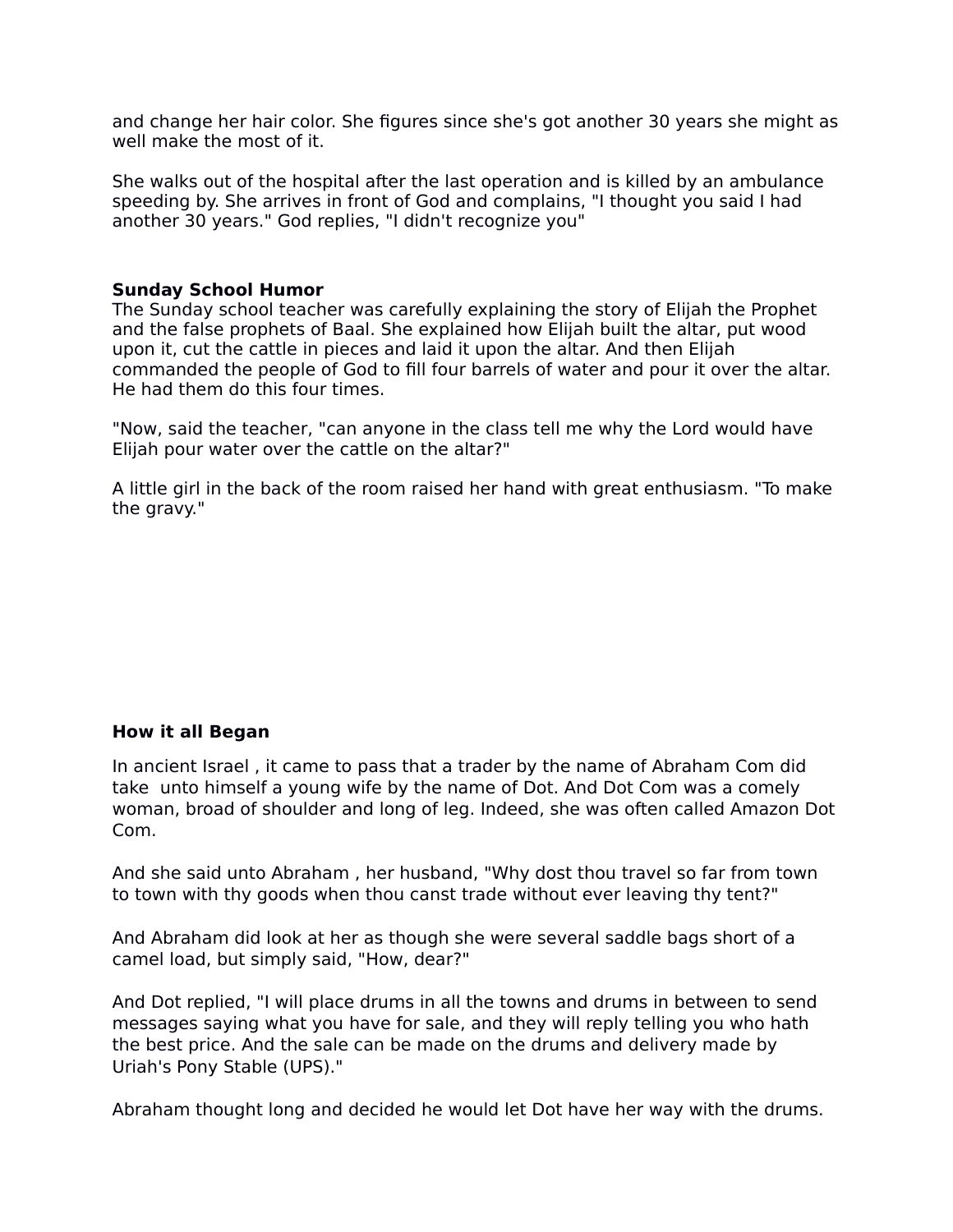And the drums rang out and were an immediate success. Abraham sold all the goods he had at the top price, without ever having to move from his tent.

To prevent neighboring countries from overhearing what the drums were saying, Dot devised a system that only she and the drummers knew. It was known as Must Send Drum Over Sound (MSDOS), and she also developed a language to transmit ideas and pictures - Hebrew To The People (HTTP).

And the young men did take to Dot Com's trading as doth the greedy horsefly take to camel dung. They were called Nomadic Ecclesiastical Rich Dominican Sybarites, or NERDS.

And lo, the land was so feverish with joy at the new riches and the deafening sound of drums that no one noticed that the real riches were going to that enterprising drum dealer, Brother William of Gates, who bought off every drum maker in the land. And indeed did insist on drums to be made that would work only with Brother Gates ' drumheads and drumsticks.

And Dot did say, "Oh, Abraham , what we have started is being taken over by others."

And Abraham looked out over the Bay of Ezekiel , or eBay as it came to be known. He said, "We need a name that reflects what we are." And Dot replied, "Young Ambitious Hebrew Owner Operators." "YAHOO," said Abraham. And because it was Dot's idea, they named it YAHOO Dot Com.

Abraham's cousin, Joshua , being the young Gregarious Energetic Educated Kid (GEEK) that he was, soon started using Dot's drums to locate things around the countryside. It soon became known as God's Own Official Guide to Locating Everything (GOOGLE).

That is how it was back then.

# **Honouring Mama**

Four brothers left home for college, and they became successful doctors and lawyers and prospered. Some years later, they chatted after having dinner together. They discussed the gifts they were able to give their elderly mother who lived far away in another city.

The 1st said, "I had a big house built for Mama."

The 2nd said, "I had a \$100,000 theatre built in the house."

The 3rd said, "I had my Mercedes dealer deliver an SL600 to her."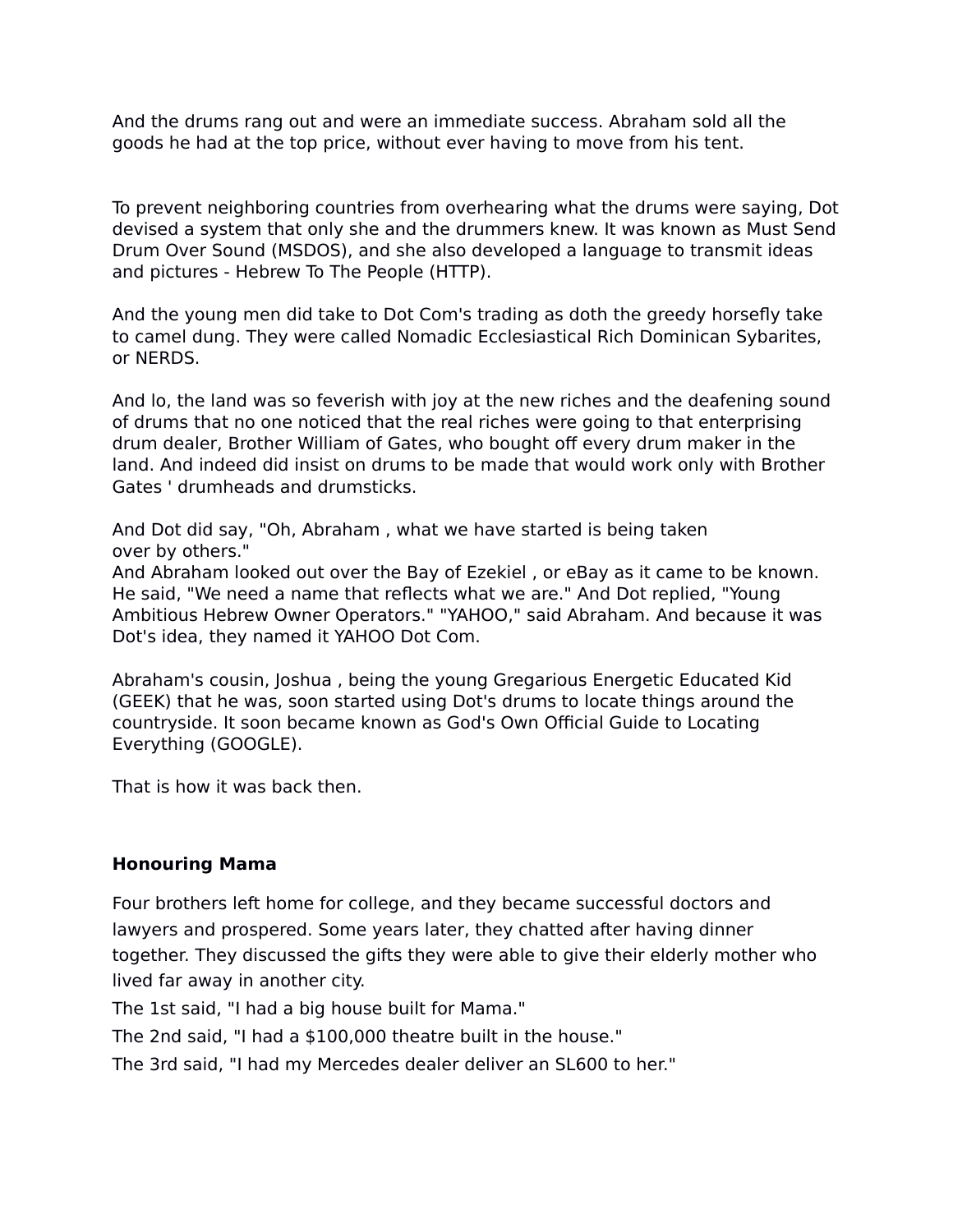The 4th said, "You know how Mamma loved reading the Bible and you know she can't read anymore, because she can't see very well. I met this preacher who told me about a parrot that can recite the entire bible. It took 20 preachers 12 years to teach him. I had to pledge to contribute \$100,000 a year for 20 years to the church, but it was worth it. Mama just has to name the chapter and verse and the parrot will recite it."

The other brothers were impressed. After the holidays Mama sent out her Thank You notes. She wrote:

Milton, the house you built is so huge I live in only one room, but I have to clean the whole house. Thanks anyway.

Marvin, I am too old to travel. I stay home, I have my groceries delivered, so I never use the Mercedes. The thought was good. Thanks.

Michael, you gave me an expensive theater with Dolby sound. It could hold 50 people, but all of my friends are dead, I've lost my hearing and I'm nearly blind. I'll never use it. Thank you for the gesture; just the same.

Dearest Melvin, you were the only son to have the good sense to give a little thought to your gift. The chicken was delicious. Thank you. Luv Ya,

Mama

# **Mother Theresa goes to Heaven**

Mother Teresa died and went to heaven. God greeted her at the Pearly Gates. "Be thou hungry, Mother Teresa?" asked God.

"I could eat," Mother Teresa replied.

So God opened a can of tuna and reached for a chunk of rye bread and they began to share it. While eating this humble meal, Mother Teresa looked down into Hell and saw the inhabitants devouring huge steaks, lobsters, pheasants, and pastries. Curious, but deeply trusting, she remained quiet.

The next day God again invited her to join him for a meal. Again, it was tuna and rye bread. Once again, Mother Teresa could see the denizens of Hell enjoying lamb, turkey, venison, and delicious desserts. Still she said nothing.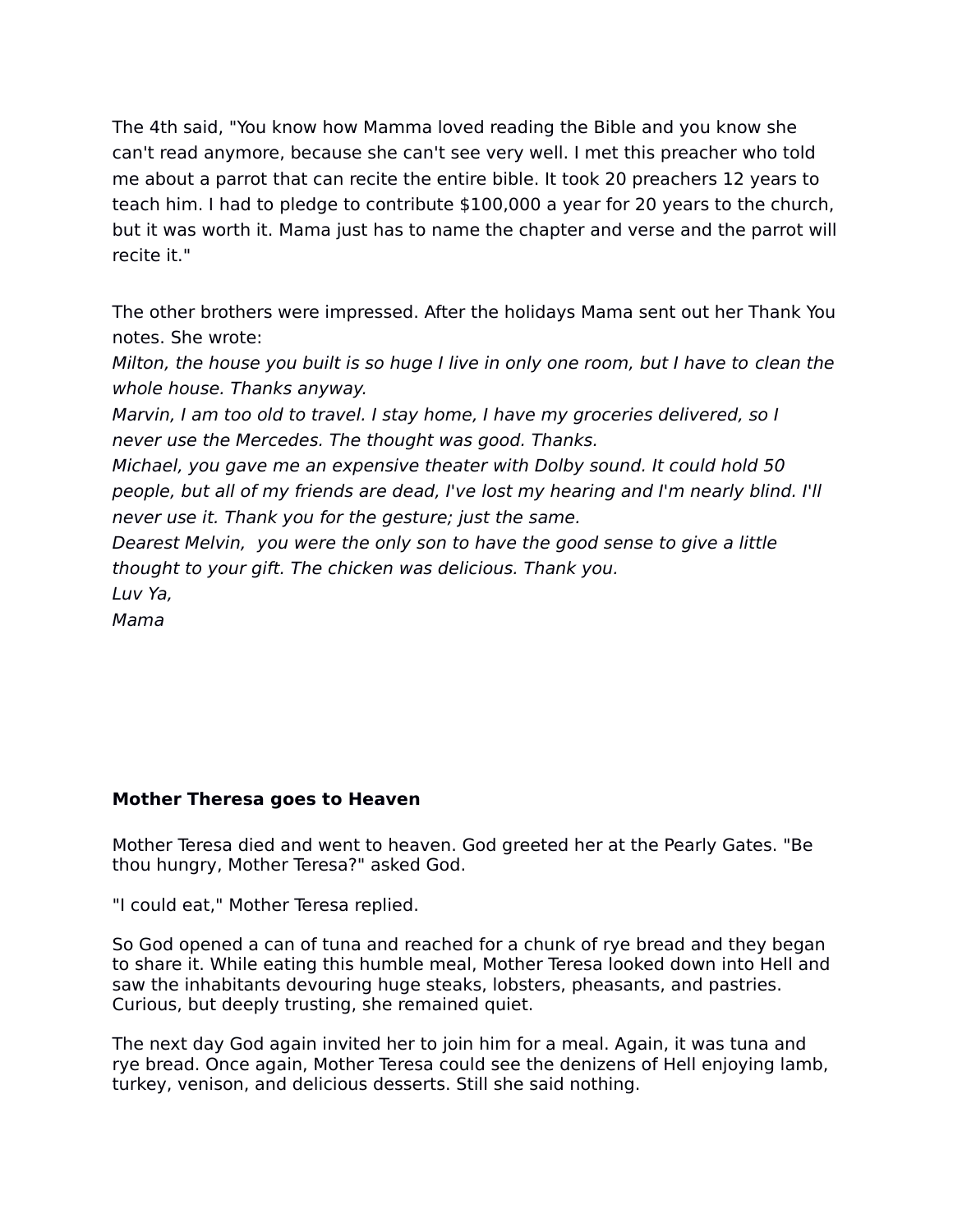The following day, mealtime arrived and another can of tuna was opened. She couldn't contain herself any longer. Meekly, she asked, "God, I am grateful to be in heaven with you as a reward for the pious, obedient life I led. But here in heaven all I get to eat is tuna and a piece of rye bread and in the Other Place they eat like emperors and kings! I just don't understand it..."

God sighed. "Let's be honest Teresa," He said, "for just two people, it doesn't pay to cook."

# **The Irish Widow**

Mary Clancy goes up to Father O'Grady after his Sunday morning service, and she's in tears. He says, "So what's bothering you, dear?"

She says, "Oh, Father, I've got terrible news. My husband passed away last night."

The priest says, "Oh, Mary, that's terrible. Tell me, Mary, did he have any last requests?"

She says, "That he did, Father..."

The priest says, "What did he ask, Mary?"

She says, "He said, 'Please, Mary, put down that darned gun!'"

# **The Jewish Dog**

Morty visits Dr. Saul, the veterinarian, and says, "My dog has a problem."

Dr. Saul says, "So, tell me about the dog and the problem."

"It's a Jewish dog. His name is Seth and he can talk," says Morty.

"He can talk?" the doubting doctor asks.

"Watch this!" Morty points to the dog and commands: "Seth, Fetch!"

Seth the dog, begins to walk toward the door, then turns around and says, "So why are you talking to me like that? You always order me around like I'm nothing. And you only call me when you want something. And then you make me sleep on the floor, with my arthritis. You give me this fahkafta food with all the salt and fat, and you tell me it's a special diet. It tastes like dreck! YOU should eat it yourself! And do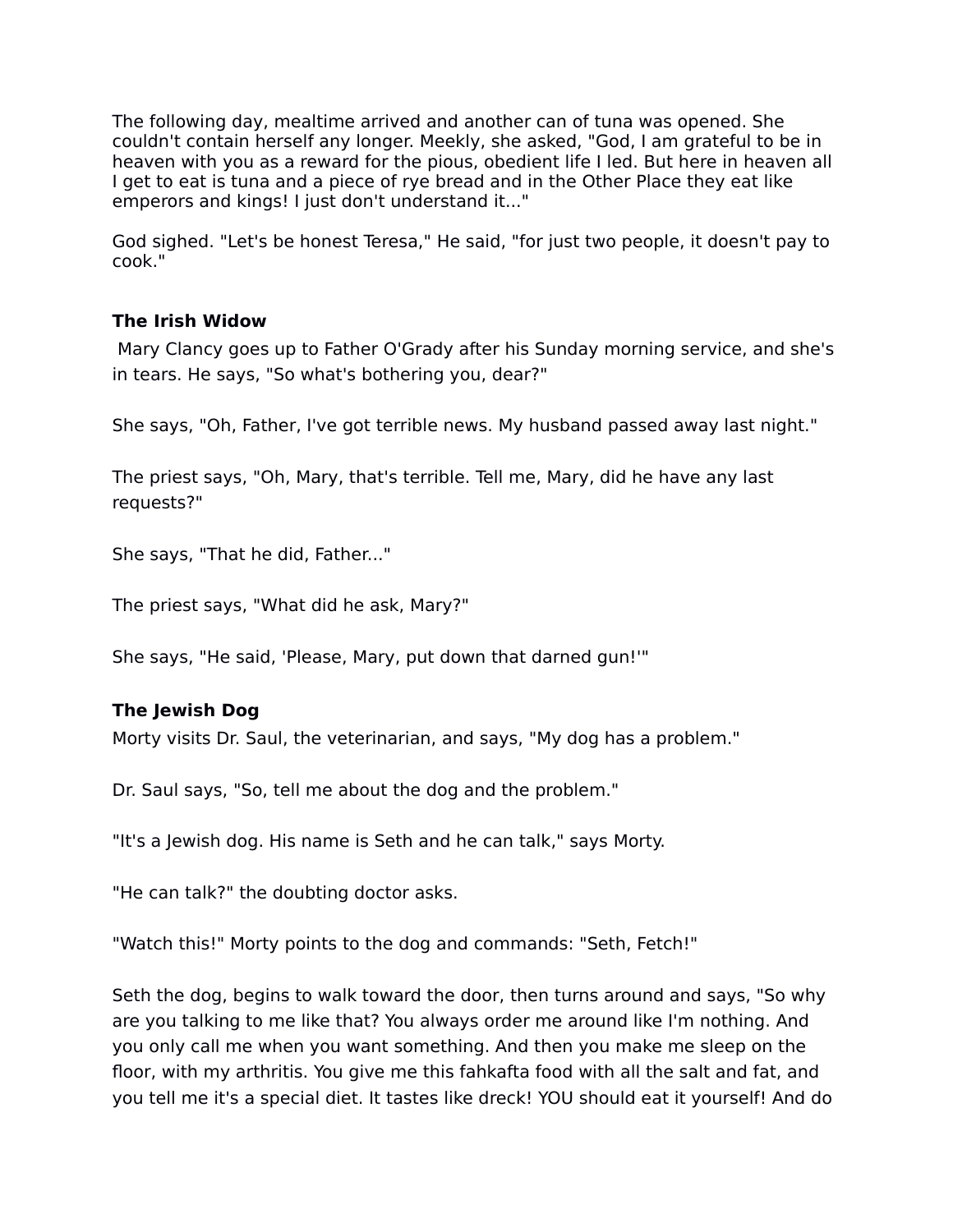you ever take me for a decent walk? NO, it's out of the house, a short pish, and right back home. Maybe if I could stretch out a little, the sciatica wouldn't kill me so much! I should roll over and play dead for real for all you care!"

Dr. Saul is amazed, "This is remarkable! So, what's the problem?"

Morty says, "He has a hearing problem! I said 'Fetch,' not 'Kvetch.'" (complain)

# **The Priest at the Races**

A gambler was at the horse races playing the ponies and all but losing his shirt. He noticed a Priest step out onto the track and blessed the forehead of one of the horses lining up for the 4th race.

Lo and behold, that horse - a very long shot - won the race.

Next race, as the horses lined up, the Priest stepped onto the track. Sure enough, he blessed one of the horses.

The punter made a beeline for a betting window and placed a small bet on the horse. Again, even though it was another long shot, the horse won the race.

He collected his winnings, and anxiously waited to see which horse the Priest would bless next.

As the races continued the Priest kept blessing long shots, and each one ended up winning.

The punter was elated. He made a quick dash to the ATM, withdrew all his savings, and awaited for the Priest's blessing that would tell him which horse to bet on ...

True to his pattern, the Priest stepped onto the track for the last race and blessed the forehead of an old nag that was the longest shot of the day.

This time the priest blessed the eyes, ears, and hooves of the old nag. The punter knew he had a winner and bet every cent he owned on the old nag.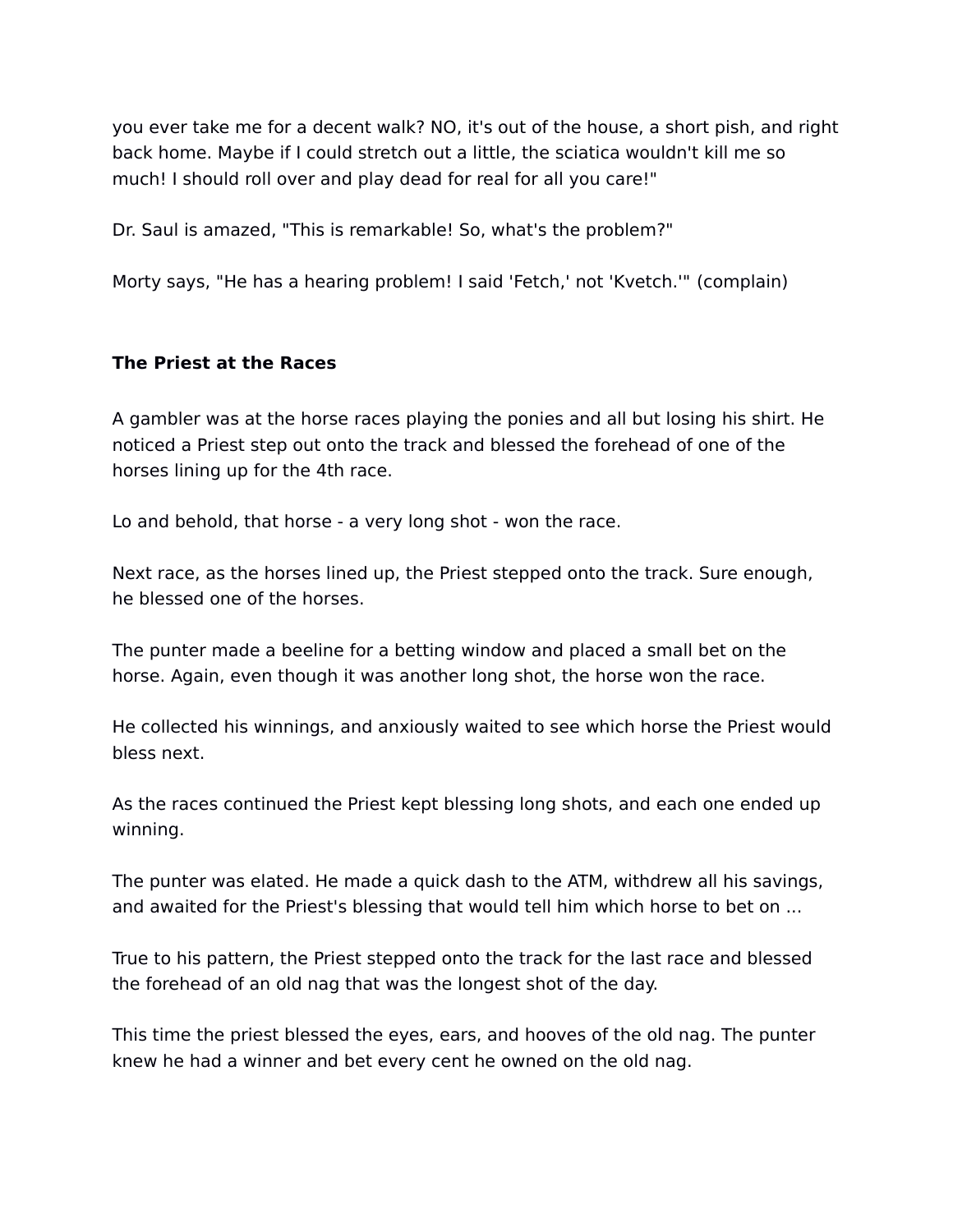He watched dumbfounded as the poor old nag came in last. In a state of shock, he went to the track area where the Priest was.

Confronting Him, he demanded, 'Father! What happened? All day long you blessed horses and they all won. Then in the last race, the horse you blessed lost by a mile. Now, thanks to you I've lost every cent of my savings!'.

The Priest nodded wisely and with sympathy.

'Son,' he said, 'that's the problem with you Protestants, you can't tell the difference between a simple blessing and last rites.'

#### **Four Catholic Women**

Four Catholic ladies are having coffee together, discussing how important their children are.

The first one tells her friends, "My son is a priest. When he walks into a room, everyone calls him 'Father'."

The second Catholic woman chirps, "Well, my son is a bishop. Whenever he walks into a room, people say, ', 'Your Grace'."

The third Catholic woman says smugly, "Well, not to put you down, but my son is a cardinal. Whenever he walks into a room, people say 'Your Eminence'.

The fourth Catholic woman sips her coffee in silence. The first three women giver her this subtle "Well…?"

She replies, "My son is a gorgeous, 6′ 2″ hard-bodied, male stripper. Whenever he walks into a room, women just say, "Oh my God…."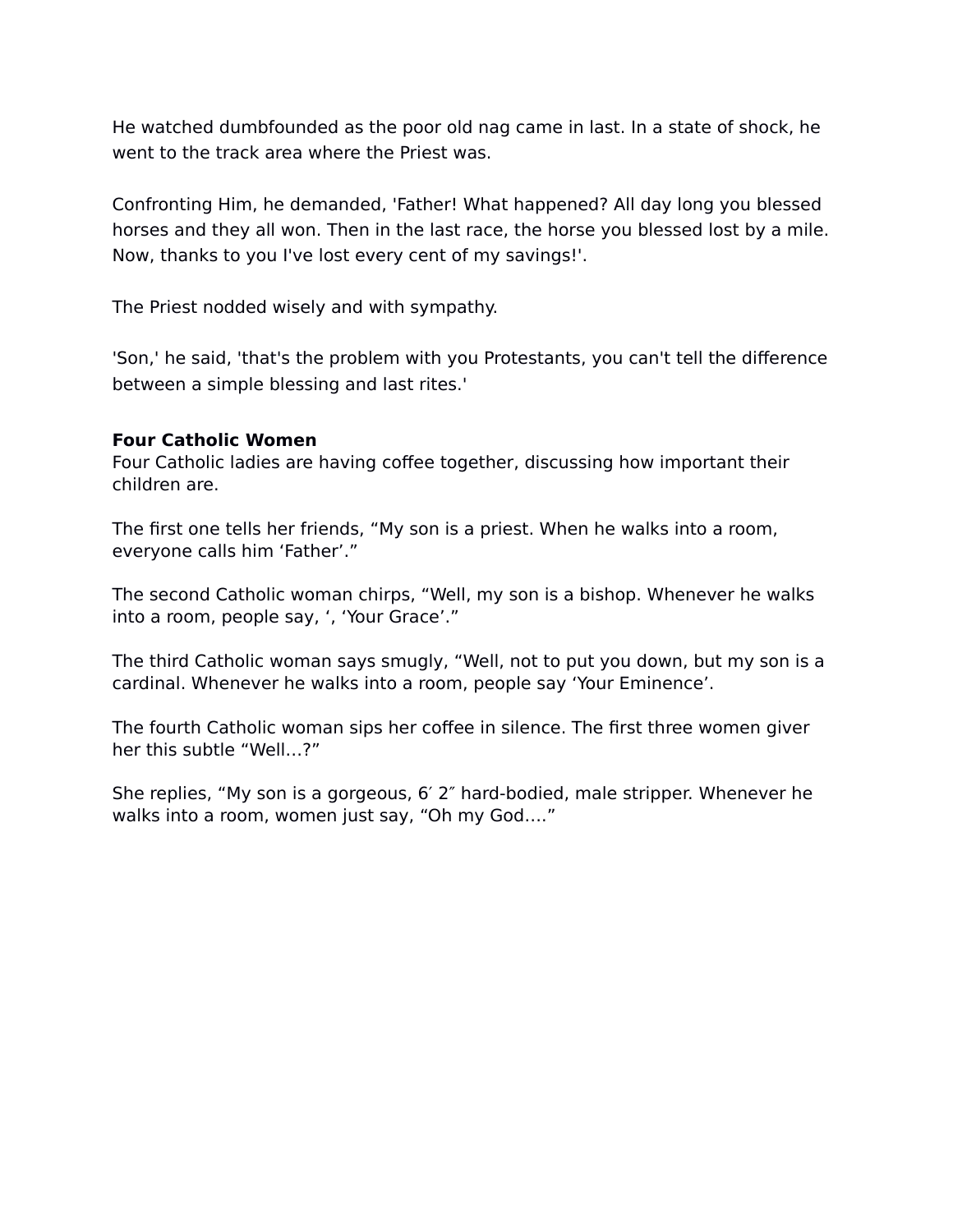# **Garden of Eden**

One day in the Garden of Eden, Eve calls out to God, "Lord, I have a problem!"

"What's the problem, Eve?"

"Lord, I know you've created me and have provided this beautiful garden and all of these wonderful animals, and that hilarious comedic snake, but I'm just not happy."

"Why is that, Eve?" came the reply from above.

"Lord, I am lonely. And I'm sick to death of apples."

"Well, Eve, in that case, I have a solution. I shall create a man for you."

"What's a 'man', Lord?"

"This man will be a flawed creature, with many bad traits. He'll lie, cheat, and be vainglorious; all in all, he'll give you a hard time. But, he'll be bigger, faster, and will like to hunt and kill things. He will provide you with companionship and satisfy your desires. Yet, he'll be witless and will revel in childish things like fighting and kicking a ball about. He won't be too smart, so he'll also need your advice to think properly."

"Sounds great," says Eve, with an ironically raised eyebrow. "What's the catch, Lord?"

"As I said, he'll be proud, arrogant, and self-admiring. You'll have to let him believe that I made him first. So, just remember: it's our secret. Woman to Woman."

# **Abstinence**

Three couples, an elderly couple, a middle-aged couple and a young newly-wed couple wanted to join a church. The pastor said, "We have special requirements for new parishioners. You must abstain from having sex for two weeks."

The couples agreed and came back at the end of two weeks. The pastor went to the elderly couple and asked, "Were you able to abstain from sex for the two weeks?"

The old man replied, "No problem at all, Pastor."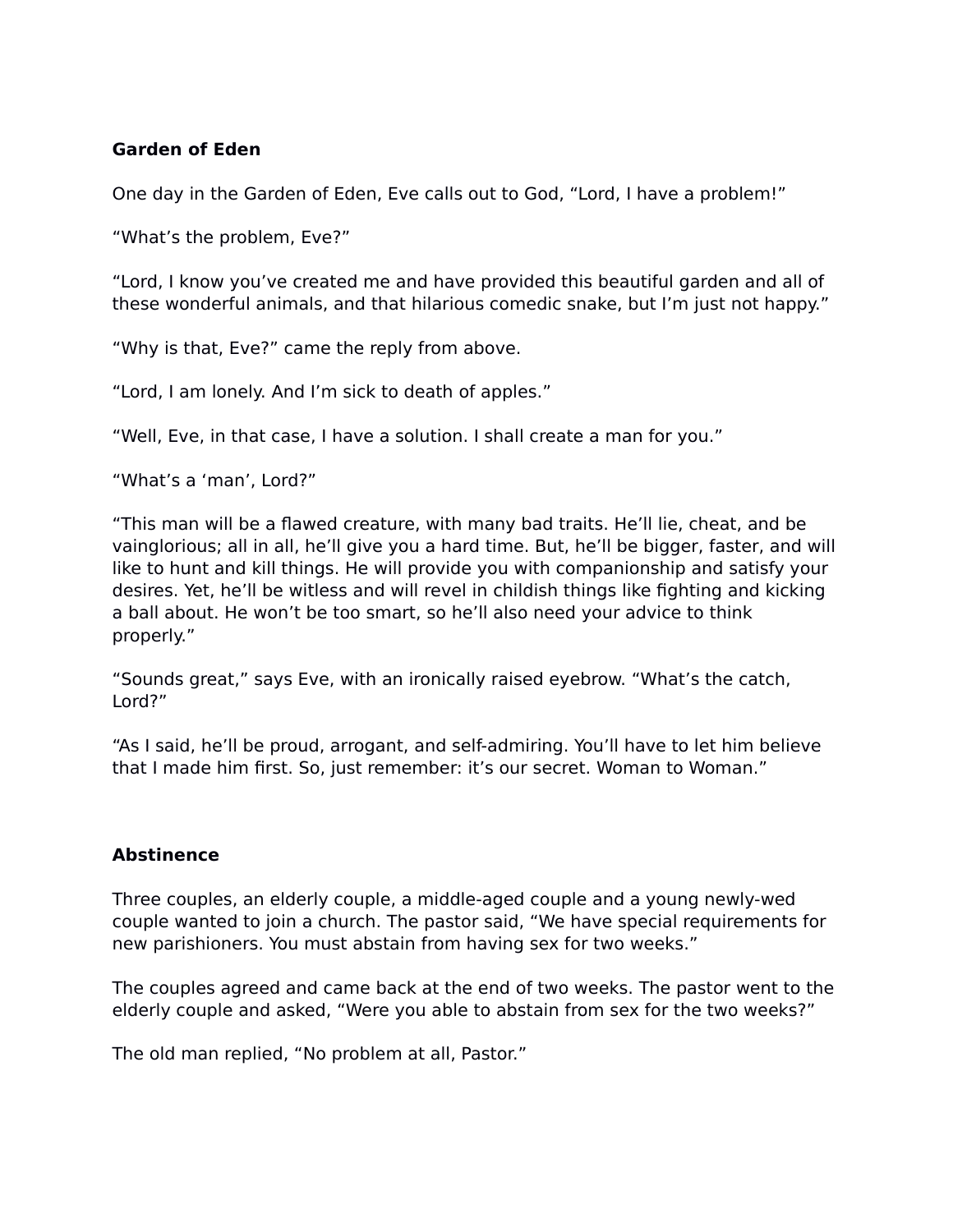"Congratulations! Welcome to the church!" said the pastor. The pastor went to the middle-aged couple and asked, "Well, were you able to abstain from sex for the two weeks?"

The middle-aged man replied, "The first week was not too bad. The second week I had to sleep on the couch for a couple of nights but, yes we made it."

Congratulations! Welcome to the church," said the pastor. The pastor then went to the newly-wed couple and asked, "Well, were you able to abstain from sex for two weeks?"

"No Pastor, we were not able to go without sex for the two weeks," the young man replied sadly.

"What happened?" inquired the pastor.

"My wife was reaching for a can of corn on the top shelf and dropped it" said the young man. "When she bent over to pick it up, I was overcome with lust and took advantage of her right there."

"You understand, of course, this means you will not be welcome in our church" stated the pastor.

"We know," said the young man. "We're not welcome at the supermarket anymore"

# **Acts 2:38**

One night a lady came home from her weekly prayer meeting, found she was being robbed, and she shouted out, "Acts 2:38: 'Repent & be baptized & your sins will be forgiven.'" The robber quickly gave up & the lady rang the police. While handcuffing the criminal, a policeman said, "Gee mate, you gave up pretty easily. How come you gave up so quickly?" The robber said, "She said she had an axe and two 38's!"

#### **No Records**

The biggest swindler in the world dies and finds himself before the gates of Heaven and St. Peter, who says, "Come on in man!" Confused, the swindler questions, "But I thought I would be going to Hell for all of the bad things I did." St. Peter replies, "Oh, we don't keep records here, it's too much work!" The swindler goes in, and is once again surprised to see tons of beautiful girls whipping themselves. He asks St. Peter, "Why are they doing that?" St. Peter answers, "Ah, those are all of our virgins. They just found out we don't keep records, too!"

#### **Here comes the Devil**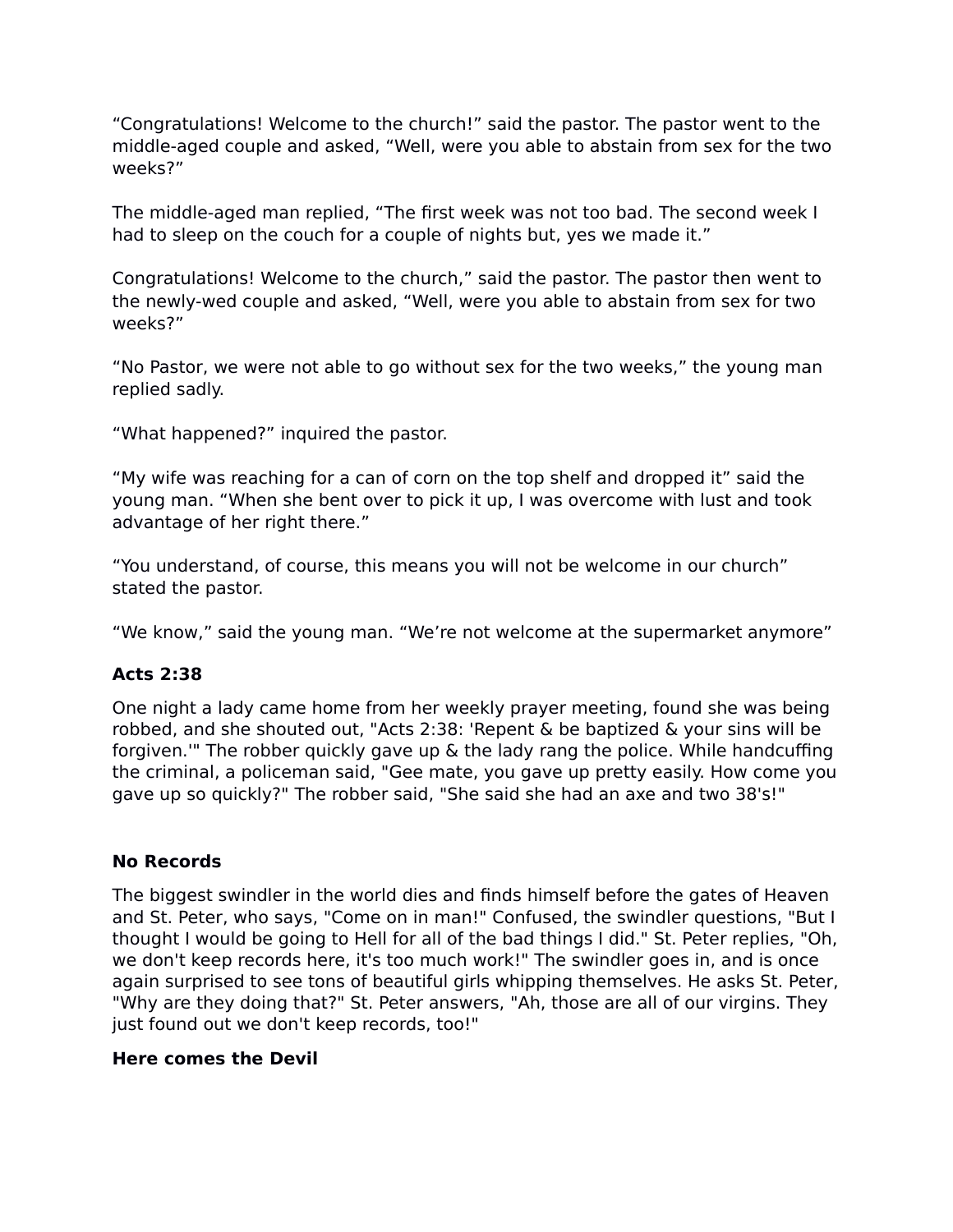One Sunday morning, Satan appeared before a small town congregation. Everyone started screaming and running for the front church door, trampling each other in a frantic effort to get away. Soon, everyone was gone, except for an elderly gentleman who sat calmly. Satan walked up to the man and said, "Don't you know who I am?" The man replied, "Yep, sure do." Satan asked, "Aren't you going to run?" "Nope, sure ain't," said the man. Perturbed, Satan asked, "Why aren't you afraid of me?" The man calmly replied, "Been married to your sister for over 48 years."

# **The Bridge**

Once I saw this guy on a bridge about to jump. I said, "Don't do it!" He said, "Nobody loves me." I said, "God loves you. Do you believe in God?"

He said, "Yes." I said, "Are you a Christian or a Jew?" He said, "A Christian." I said, "Me, too! Protestant or Catholic?" He said, "Protestant." I said, "Me, too! What franchise?" He said, "Baptist." I said, "Me, too! Northern Baptist or Southern Baptist?" He said, "Northern Baptist." I said, "Me, too! Northern Conservative Baptist or Northern Liberal Baptist?"

He said, "Northern Conservative Baptist." I said, "Me, too! Northern Conservative Baptist Great Lakes Region, or Northern Conservative Baptist Eastern Region?" He said, "Northern Conservative Baptist Great Lakes Region." I said, "Me, too!"

Northern Conservative Baptist Great Lakes Region Council of 1879, or Northern Conservative Baptist Great Lakes Region Council of 1912?" He said, "Northern Conservative Baptist Great Lakes Region Council of 1912." I said, "Die, heretic!" And I pushed him over.

# **No Coffee Thanks**

A Mormon told me that they don't drink coffee. I said, "A cup of coffee every day gives you wonderful benefits." He said, "Like what?" I said, "Well, it keeps you from being Mormon ..."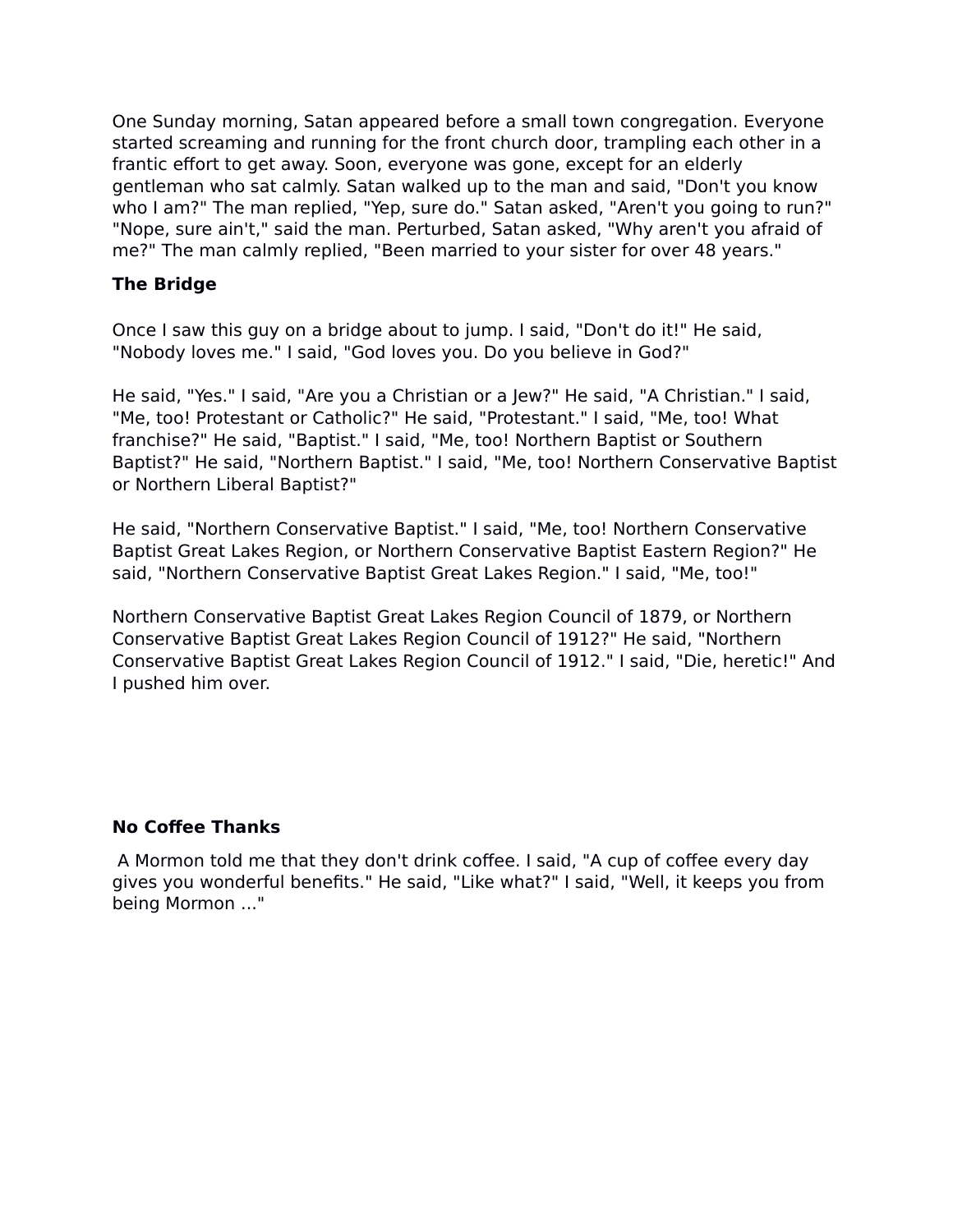### **Moishe**

About a century or two ago, the Pope challenged the Jewish community of Rome to a debate. The Jews looked around for a champion who could defend their faith, but no one wanted to volunteer. It was too risky. So they finally picked an old man named Moishe who spent his life sweeping up after people to represent them. Being old and poor, he had less to lose, so he agreed. He asked only for one addition to the rules of debate. Not being used to saying very much, he asked that neither side be allowed to talk. The Pope agreed.

The day of the great debate came. Moishe and the Pope sat opposite each other for a full minute before the Pope raised his hand and showed three fingers. Moishe looked back at him and raised one finger. The Pope waved his fingers in a circle around his head. Moishe pointed to the ground where he sat. The Pope pulled out a wafer and a glass of wine. Moishe pulled out an apple. The Pope stood up and said, "I give up. This man is too good. The Jews win."

An hour later, the cardinals were all around the Pope asking him what happened. The Pope said, "First I held up three fingers to represent the Trinity. He responded by holding up one finger, to remind me that there was still one God common to both our religions. Then I waved my finger around me to show him, that God was all around us. He responded by pointing to the ground, showing that God was also right here with us. I pulled out the wine and the wafer to show that God absolves us from our sins. He pulled out an apple to remind me of original sin. He had an answer for everything. What could I do?"

Meanwhile, the Jewish community had crowded around Moishe, amazed that this old, almost feeble-minded man had done what all their scholars had insisted was impossible. "What happened?" they asked.

"Well," said Moishe, "first he said to me that the Jews had three days to get out of here. I told him that not one of us was leaving. Then he told me that this whole city would be cleared of Jews. I let him know that we were staying right here."

"And then?" asked a woman.

"I don't know," said Moishe. "He took out his lunch and I took out mine."

#### **Bhagwan and the Lotto**

Bholaji finds himself in dire trouble. His business has gone bust and he's in serious financial trouble. He's so desperate that he decides to ask Bhagwan for help. He goes into the temple and begins to pray.

"Oh Bhagwan, please help me, I've lost my business and if I don't get some money, I'm going to lose my house as well. Please let me win the lottery."

Lotto night comes and somebody else wins it. Bholaji goes back to the temple. "Bhagwan please let me win the lotto. I've lost my business, my house and I'm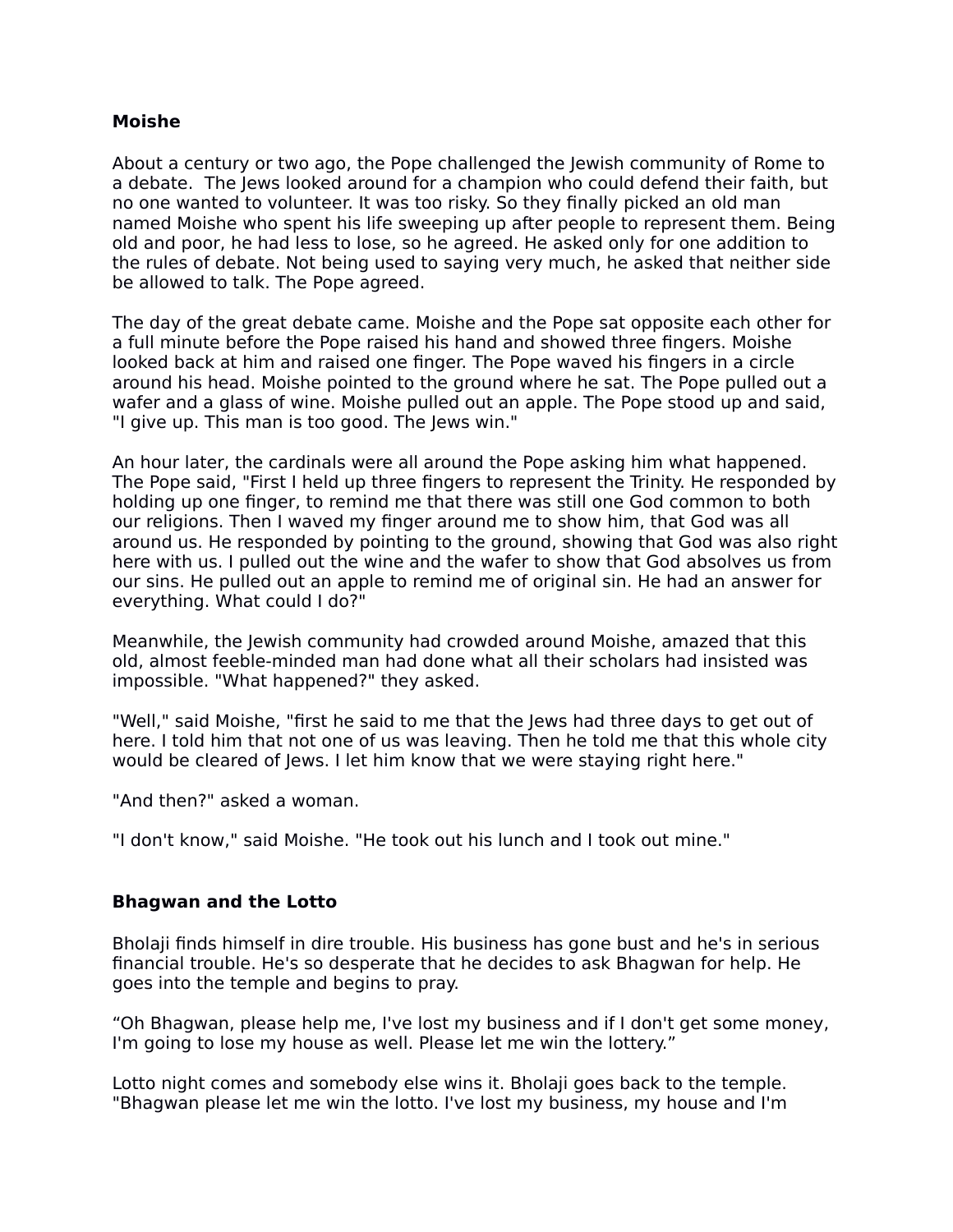going to lose my car as well."

Lotto night comes and Bholaji still has no luck. Back to the temple he goes. "My Bhagwan, why have you forsaken me? I've lost my business, my house, my car and my wife and children are starving. I don't often ask you for help and I have always been a good servant to you. Why won't you just let me win the lotto this one time so I can get my life back in order?"

Suddenly there is a blinding flash of light as the sky parts open and Bholaji is confronted by the voice of God: "Bholaji, buy a damn lottery ticket first."

### **Where is your Beard?**

After many years, a young Jewish Talmud student who had left the old country for America returns to visit the family.

"But--where is your beard?" asks his mother upon seeing him.

"Mama," he replies, "in America, nobody wears a beard."

"But at least you keep the Sabbath?"

"Mama, business is business. In America, everybody works on the Sabbath."

"But kosher food you still eat?"

"Mama, in America, it is very difficult to keep kosher."

The old lady ponders this information and then leans over and whispers in his ear, "Isaac, tell me--you're still circumcised?"

#### **It's in the Bible**

During his sermon one Sunday, the local preacher told his congregation that the entire range of human experience could be found in the Bible. He confidently stated, "If anything can happen to humans, it is described somewhere in the Bible."

After the service, a woman came up to the preacher and said, "Reverend, I don't think the Bible mentions anything about PMS."

The preacher told the woman he was certain he could find a reference to PMS somewhere in scripture.

During the following week, he searched diligently, book-by-book, chapter-bychapter

and verse-by-verse.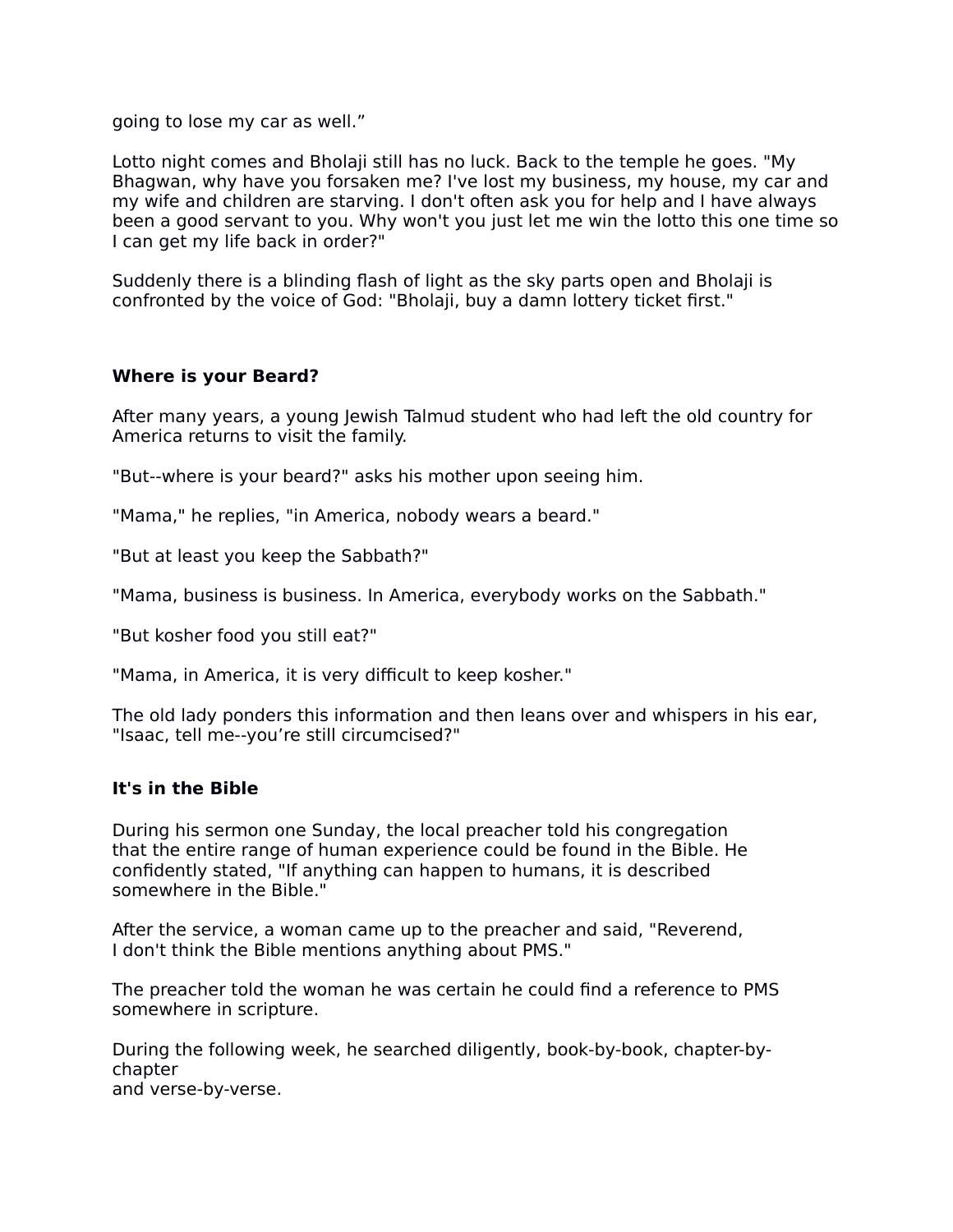On the following Sunday, the woman came up to him and asked, "Did you find any references to PMS in the Bible?"

The preacher smiled, opened his Bible and began to read, "... and Mary rode Joseph's ass all the way to Bethlehem."

### **Wish You a Merry...Chrismukah?**

Continuing the current trend of large-scale mergers and acquisitions, it was announced today at a press conference that Christmas and Hanukkah will merge. An industry source said that the deal had been in the works about 1300 years. While details were not available at press time, it is believed that the overhead cost of having twelve days of Christmas and eight days of Hanukkah was becoming prohibitive for both sides. By combining forces, we're told, the world will be able to enjoy consistently high-quality service during the Fifteen Days of Chrismukah, as the new holiday is being called.

Massive layoffs are expected, with lords a-leaping and maids a-milking being the hardest hit. As part of the conditions of the agreement, the letters on the dreidel, currently in Hebrew, will be replaced by Latin, thus becoming unintelligible to a wider audience.

Also, instead of translating to "A great miracle happened there," the message on the dreidel will be the more generic: "Miraculous stuff happens." In exchange, it is believed that Jews will be allowed to use Santa Claus and his vast merchandising resources for buying and delivering their gifts.

One of the sticking points holding up the agreement for at least three hundred years was the question of whether Jewish children could leave milk and cookies for Santa even after having eaten meat for dinner. A breakthrough came last year, when Oreos were finally declared to be Kosher. All sides appeared happy about this.

Fortunately for all concerned, he said, Kwanzaa will help to maintain the competitive balance. He then closed the press conference by leading all present in a rousing rendition of "Oy Vey, All Ye Faithful."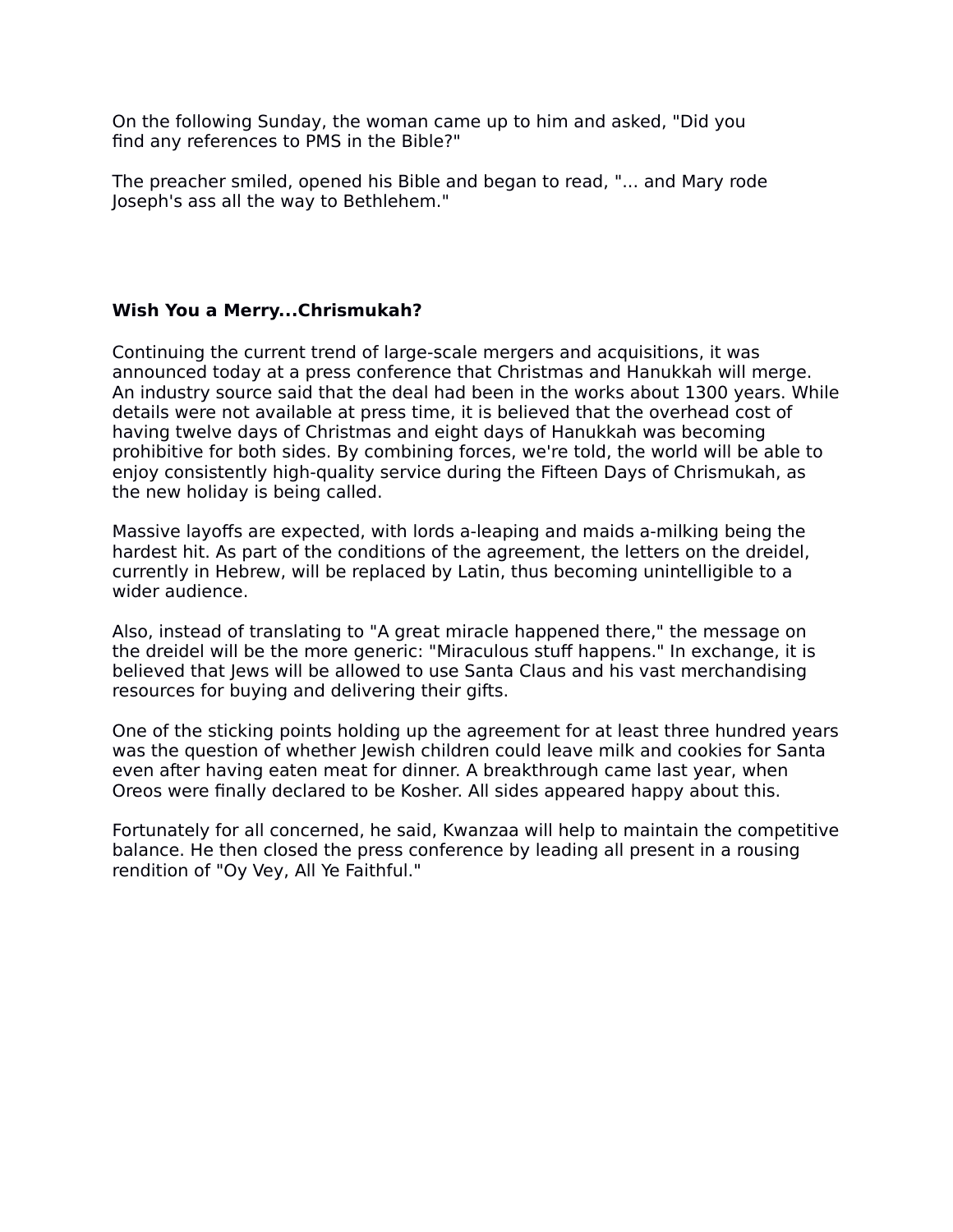### **Forgive Me Father**

An elderly Frenchman who is a Catholic goes to confession and says to the Priest: "Father, I have been a very bad man. I have come to seek forgiveness for my sins".

The Priest can see that the man has a great deal on his mind and says: "Tell me what it is my son. It cannot be that bad".

The man replies: "In the Second World War a young Jewish lady came to me and asked me to hide her from the Germans. I did and made a place for her in the attic".

"But my son", replied the Priest "that is an act of great kindness for which you will be rewarded".

"Yes", said the man "but I was lonely and in order to let her stay, I demanded sexual favors from her".

"Oh. I see", said the Priest. "But my son, times were so hard then. You sought solace in the woman you were protecting. You are forgiven".

"Thank you", said the man "that has been a great weight off of my shoulders. While I'm here, do you think that I should tell her the war has ended?"

#### **Executive Recruit**

A successful female executive stood before the Pearly Gates, facing St. Peter himself. "Strange," mused St. Peter, "we've never had an executive make it this far before. I'm not sure what to do with you. While I think it over, I'll let you experience a day here and a day in Hell."

So the female exec spent an entire day lounging on clouds, playing the harp, having intelligent civilized discussions with great philosophers. Her 24 hours passed quickly and she was then transported to Hell where the Devil took her to a beautiful country club where she found many of her old friends, dressed to the nines, drinking, joking, laughing, having a great time. They talked old times, played golf, had steak and lobster, drank Champagne and danced till dawn. Before she knew it, her 24 hours was up and she was back at the Pearly Gates.

St. Peter said, "I've considered your placement, and decided I'll just let you choose where you wish to spend eternity."

She thought only briefly before she replied. "Well, Heaven was nice, but, no offense, I had a great time in Hell." And back down she went. But this time she found herself in a desolate wasteland covered with garbage. Her friends were still there, but now they were dressed in rags, picking up garbage and carrying it from one pile to another.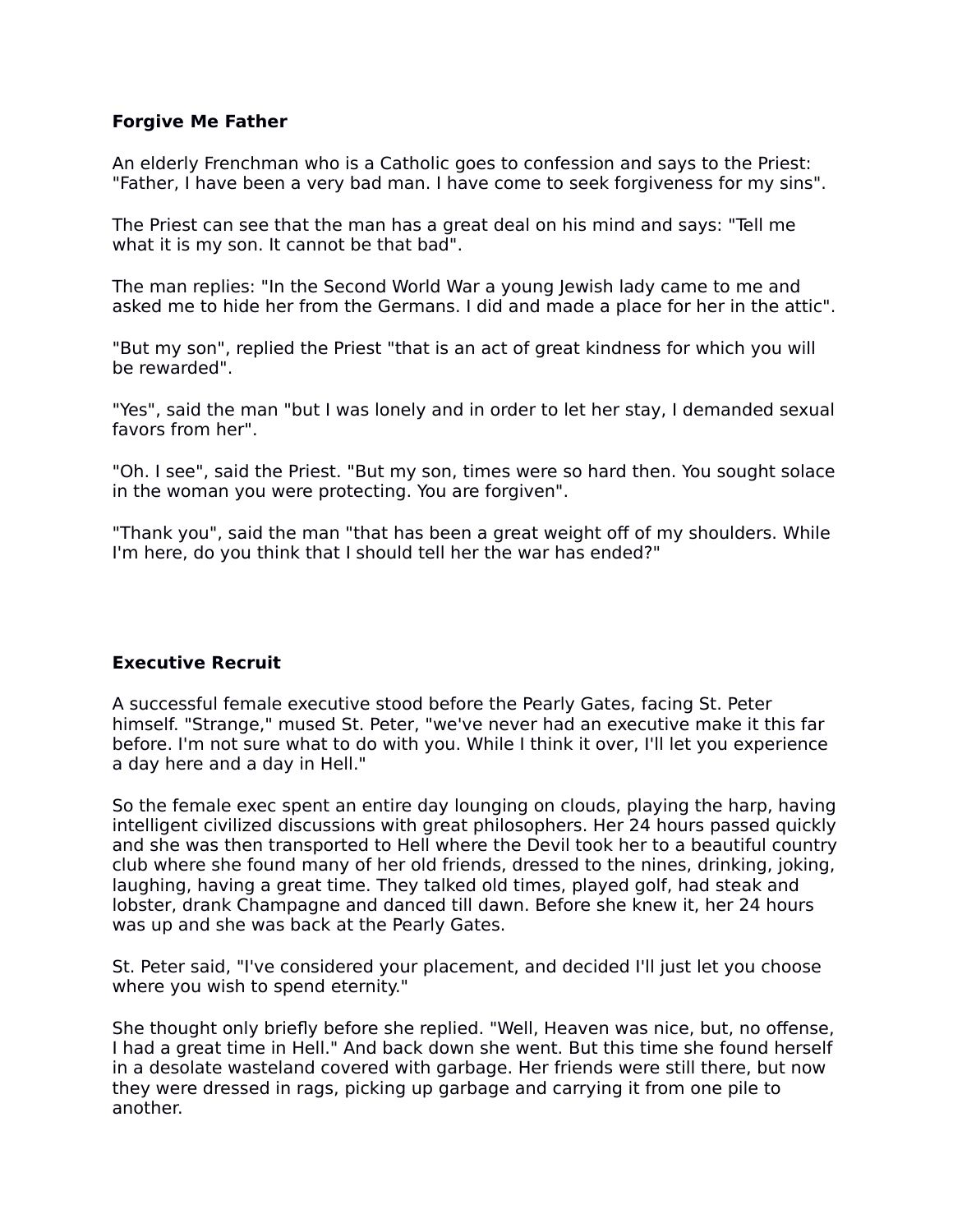"Wait a minute," stammered the woman to the Devil, "I don't understand. Yesterday when I was here, there was a golf course and a country club and we ate lobster and drank Champagne and we danced the night away, having a wonderful time. Now everyone's slaving away shoveling garbage."

The Devil looked at her and smiled. "Yesterday we were recruiting you. Today, you're staff!"

### **No Jews**

A Jewish lady named Mrs. Rosenberg who many years ago was stranded late one night at a fashionable resort on Cape Cod --one that did not admit Jews.

The desk clerk looked down at his book and said, 'Sorry, no room. The hotel is full.' The Jewish lady said, 'But your sign says that you have vacancies.' The desk clerk stammered and then said curtly, 'You know that we do not admit Jews. Now if you will try the other side of town...'

Mrs. Rosenberg stiffened noticeably and said, 'I'll have you know I converted to your religion.'

The desk clerk said, 'Oh, yeah, let me give you a little test. How was Jesus born?'

Mrs. Rosenberg replied, 'He was born to a virgin named Mary in a little town called Bethlehem.'

'Very good,' replied the hotel clerk. 'Tell me more.'

Mrs. Rosenberg replied, 'He was born in a manger.'

'That's right,' said the hotel clerk. 'And why was he born in a manger?'

Mrs. Rosenberg said loudly, 'Because a jerk like you in the hotel wouldn't give a Jewish lady a room for the night!'

#### **The Pope's Killer Nod**

The Pope was having a state visit with the Queen of England, when they decided they should make an appearance together. They came out onto the balcony of Windsor Castle, and stood there for the crowd to cheer and take pictures.

The Queen decided to have a bit of fun at the Pope's expense, and said to him, "Watch this. With one wave of my hand, I can make every Englishman cheer for five full minutes."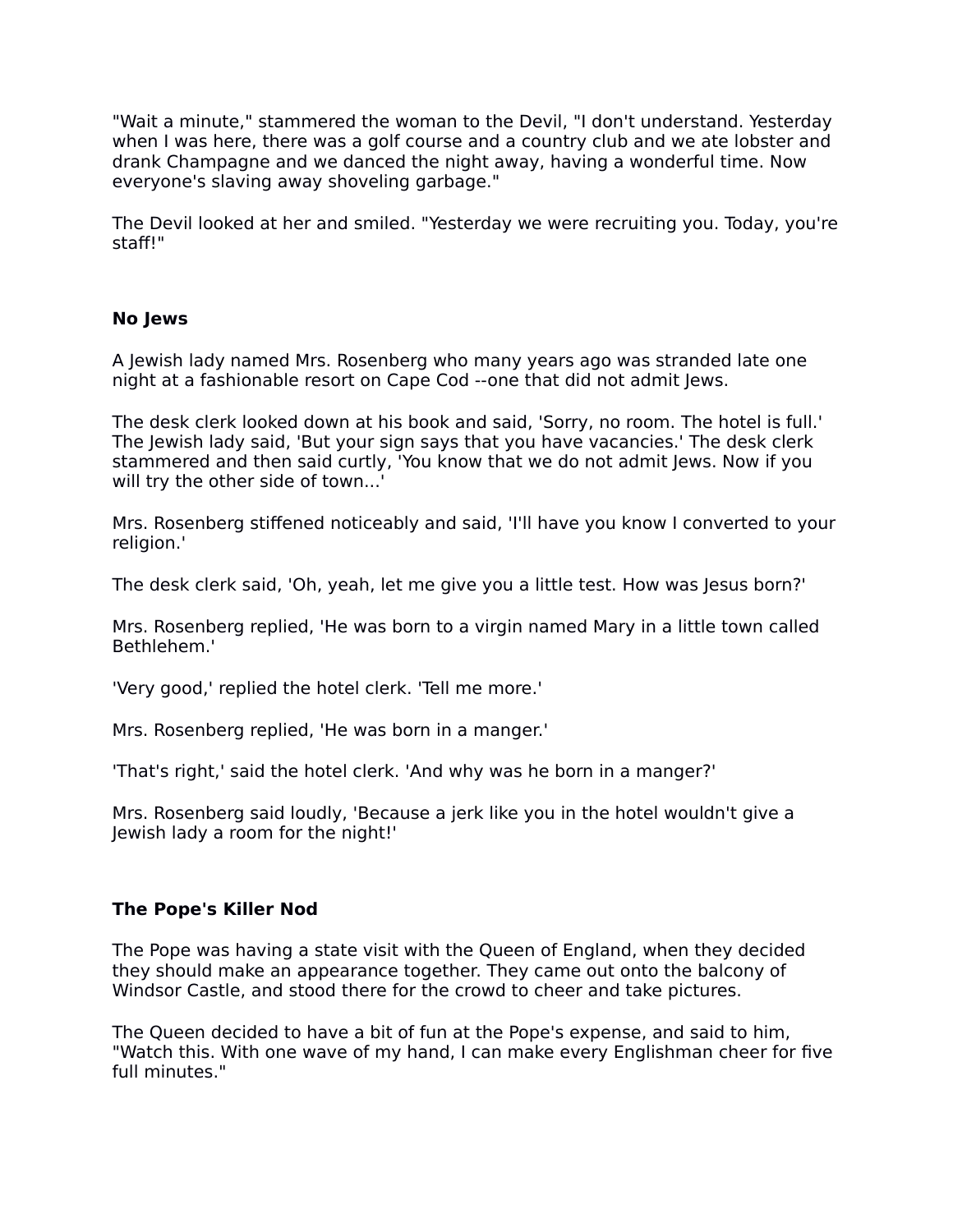She does so, and the Englishmen predictably applaud madly.

Not to be outdone, the Pope says to the Queen, "Very impressive. Now, watch me. With a nod of my head, I can make every Irishman in the crowd cheer for TEN minutes straight."

The Queen figures the Pope's just made an impossible offer, so she agrees to give him his chance. He stands, faces the crowd and head-butts the Queen.

### **Letter from God**

One day God was looking down to earth and saw all the evil going on. He decided to send an angel down to earth to check it out. So, he called on a female angel and sent her to earth for a time. When she returned she told God yes, it is bad on earth, 95% is bad and 5% is good.

Well, He thought for a moment and said maybe I had better send down a male angel, to get both points of view. So, God called a male angel and sent him to earth for a time. When the male angel returned, he went to God and told him yes, the earth was in decline, 95% was bad and 5% was good.

God said this was not good. He would send a letter to the 5% that was good and encourage them, something to help them keep going. Do you know what that letter said?

Oh, you didn't get one either?

#### **Office prayer**

Grant me the serenity to accept the things I cannot change. The courage to change the things I cannot accept, and the wisdom to hide the bodies of those people I had to kill today because they pissed me off. Also, help me to be careful of the toes I step on today, as they may be connected to the ass that I may have to kiss tomorrow.

#### AMEN!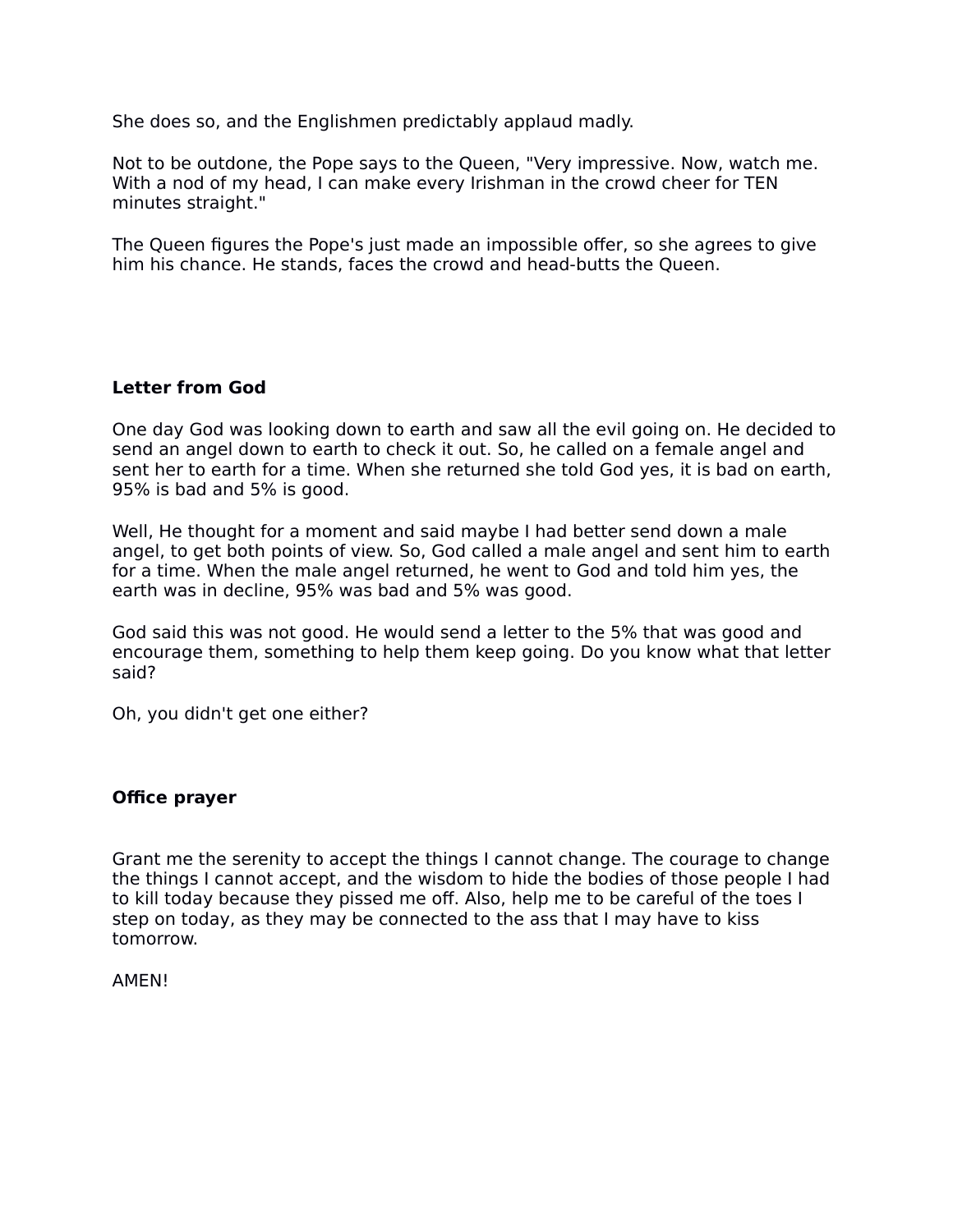## **Happy Sinner**

Upon entering the confessional, a young women spilled the beans, admitting: "Last night my boyfriend made mad passionate love to me -- seven times."

The priest thought long and hard, then said, "Take seven lemons and squeeze them into a glass, then drink it."

The young woman asked, "Will this cleanse me of my sins?"

The priest said, "No, but it will wipe the smile off your face."

## **Dollar Bills**

A well-worn one-dollar bill and a similarly distressed twenty-dollar bill arrived at a Federal Reserve Bank to be retired.

As they moved along the conveyor belt to be burned, they struck up a conversation.

The twenty-dollar bill reminisced about its travels all over the country.

"I've had a pretty good life," the twenty proclaimed. "Why I've been to Las Vegas and Atlantic City , the finest restaurants in New York , performances on Broadway, and even a cruise to the Caribbean "

"Wow!" said the one-dollar bill. "You've really had an exciting life!"

"So tell me," says the twenty, "where have you been throughout your lifetime?"

The one dollar bill replies, "Oh, I've been to the Methodist Church , the Baptist Church , the Lutheran Church."

The twenty-dollar bill interrupts, "What's a church?"

## **The Tidal Wave**

A Jewish grandma and her grandson are at the beach.

He's playing in the water, she is standing on the shore not wanting to get her feet wet, when all of a sudden, a huge wave appears from nowhere and crashes directly onto the spot where her grandson was wading.

The water recedes and the boy is no longer there, he had been swept away.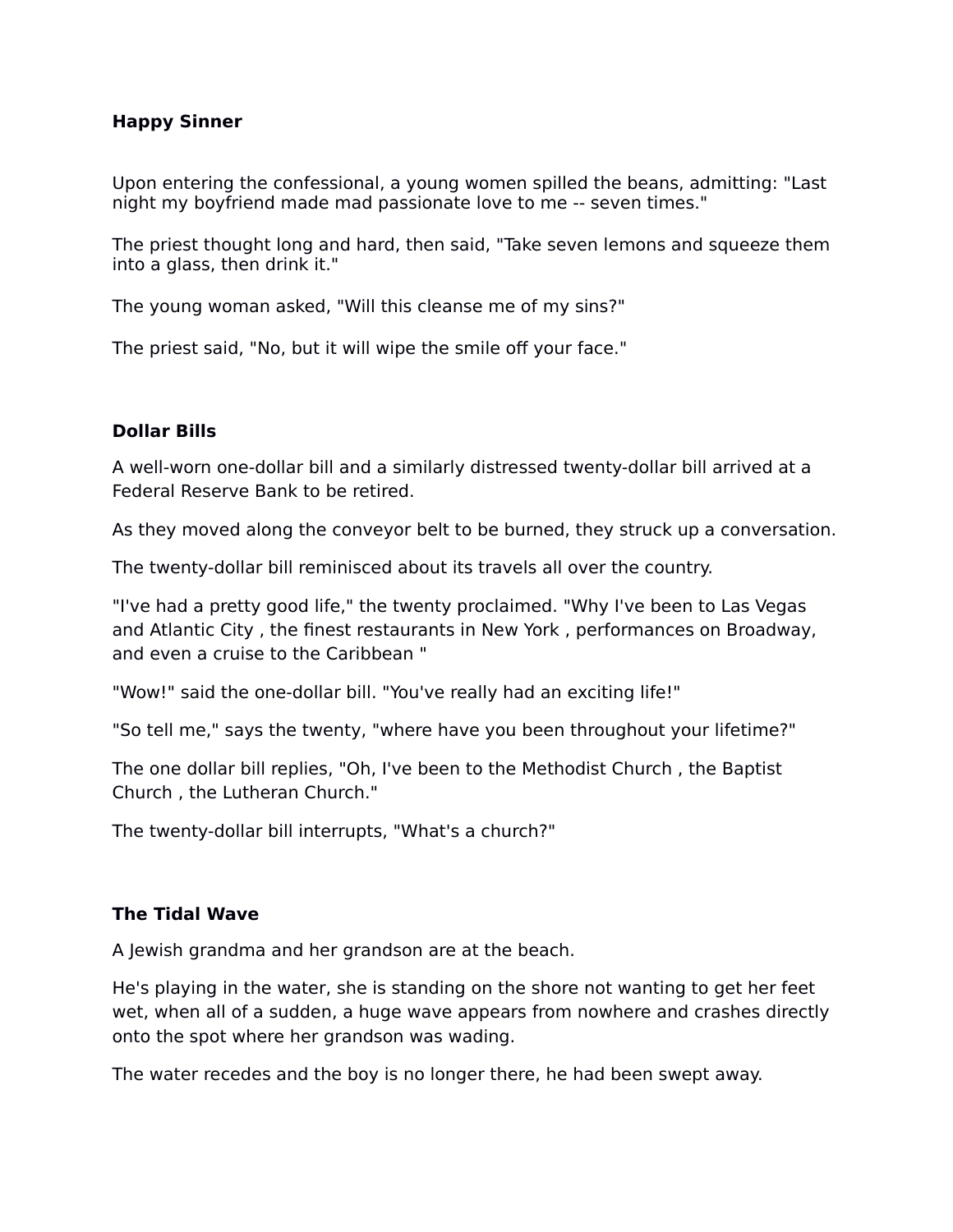The grandma holds her hands to the sky, screams and cries: Lord, my GOD, how could you? Haven't I been a wonderful grandmother? Haven't I been a wonderful mother? Haven't I kept a kosher home? Haven't I given to charity? Haven't I lit candles every Friday night? Haven't I tried my very best to live a life that you would be proud of?

A voice booms from the sky, "All right already!"

A moment later another huge wave appears out of nowhere and crashes on the beach.

As the water recedes, the boy is standing there He is smiling and splashing around as if nothing had ever happened.

The voice booms again. "I have returned your grandson. Are you satisfied?"

She responds, "He had a hat."

## **Naughty Nuns**

While shopping in a food store, two nuns happened to pass by the beer, wine, and liquor section.

One asked the other if she would like a beer.

The second nun answered that, indeed, it would be very nice to have one, but that she would feel uncomfortable about purchasing it.

The first nun replied that she would handle that without a problem. She just picked up a six-pack and took it to the cashier.

The cashier had a surprised look, so the nun said, "This is for washing our hair."

Without blinking an eye, the cashier reached under the counter and put a package of pretzel sticks in the bag with the beer.

"The curlers are on me."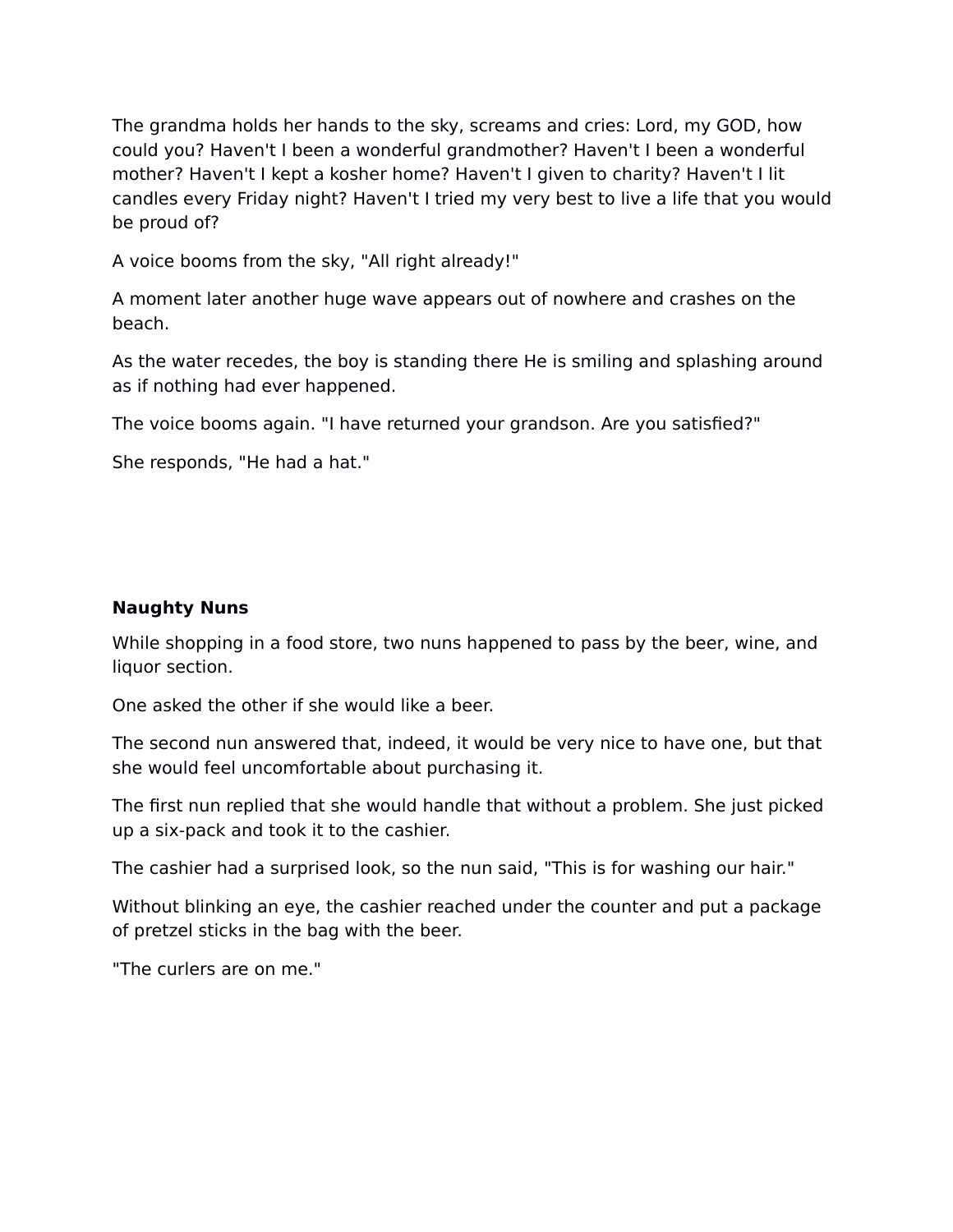## **The Preacher's New Glasses**

A preacher went into the pulpit one Sunday morning wearing a pair of new bifocals.

The reading portion of the glasses improved his vision considerably, but the top portion of the glasses didn't work so well. In fact he was experiencing dizziness every time he looked through them.

He explained to the congregation that the new glasses were causing problems.

"I hope you will excuse my continually removing my glasses," he said. "You see when I look down I can see fine, but when I look at you, it makes me sick."

# **A Nasty Injury**

During the service, the pastor asked if anyone in the congregation would like to express praise for prayers which had been answered.

A lady stood up and came forward.

She said, "I have a reason to thank the Lord. Two months ago, my husband, Jim, had a terrible bicycle wreck and his scrotum was completely crushed. The pain was excruciating and the doctors didn't know if they could help him."

You could hear an audible gasp from the men in the congregation as they imagined the pain that poor Jim experienced.

She continued, "Jim was unable to hold me or the children and every move caused him terrible pain. We prayed as the doctors performed a delicate operation. They were able to piece together the crushed remnants of Jim's scrotum and wrap wire around it to hold it in place."

Again, the men in the Congregation squirmed uncomfortably as they imagined the horrible surgery performed on Jim.

She continued, "Now, Jim is out of the hospital and the doctor's say, with time, his scrotum should recover completely."

All the men sighed with relief.

The pastor rose and tentatively asked if any one else had anything to say.

A man rose and walked slowly to the podium.

He said, "I'm Jim and I would like to tell my wife, the word is 'sternum."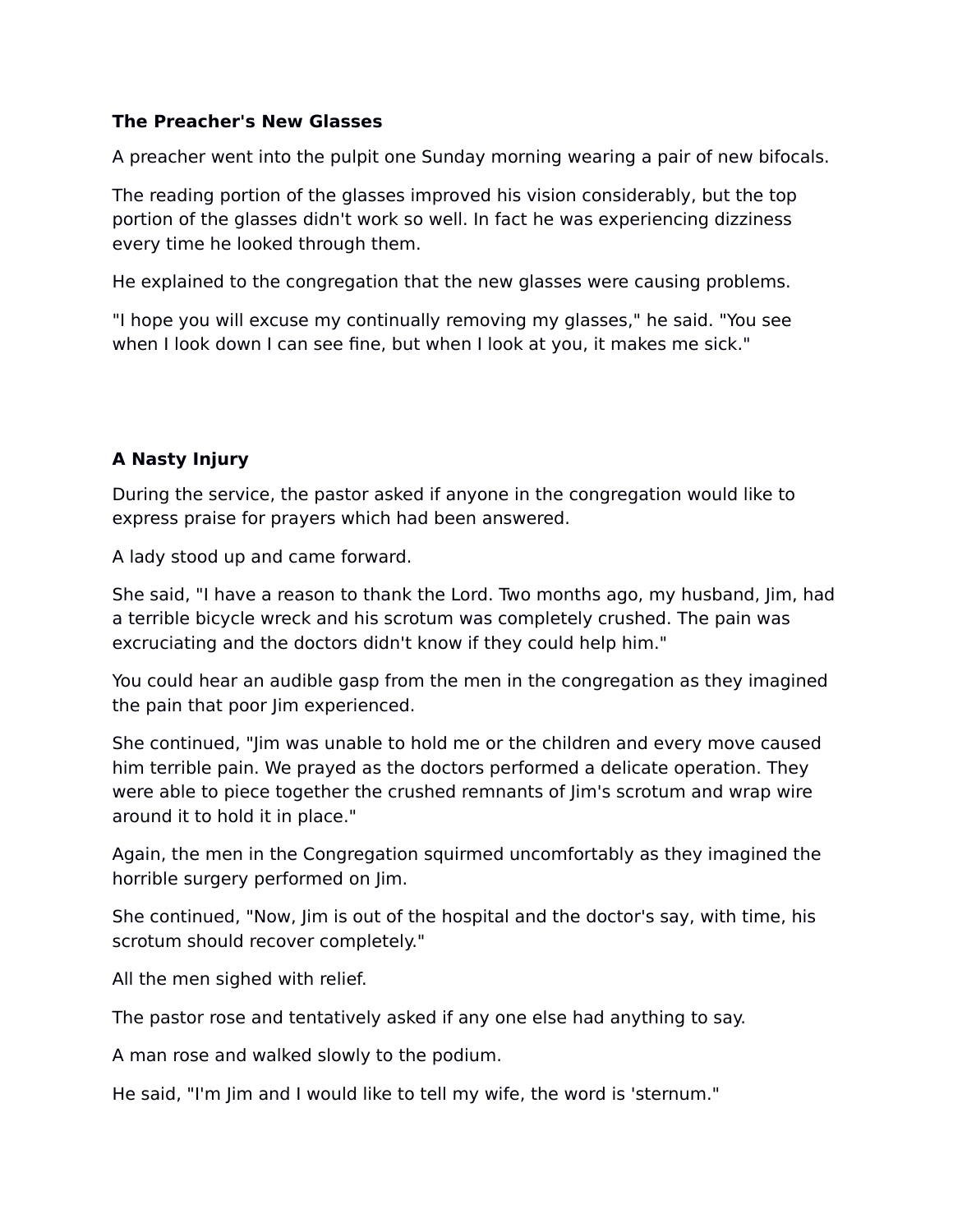## **They Won't Let Me In**

A dog had followed his owner to school.

His owner was a Fourth grader at a public elementary school.

However, when the bell rang, the dog sidled inside the building and made it all the way to the child's classroom before a teacher noticed and shoo'ed him outside, closing the door behind him.

The dog sat down, whimpered and stared at the closed doors.

Then God appeared beside the dog, patted his head, and said, "Don't feel bad fella. They won't let ME in either."

## **Learning To Spell**

My son, Mitchell, who is in kindergarten, practices spelling with magnetic letters on the refrigerator: cat, dog, dad, and mom have been proudly displayed for all to see.

One morning while getting ready for the day, Mitchell bounded into the room with his arms outstretched. In his hands were three magnetic letters: "G"-"O"-"D."

"Look what I spelled, Mom!" Mitch exclaimed, a proud smile on his face.

"That's wonderful!" I praised him. "Now go put them on the fridge so Dad can see when he gets home tonight."

That Catholic education is certainly having an impact, I thought, happily.

Just then, a little voice called from the kitchen.

"Mom? How do you spell 'zilla?'"

## **And It Was So**

In The beginning...

God created the mule, and told him, "You will be a Mule, working constantly from dusk to dawn, carrying heavy loads on your back. You will eat grass and you will lack intelligence. You will live for 50 years."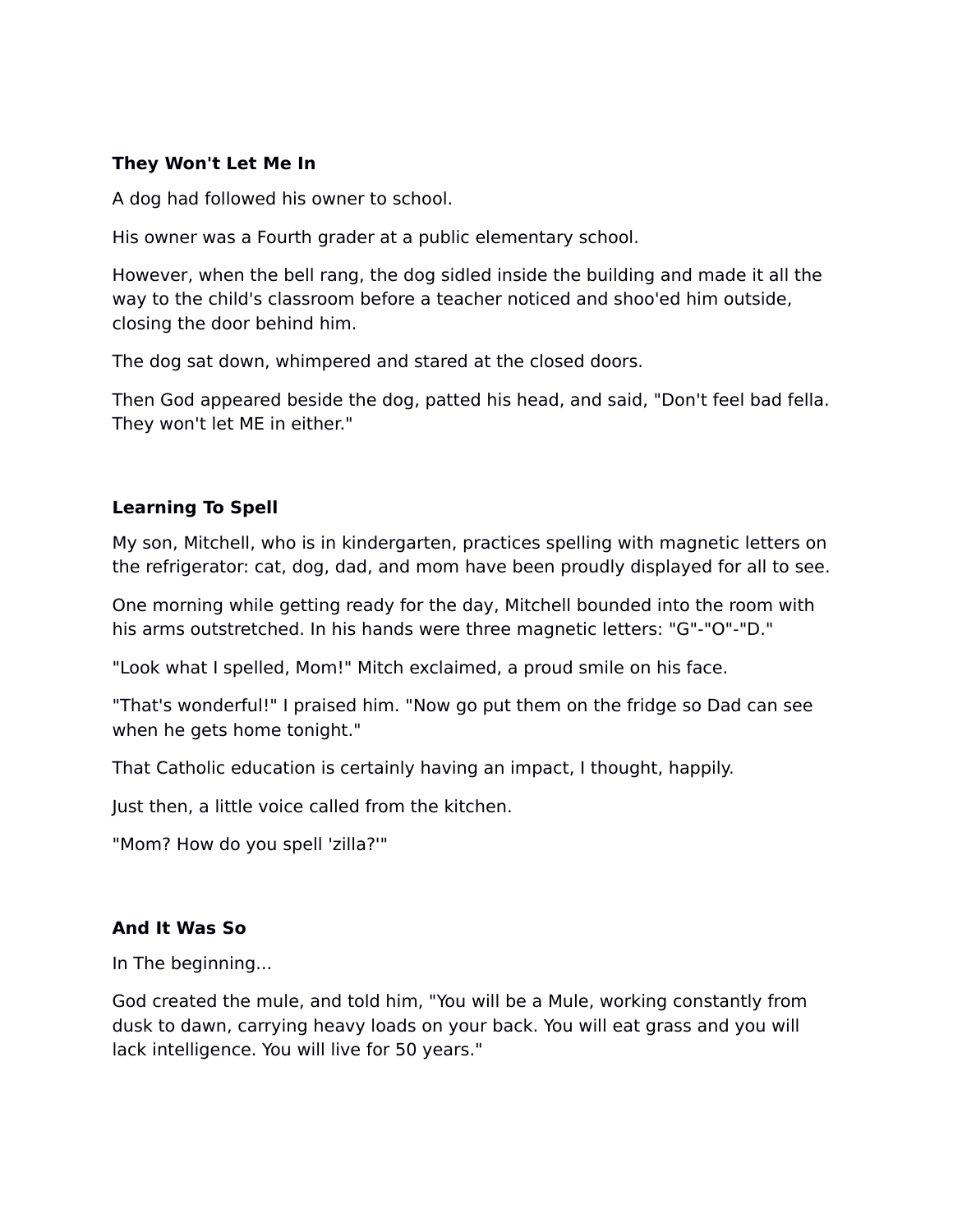The mule answered, "To live like this for 50 years is too much. Please, give me no more than 30." And it was so.

Then God created the dog, and told him, "You are a Dog. You will hold vigilance over the dwellings of Man, to whom you will be his greatest companion. You will eat his table scraps and live for 25 years."

And the dog responded, " Lord, to live 25 years as a dog is too much. Please, no more than 10 years." And it was so.

God then created the monkey, and told him, "You are a Monkey. You will swing from tree to tree, acting like an idiot. You will be funny, and you shall live for 20 years."

And the monkey responded, "Lord, to live 20 years as the clown of the world is too much. Please, Lord, no more than 10 years." And it was so.

Finally, God created Man and told him, "You are Man, the only rational being that walks the earth. You will use your intelligence to have mastery over the creatures of the world. You will dominate the earth and live for 20 years."

And the man responded, "Lord, to be a Man for only 20 years is too little. Please, Lord, give me the 20 years the mule refused, the 15 years the dog refused, and the 10 years the monkey rejected."

And it was so. And so God made Man to live 20 years as a man, then marry and live 20 years like a mule working and carrying heavy loads on his back. Then, he is to have children and live 15 years as a dog, guarding his house and eating the leftovers after they empty the pantry. Then, in his old age, to live the 10 years as a monkey, acting like a fool to amuse his grandchildren.

And it was so.

#### **Vanity Insanity**

The girl knelt in the confessional and said, "Bless me, Father, for I have sinned."

"What is it, child?"

"Father, I have committed the sin of vanity. Twice a day I gaze at myself in the mirror and tell myself how beautiful I am."

The priest turned, took a good look at the girl and said, "My dear, I have good news. That isn't a sin - it's only a mistake."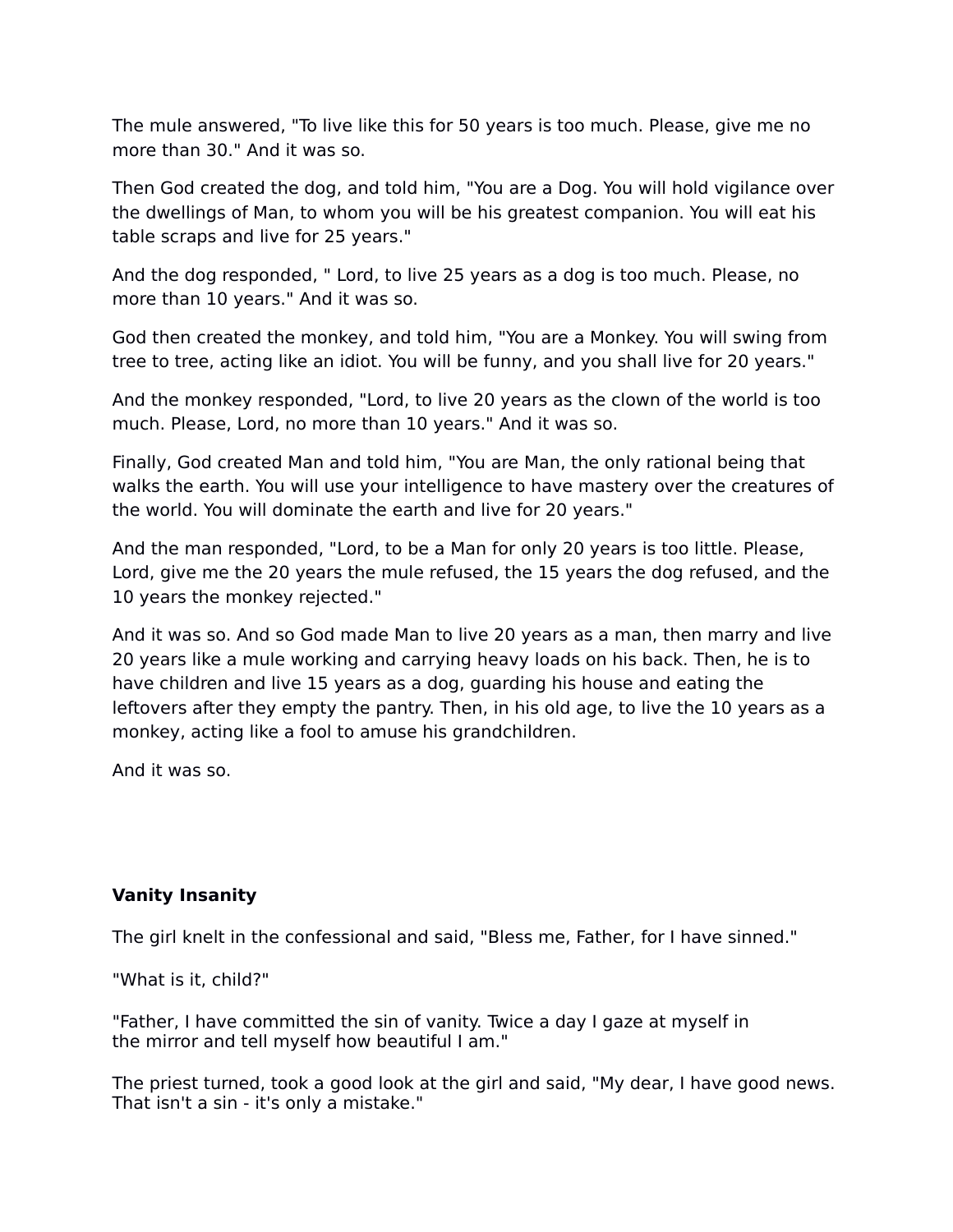# **Act Of God**

The new minister's wife had a baby.

The minister appealed to the congregation for a salary increase to cover the addition to the family.

The congregation agreed that it was only fair, and approved it.

When the next child arrived, the minister appealed again and the congregation approved again.

Several years and five children later, the congregation was a bit upset over the increasing expense. This turned into a rather loud meeting one night with the minister.

Finally, the minister stood and shouted out, "Having children is an Act of God!"

An older man in the back stood and shouted back, "Rain and snow are Acts of God, too, and we wear rubbers for them!"

## **Archaeological Interpretation**

A team of archaeologists was excavating in Israel when they came upon a cave.

Across the wall of the cave the following symbols were carved, in this order: A woman, a donkey, a shovel, a fish, and a Star of David. They decided that this was a unique find, and the writings were at least three thousand years old. They chopped out the piece of stone and had it brought to the museum where archaeologists from all over the world had come to study the ancient symbols.

They held a huge meeting, after months of conferences to discuss the meaning of the markings.

The president of the society stood up and pointed at the first drawing and said: "This looks like a woman. We can judge that this race was family oriented and held women in high esteem. You can also tell that they were intelligent, as the next symbol resembles a donkey; so they were smart enough to train animals to help them till the soil. The next drawing looks like a shovel of some sort, which means they even had tools to work with. Even further proof of their intelligence is the fish which means thatif a famine had hit the earth whereby the crops didn't grow, they would take to the sea for food. The last symbol appears to be the Star of David, which means they were evidently Hebrew."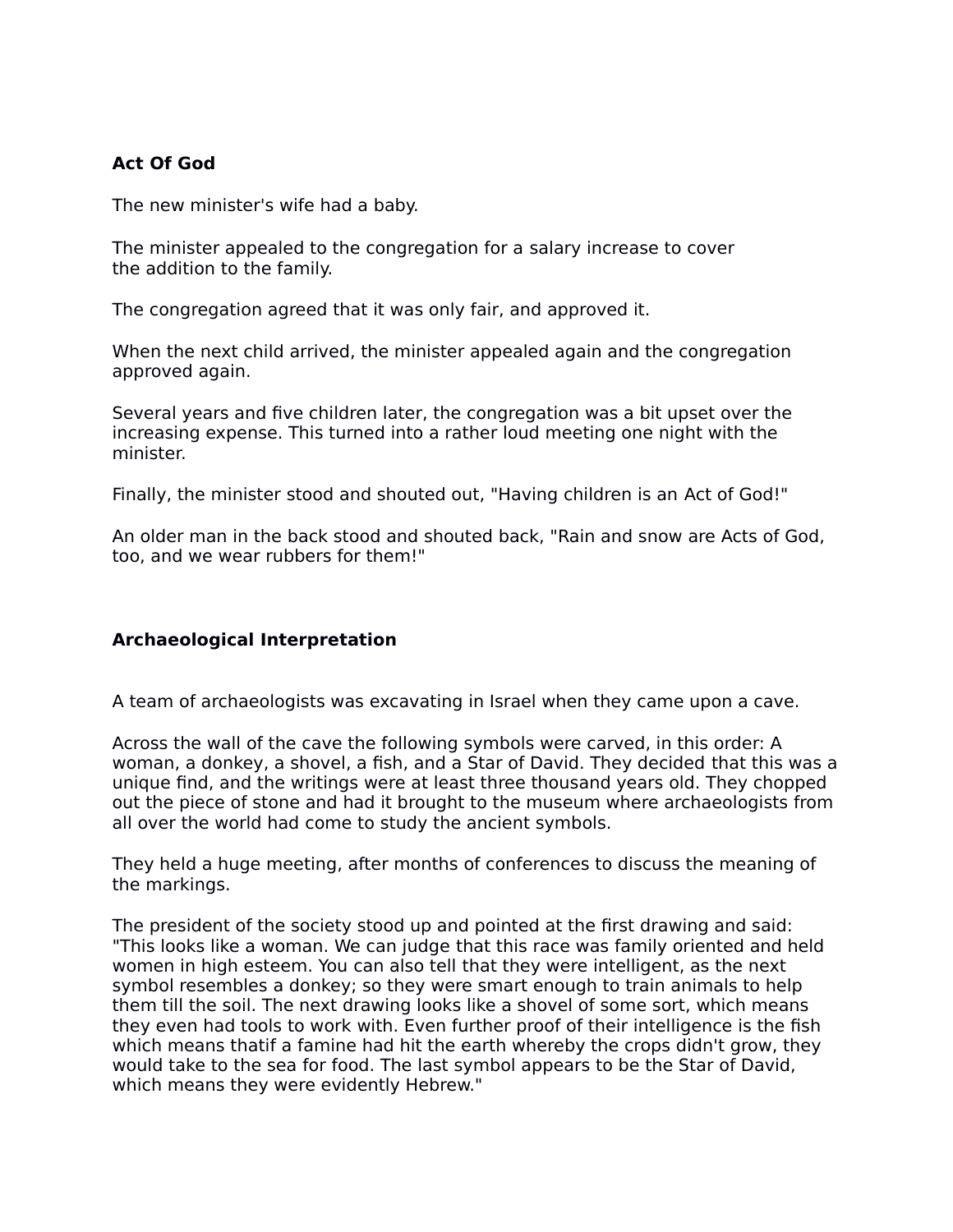The audience applauded enthusiastically.

Suddenly a little old man stood up in the back of the room and said, "Idiots! Hebrew is read from right to left. This is what it says

........... 'Holy Mackerel, Dig the Ass on That Woman!!'

## **Mahatma Ghandi**

Mahatma Ghandi walked barefoot everywhere, to the point that his feet became quite thick and hard.

He also was quite a spiritual person.

Even when he was not on a hunger strike, he did not eat much and became quite thin and frail.

Furthermore, due to his diet, he had bad breath...

He came to be known as a super calloused fragile mystic plagued with halitosis."

## **Pregnant Nun**

Pat is not feeling very well and he decides to go to a doctor.

While he is waiting in the doctor's reception room, a nun comes out of the doctor's office. She looks very ashen, drawn and haggard.

Pat goes into the doctor's office and says to the doctor: "I just saw a nun leaving who looked absolutely terrible. I have never seen a woman look worse."

The doctor says: "I just told her that she is pregnant."

Pat exclaims: "Oh my, is she?"

The doctor responds: "No, but it sure cured her hiccups."

#### **Jesus**

The bartender was washing his glasses, and an elderly Irishman came in and with great difficulty, hoisted his bad leg over the barstool, pulled himself up painfully, asked for a sip of Irish whiskey.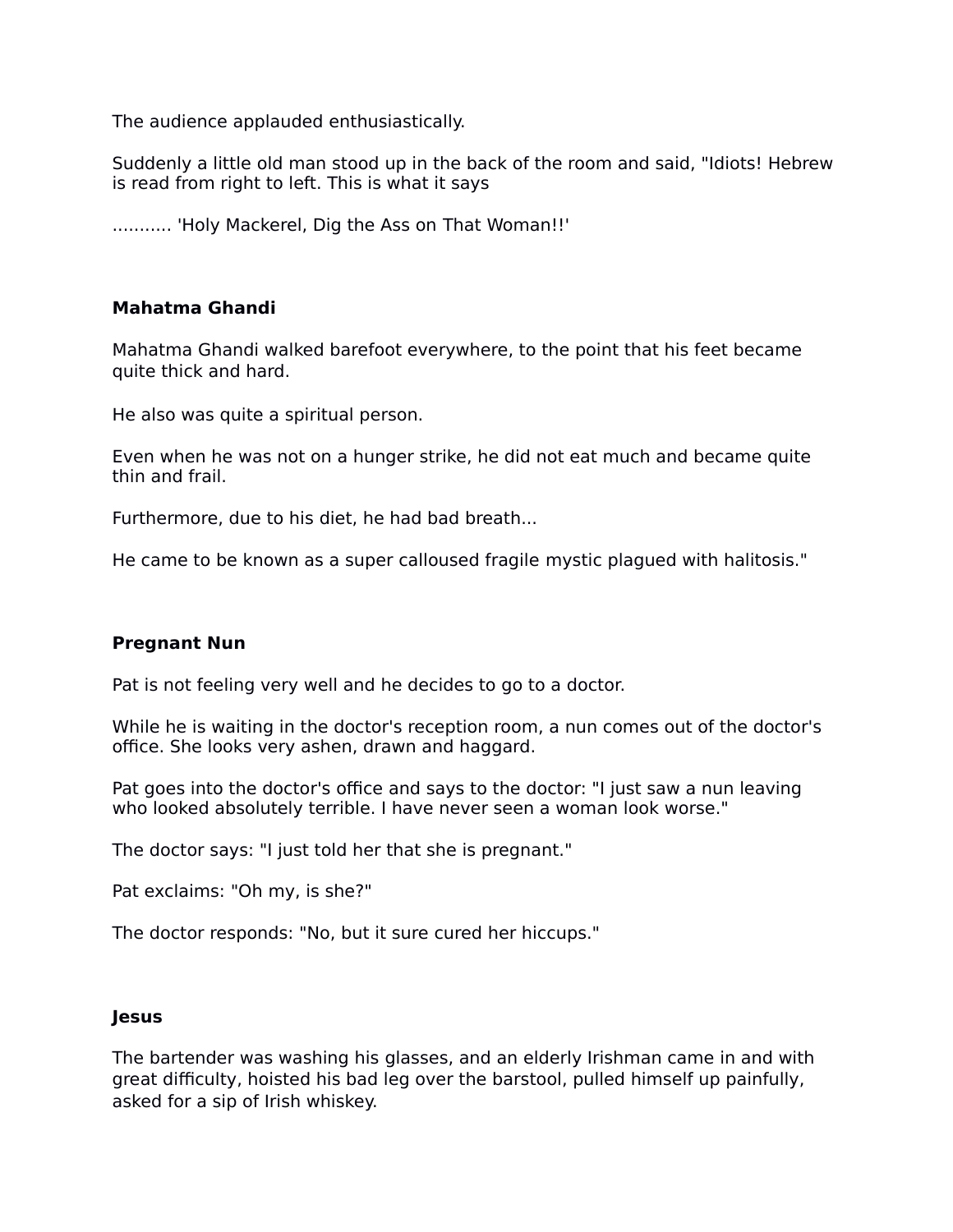The Irishman looked down the bar and said, "Is that Jesus down there?" The bartender nodded and the Irishman told him to give Jesus an Irish whiskey also.

The next patron was an ailing Italian with a hunched back and slowness of movement. He shuffled up to the barstool and asked for a glass of Chianti. He also looked down the bar and asked if that was Jesus sitting down there. The bartender nodded and the Italian said to give Him a glass of Chianti, also.

The third patron, a redneck, swaggered in dragging his knuckles on the floor and hollered. "Barkeep, set me up a cold one. Hey, is that God's Boy down there?" The barkeep nodded, and the redneck told him to give Jesus a cold one too.

As Jesus got up to leave, he walked over to the Irishman and touched him and said, "For your kindness, you are healed!" The Irishman felt the strength come back to his leg, and he got up and danced a jig to the door.

Jesus touched the Italian and said, "For your kindness you are healed!" The Italian felt his back straighten and he raised his hands above his head and did a flip out the door.

Jesus walked toward the redneck, and the redneck jumped back and exclaimed, "Don't touch me, I'm drawin' disability!"

## **The Tate Family**

Do you know how many members of the Tate family belong to your church?

There is old man Dic-Tate who wants to run everything, while Uncle Ro-Tate tries to change everything.

There's sister Agi-Tate who stirs up plenty of trouble, with help from her husband, Irri-Tate.

Whenever new projects are suggested, Hesi-Tate and his wife, Vege-Tate, want to wait until next year.

Then there is Aunt Imi-Tate, who wants our church to be like all the others.

Devas-Tate provides the voice of doom, while Poten-Tate wants to be a big shot.

But not all members of the family are bad.

Brother Facili-Tate is quite helpful in church matters. And a delightful, happy member of the family is Miss Felici-Tate. Cousins Cogi-Tate and Medi-Tate always thinks things over and lend helpful, steady hands.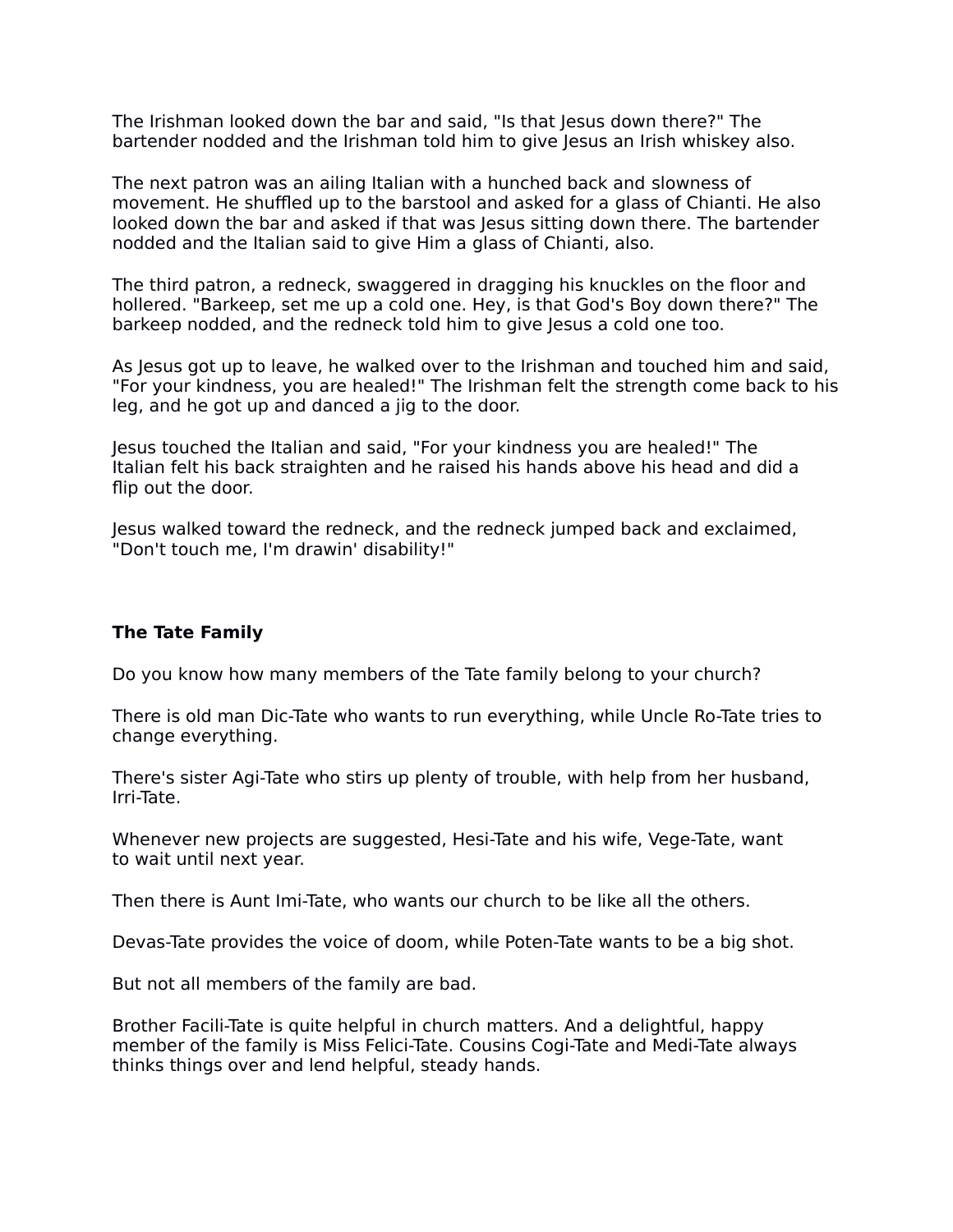And of course there is the white sheep of the family, Ampu-Tate, who has completely cut himself off from the church.

How about it - do you know anyone in the Tate family?

### **Final Judgement**

A curious fellow died one day and found himself waiting in the long line of judgment.

As he stood there he noticed that some souls were allowed to march right through the pearly gates into heaven. Others, though, were led over to Satan who threw them into the burning pit. But every so often, instead of hurling a poor soul into the fire, Satan would toss a soul off to one side into a small pile. After watching Satan do this several times, the fellow's curiosity got the best of him. So he strolled over and asked Satan what he was doing.

"Excuse me, Prince of Darkness," he said. "I'm waiting in line for judgment, but I couldn't help wondering, why are you tossing those people aside instead of flinging them into the fires of hell with the others?" "Ah, those..." Satan said with a groan. "They're all from Seattle, they're too wet to burn."

## **Accounting For Lost Time**

An accountant dies and goes to heaven.

He reaches the pearly gates and is amazed to see a happy crowd all waving banners and chanting his name.

After a few minutes St. Peter comes running across and says, "I'm sorry I wasn't here to greet you personally. God is looking forward to meeting such a remarkable man as yourself."

The accountant is perplexed. "I've tried to lead a good life, but I am overwhelmed by your welcome," he tells St. Peter.

"It's the least we can do for someone as special as you are. Imagine, living to the age of 160 and still looking so young," says St. Peter.

The man looks even more dumbfounded and replies, "160? I don't know what you mean. I'm only 40."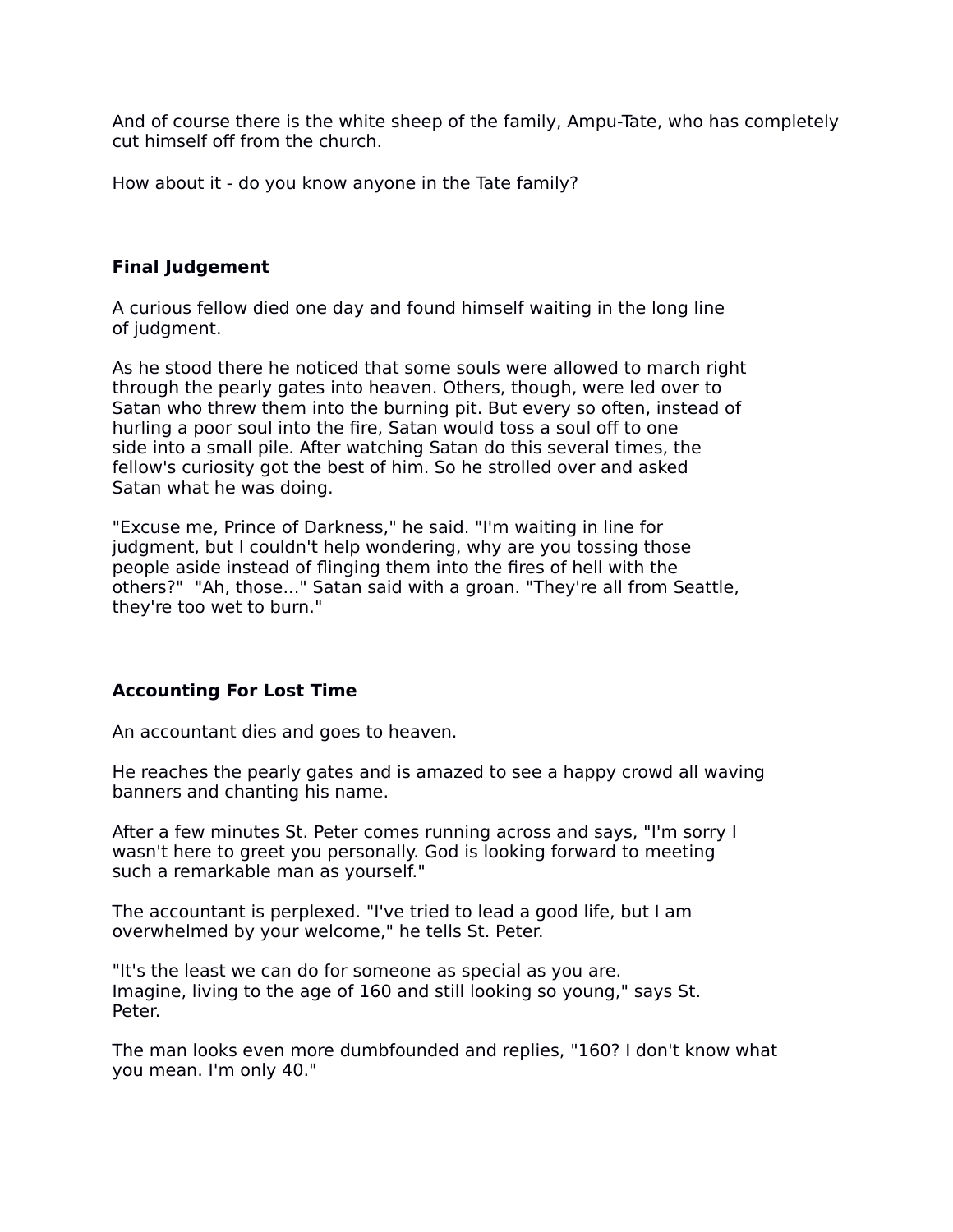St. Peter replies, "But that can't be right - we've seen your time sheets!"

## **Jesus was Italian**

- 1. He talked with his hands
- 2. He had wine with every meal
- 3. He used olive oil

But then there were equally good arguments that.......

### **Jesus was Californian**

- 1. He never cut his hair
- 2. He walked around barefoot
- 3. He started a new religion

But then there were equally good arguments that.......

### **Jesus was Irish**

- 1. He never got married
- 2. He was always telling stories
- 3. He loved green pastures

But perhaps the most compelling evidence .........

#### **Three Proofs that Jesus was a Woman .....**

- 1. He had to feed a crowd at a moment's notice when there was no food
- 2. He kept trying to get the message across to a bunch of men who JUST DIDN'T GET IT
- 3. Even when He was dead, He had to get up because there was more work for him to do.

## **The New Priest**

There was once a newly ordained priest who joined the staff of a large, well-to-do parish. His boss, the senior priest, had been there for many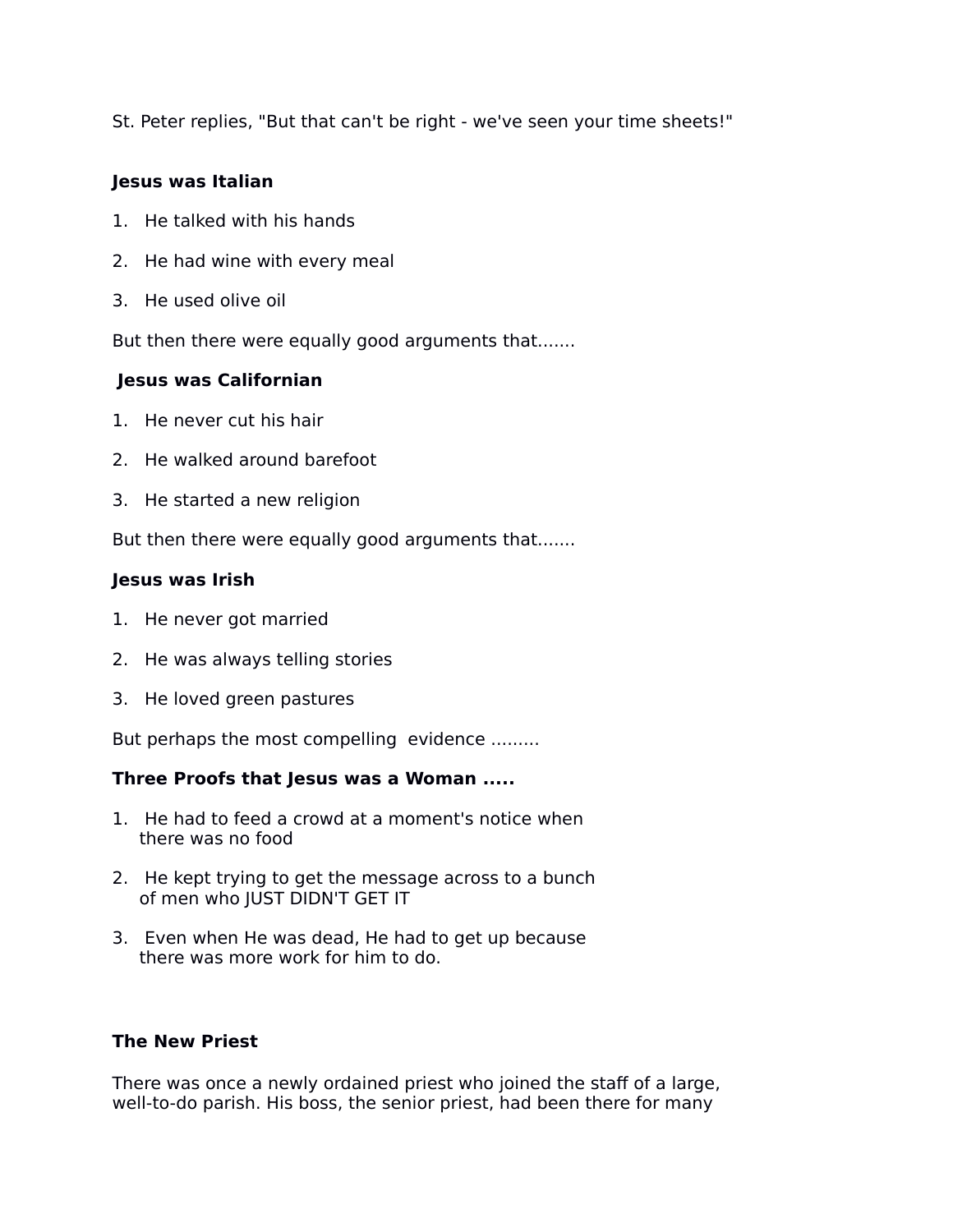years and was steeped in wisdom. The young priest was very full of himself, having taken a number of prizes for preaching in seminary. He was particularly proud of his efforts in the pulpit.

Indeed, he said to his boss one day, "Father, there is not a subject in the world that I could not, at the drop of a hat, find a Biblical text for and then be able to preach a sermon." The senior priest decided to put his young charge to the test.

"Well, my boy," he said, "don't you be preparing any sermon for mass next Sunday. Instead, when you get into the pulpit you will find a sealed envelope which I will have put there. Inside the envelope there will be a single sheet of paper on which I will have written a one word topic. I defy you to find any kind of text that will fit."

The young priest looked forward to the test with relish. The day came. He ascended the stairs into the pulpit. His boss was squirming with anticipation. The young man opened the envelope, glanced at the sheet of paper on which was written the one word, "CONSTIPATION", and proclaimed: "And Moses took the two tablets and went off down the mountain....."

### **No Peeking**

A male pastor walked into a neighborhood pub to use the restroom.

The place was hopping with music and dancing, until people saw the pastor.

As the room quieted down he walked up to the bartender and asked "May I please use the restroom?"

The bartender replied, "I really don't think you should."

"Why not?" the pastor asked. "I really need to use a restroom!"

"Well, I don't think you should. There is a statue of a naked woman in there -- and she's only covered by a fig leaf!"

"Nonsense," said the pastor, "I'll look the other way!"

So, the bartender showed the clergyman the door at the top of the stairs, and he proceeded to the restroom.

After a few minutes, he came back out, and the whole place was hopping with music and dancing again!

He went to the bartender and said, "Sir, I don't understand. When I came in here, the place was hopping with music and dancing. Then the room became absolutely quiet. I went to the restroom, and now the place is hopping again."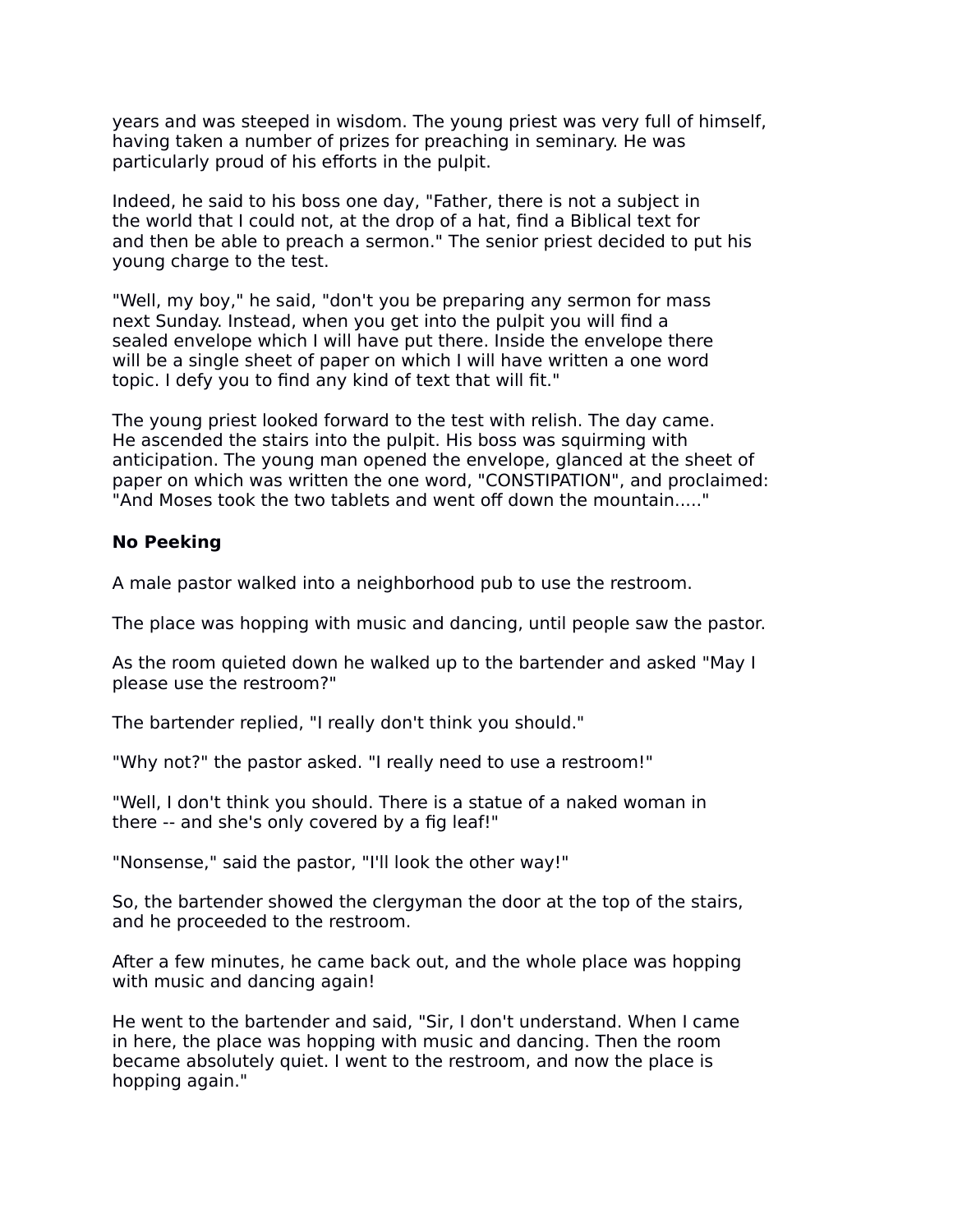"Well, now you're one of us!" said the bartender. "Would you like a drink too?"

"But, I still don't understand," said the puzzled pastor.

"You see," laughed the bartender, "every time the fig leaf is lifted on the statue, the lights go out in the whole place.

Now, how about a drink?"

#### Evil Brothers

There were two evil brothers. They were rich and used their money to keep their ways from the public eye. They even attended the same church and looked to be perfect Christians.

Then, their pastor retired and a new one was hired. Not only could he see right through the brothers' deception, but he also spoke well and true, and the church started to swell in numbers.

A fund-raising campaign was started to build a new assembly.

All of a sudden, one of the brothers died.

The remaining brother sought out the new pastor the day before the funeral and handed him a check for the amount needed to finish paying for the new building.

"I have only one condition," he said. "At his funeral, you must say my brother was a saint."

The pastor gave his word and deposited the check.

The next day at the funeral, the pastor did not hold back. "He was an evil man," he said. "He cheated on his wife and abused his family."

After going on in this vein for a small time, he concluded with: "But, compared to his brother, he was a saint.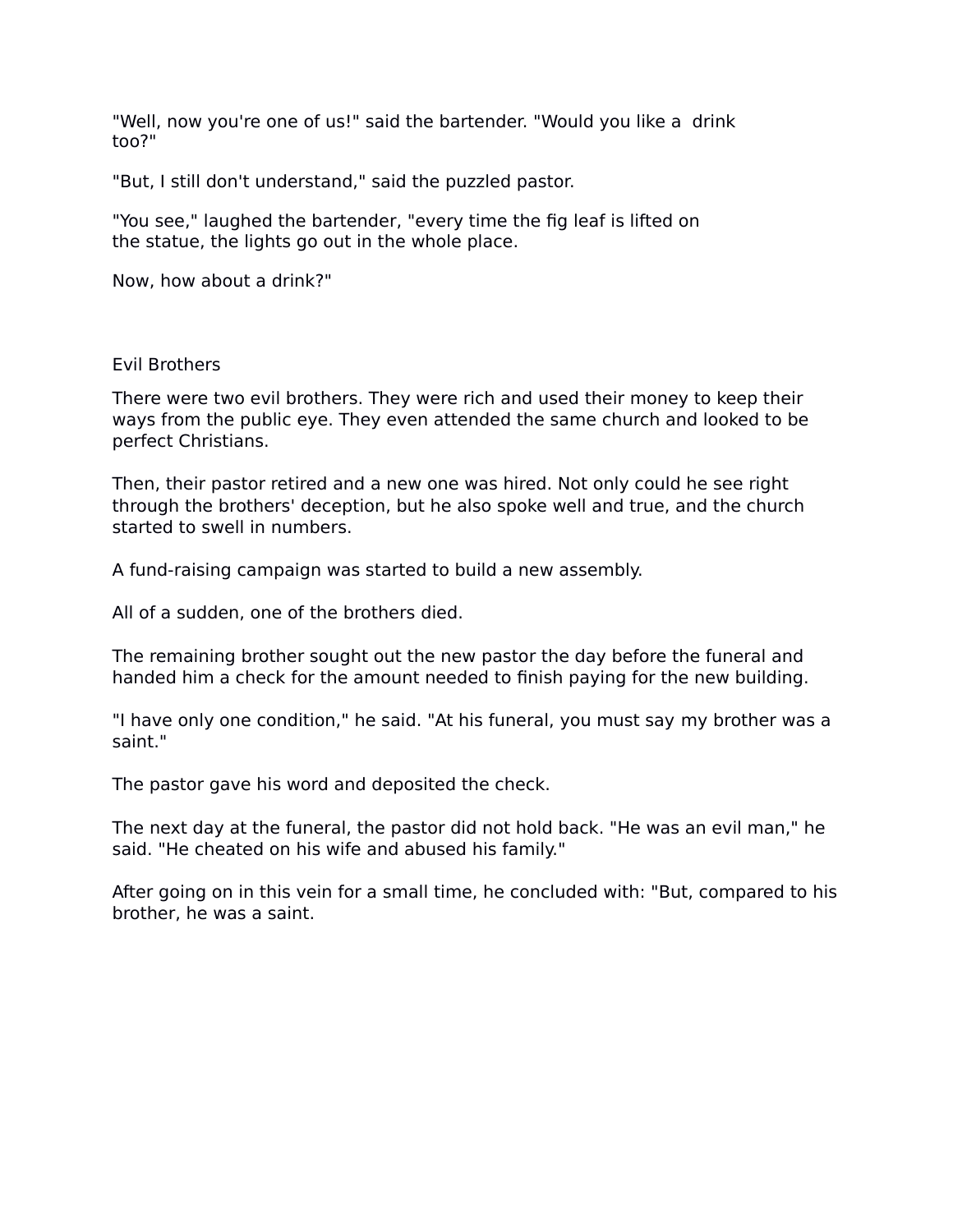### **First Burial Service**

A newly appointed young preacher was contacted by the local funeral director to hold a graveside service at a small country cemetery.

There was to be no funeral, just the committal, because the deceased had no family or friends left.

The young pastor started early to the cemetery, but soon lost his way.

After making several wrong turns, he finally arrived a half-hour late.

The hearse was nowhere in sight, and the workman were relaxing under a nearby tree, eating their lunch.

The pastor went to the open grave and found that the vault lid was already in place.

He took out his book and read the service.

As he returned to his car, he overheard one of the workman say, "Maybe we'd better tell him that's a septic tank."

### **The Bible Salesman**

A man came into a shop with a 'Salesman Wanted' sign in a window.

He went up to the owner and said, "I-I-I w-w-waannn-t the j-joooob-b."

"I don't know if this job would suit you because of your speaking impediment," said the owner.

"I h-h-havvve a w-wi-wiiiife and s-s-s-six k-kkkids, iiii-I re-really neeeed thi-thi-this j-jjob!" said the man.

"Ok. Here are three Bibles. Go out and sell them." said the owner.

So the man went out and came back an hour later.

"H-here-sss your m-m-money." said the man.

The owner was impressed, so he gave the man a dozen more Bibles and sent him out.

The man came back in two hours and said, "Her-ers y-yooour m-m-money."

The owner said, "This is fantastic. You sold more Bibles in three hours than anyone has sold in a week. Tell me, what do you say to the people when they come to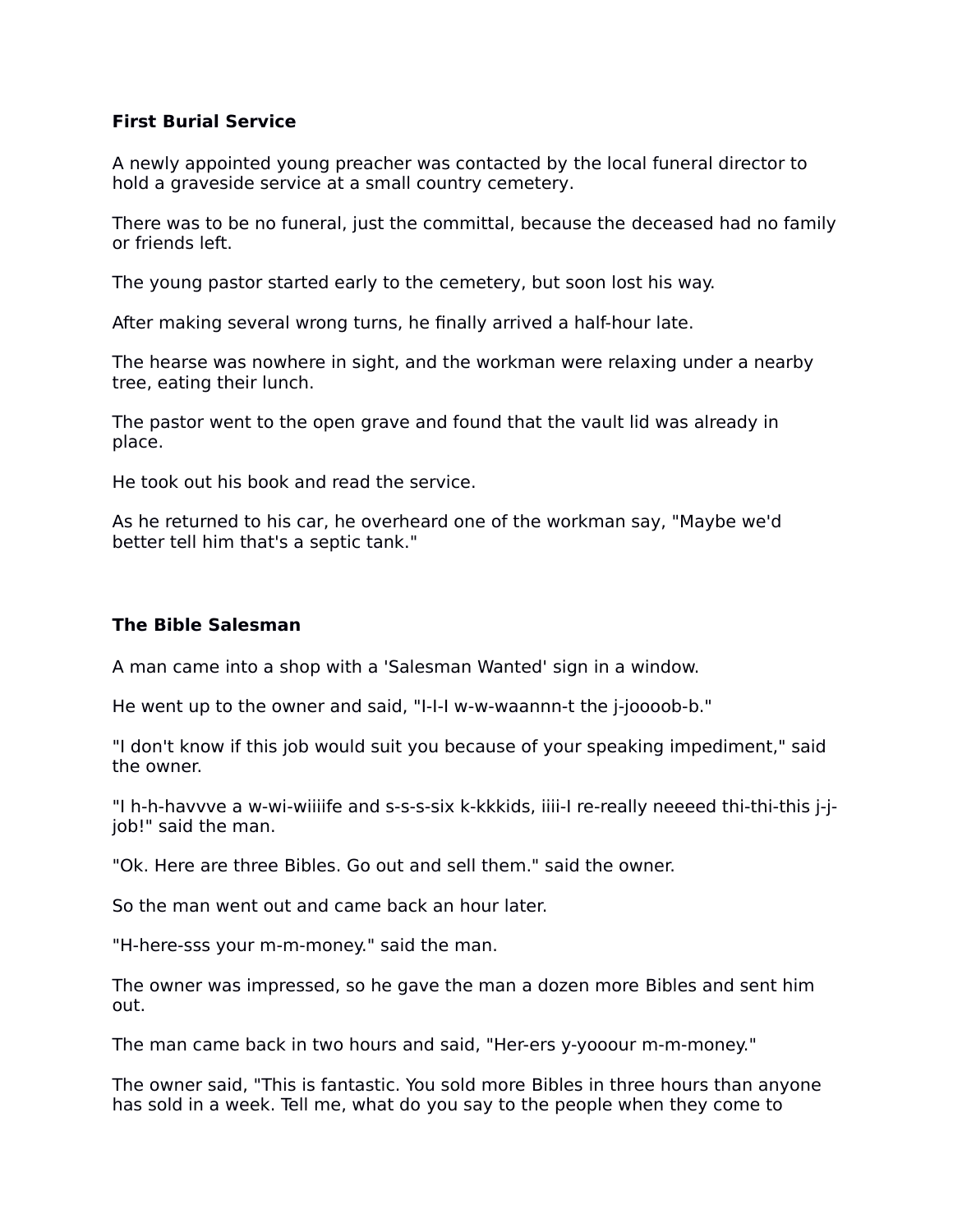the door?"

"W-welllll," said the man, "I r-r-ring the d-door bell, a-a-and s-s-say 'H-Hel-Hello, Mm-maaaaddam, d-d-do you w-w- want t-t-t-to buy thi-thi-this B-B-Bible, oooor d-d-do y-you w-w-want m'me t-toooo read it t-t-t-t-to you?"

### **In The Beginning - The Creation Of Man**

The account of man's creation in the book of Genesis is so familiar and so entrenched in our cultural heritage that many accept as actual historic fact the assertion that Woman was created from one of **Adam's Ribs**

Science has railed against such simple beliefs for centuries; last week, at a dig in the escarpments along the western shore of the Dead Sea, archeologists have uncovered ancient, original texts that pre-date these writings by 1,300 years. Translated, their account of life's beginnings on earth are much more scientifically plausible...

"... and God created Woman, giving her three breasts to succor her young".

And God spoke, saying to her, "I have created thee as I see fit, but mine is no longer the only opinion in the universe (sigh). Is there anything about thee that thou would prefer differently? "

And Woman spoke, saying, "Lord, I am not made to birth whole litters; I do not need but two breasts."

And God said, "Thou speak wisely, as I have created thee with wisdom." There was a crack and a lingering odor of ozone, and it was done, and Woman stood holding her third breast in her hand.

"Now just what am I going to do with this useless boob?" Woman exclaimed.

And so it was, God created Man.

#### **Dearly Departed**

A man placed some flowers on the grave of his dearly departed mother and started back toward his car when his attention was diverted to another man kneeling at a grave.

The man seemed to be praying with profound intensity and kept repeating, "Why did you have to die? Why did you have to die?"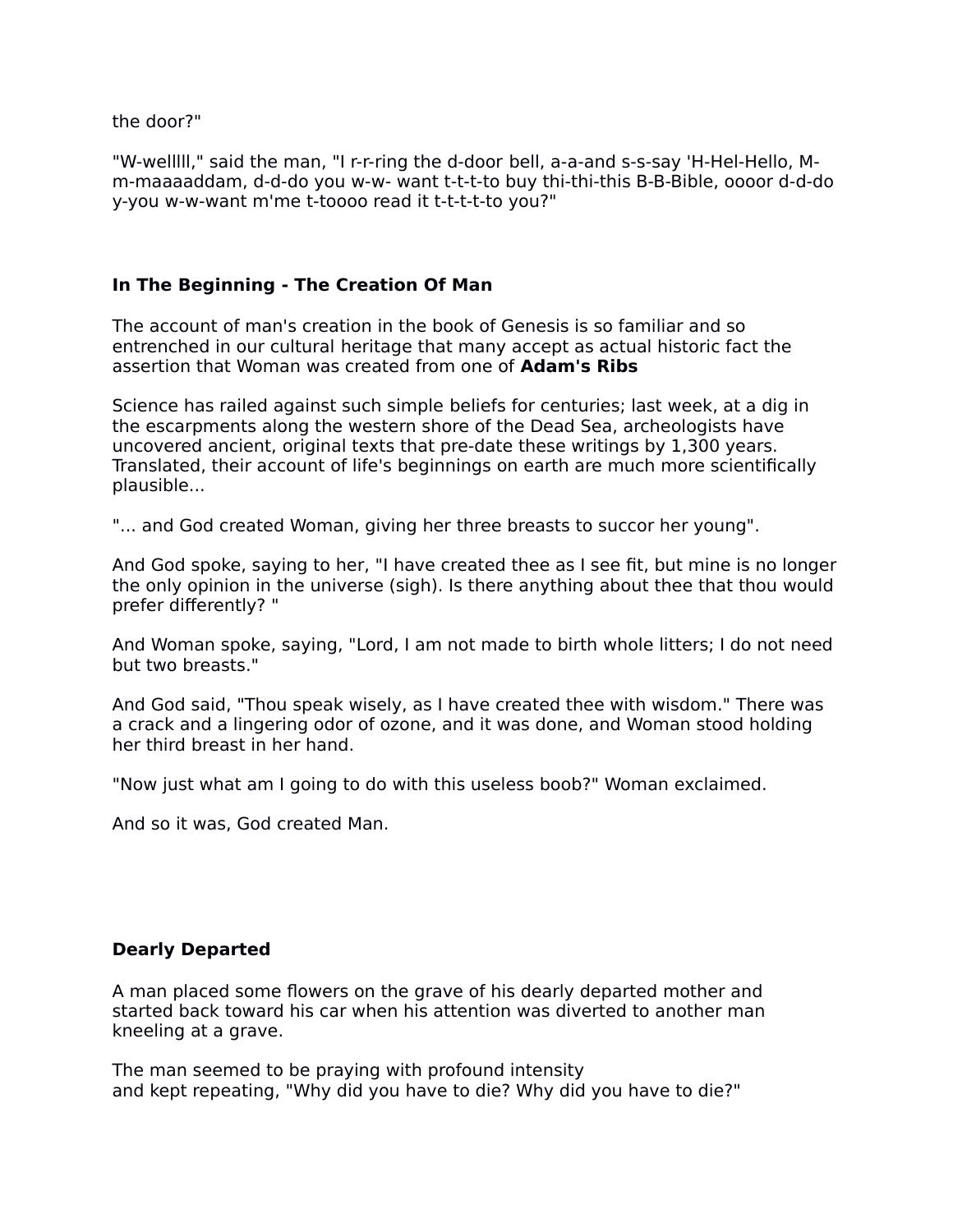The first man approached him and said, "Sir, I don't wish to interfere with your private grief, but this demonstration of pain is more than I've ever seen before. For whom do you mourn so deeply? A child? A parent?"

The mourner took a moment to collect himself, then replied,

"My wife's first husband."

#### **KKK**

The preacher rose with a red face. "Someone in this congregation has spread a rumor that I belong to the K.K.K. This is a horrible lie and one which a Christian community cannot tolerate. I am embarrassed and do not intend to accept this. Now I want the party who did this to stand and ask forgiveness from God and this Christian family."

No one moved.

The preacher continued, " Do you not have the nerve to face me and admit this is a falsehood. Remember, you will be forgiven and in our heart you will feel glory. Now stand and confess your transgression."

Again all was quiet.

Slowly a "drop dead" gorgeous blonde with a body that would not stop rose from the third pew. Her head was bowed and her voice quivered as she spoke.

"Reverend there has been a terrible misunderstanding. I never said you were a member of the Klu Klux Klan. I told a couple of friends you were a wizard under the sheets.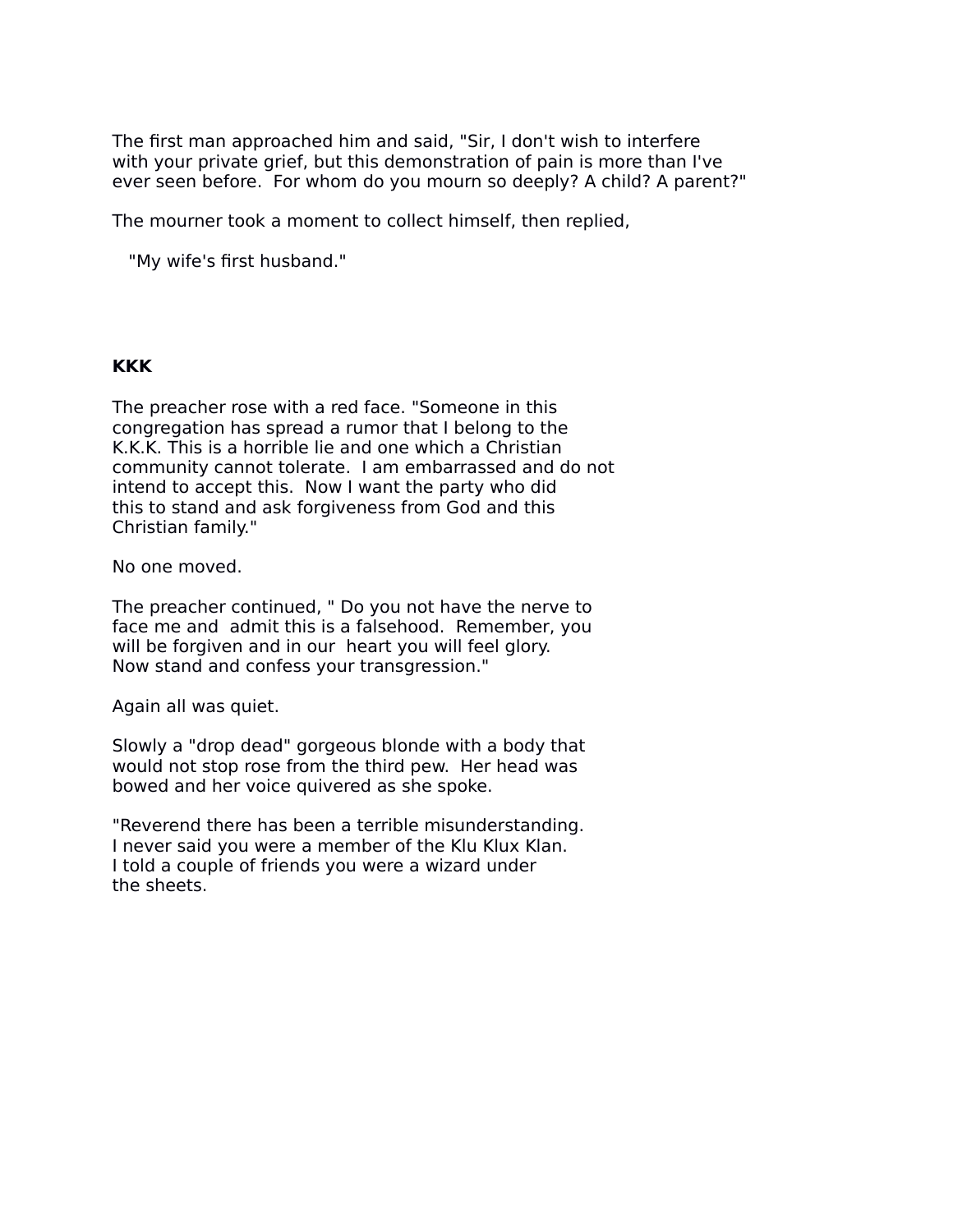### **Three Doors**

A rather bad man dies and meets Satan in a room with three doors.

Satan explains, "I have good news and bad news. The bad news is that you have to spend eternity behind one of these doors. But, the good news is that you can take a peek behind each and take your choice."

So, the man opened the first door and saw a room full of people, standing on their heads on a concrete floor. Not very nice, he thought.

Opening the second door, he saw a room full of people standing on their heads on a wooden floor. Better, he thought, but best to check the last door.

Upon opening the last door, he saw a room full of people, standing waist-deep in excrement and sipping coffee.

"Of the three, this one looks best," he said and waded in to get something to drink while Satan closed the door.

A few minutes later the door opened, Satan stuck his head in and said, "Ok, coffee break`s over, back on your heads!"

#### **Jehovah's Witness**

There was a knock on my door on Saturday morning.

I got up off the couch and opened the door to find a young, well-dressed man standing there who said: "Hello sir, I'm a Jehovah's Witness."

I said to him "Come on in and sit down."

I offered him a fresh cup of coffee and asked him "What would you like to talk about?"

He said, "I really don't have a clue" he replied,"I have been doing this for months and nobody ever let me in before."

#### **The Small Boy And The Doorbell**

A priest is walking down the street one day when he notices a very small boy trying to press a doorbell on a house across the street. However, the boy is very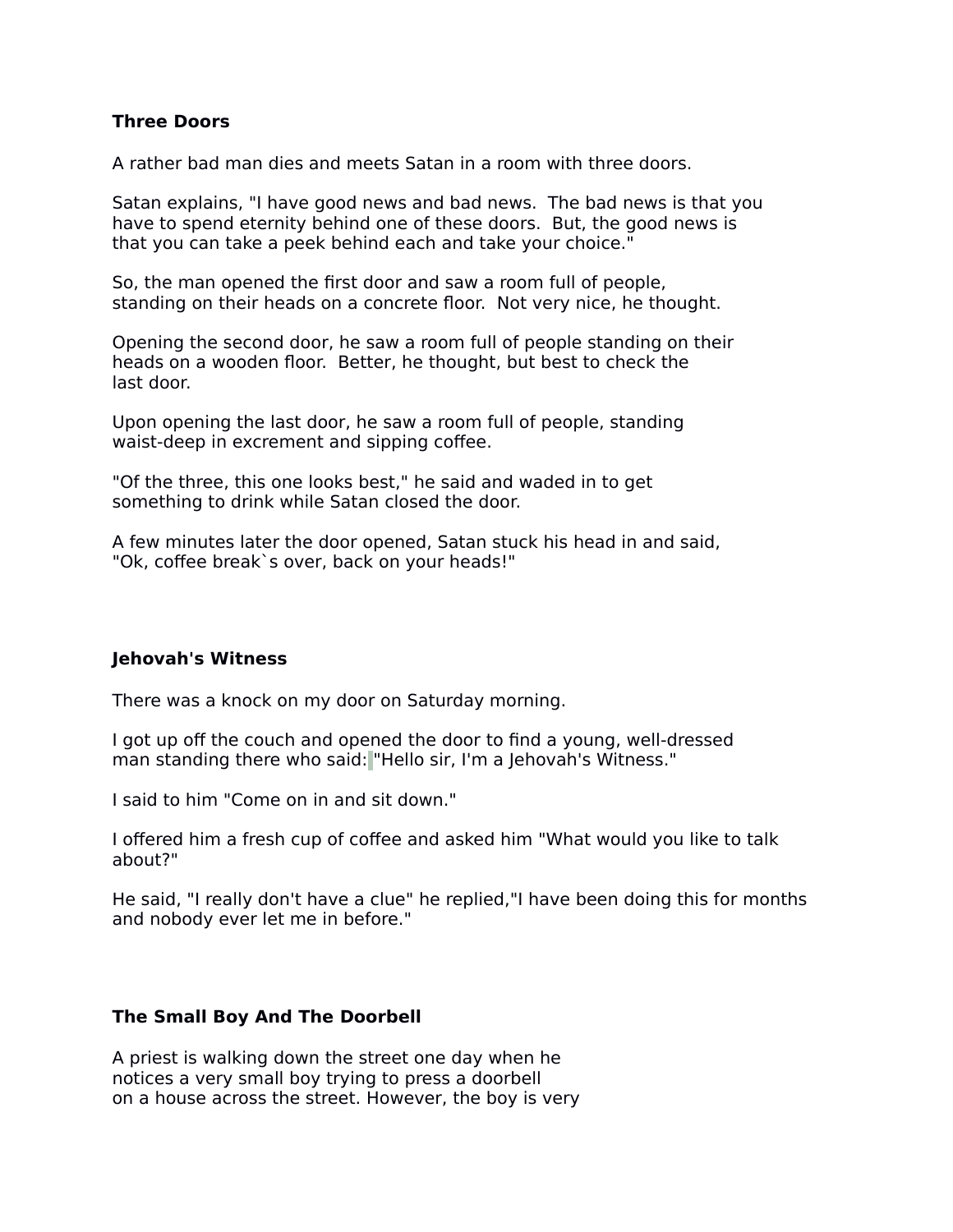small and the doorbell is too high for him to reach.

After watching the boy's efforts for some time, the priest moves closer to the boy's position.

He steps smartly across the street, walks up behind the little fellow and, placing his hand kindly on the child's shoulder leans over and gives the doorbell a sold ring.

Crouching down to the child's level, the priest smiles benevolently and asks, "And now what, my little man?"

To which the boy replies, "Now we run!"

## **The Church Plaque**

One Sunday morning, the priest saw little Davey staring up at the large plaque that hung in the church's foyer.

The plaque was covered with names and small American flags were mounted on either side of it.

"Father Donovan," the boy asked, "what is this?

"Well, son, it's a memorial to all the young men and women who died in the service," the priest explained.

They stood together quietly, staring at the memorial plaque.

Little Davey softly asked, "Which service? The 9:00 or the 10:30?"

#### **The Horse Racing Preacher**

A preacher wanted to raise money for his church, and being told there was a fortune in horse racing, he decided to purchase a horse and enter it in the races.

However, at the local auction, the going price for horses was so high that the preacher settled on a donkey instead. The preacher figured, since he bought the animal, he might as well race it. To his great surprise, the donkey did quite well and came in third place.

The next day, the racing sheets carried this headline: PREACHER SHOWS ASS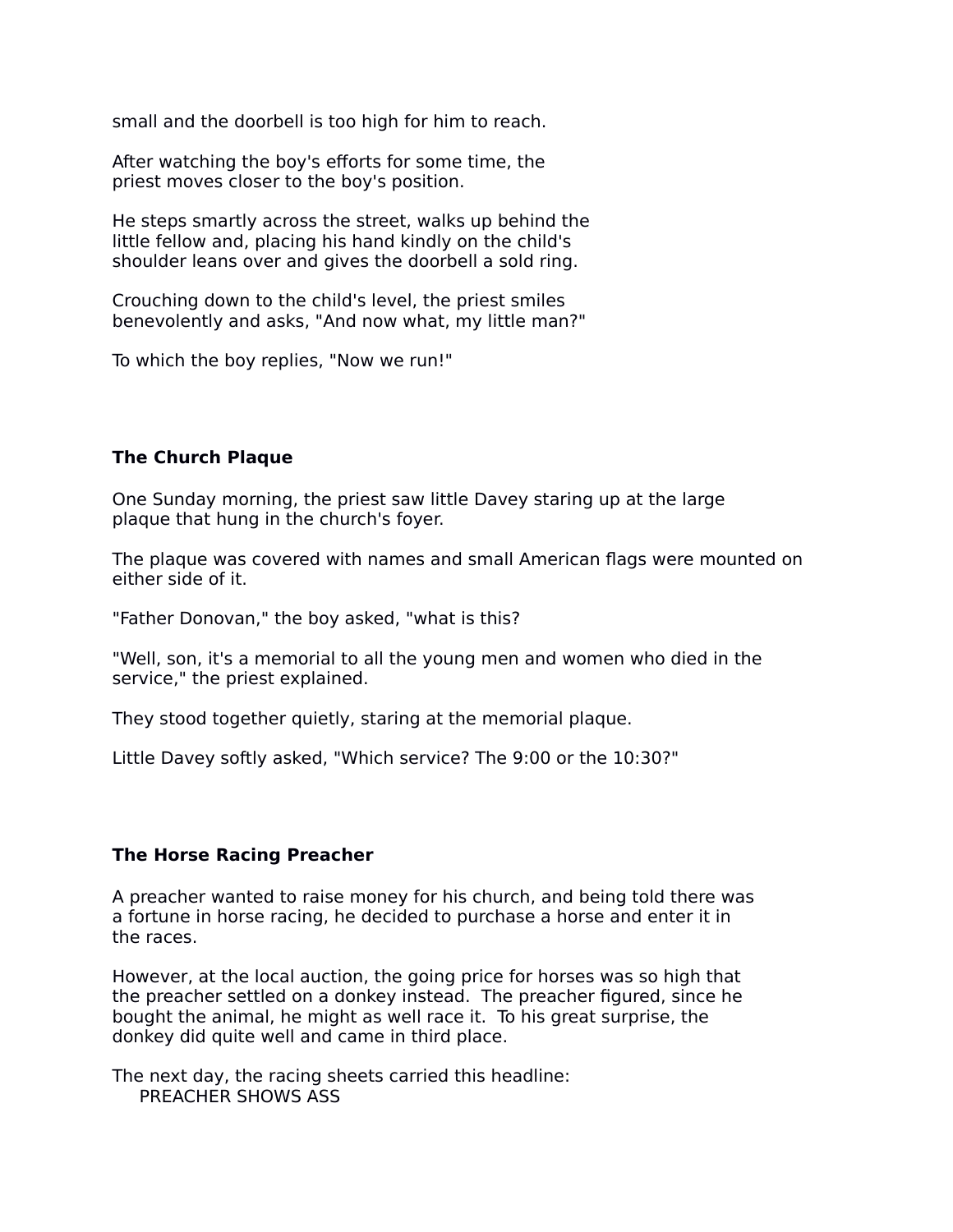The preacher was so pleased with the donkey that he entered it in the races again, and this time the animal won first place.

The paper said: PREACHERS ASS OUT IN FRONT

The Bishop was so upset with this kind of publicity that he ordered the preacher not to enter the donkey in any more races.

The newspaper printed this headline: BISHOP SCRATCHES PREACHERS ASS

This was too much for the Bishop and he ordered the preacher to get rid of the donkey. The preacher decided to give the animal to a nun in a local convent.

The next day, the headlines read: NUN HAS THE BEST ASS IN TOWN

#### **The Bishop Fainted**

When he came around, he informed the nun that she would have to dispose of the donkey. The nun searched, finally finding a farmer willing to buy the animal for ten dollars.

The paper stated: NUN PEDDLES ASS FOR TEN BUCKS!

They buried the Bishop the next day.

#### **Finding Peace**

Disciple: Oh wise and all-knowing one, take me to the realm of perfect peace. Master: If I take you to that realm, it will no longer be peaceful

## **The Dead Dog**

When the family's dog died, a mother tried to gently break the news to her little 5 year-old daughter. "We can all be happy now, that little Bo is up in heaven with God." Replied the little girl: "But mom, what's God going to do with a dead dog?"

### **Meditation solution**

Two men meet on the street: "How are you?" one asks. The other replies: "I'm fine, thanks." "And how's your son? Is he still unemployed?" "Yes, he is. But he is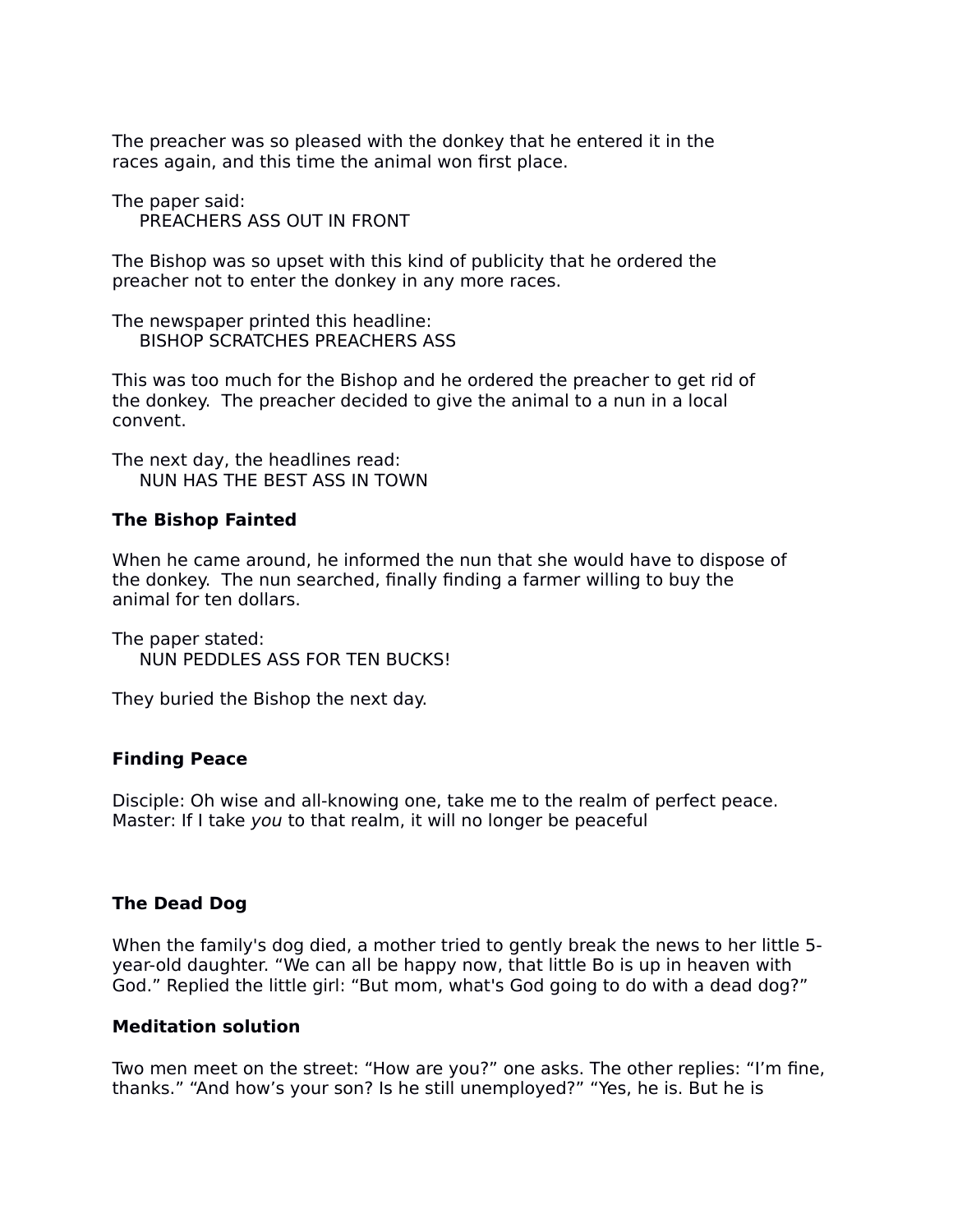meditating now." "Meditating? What's that?" "I don't know. But it's better than sitting around doing nothing!"

## **Old Chestnut but still great- The Zen Pizza**

The Yogi walked into the Zen Pizza Parlor and said: "Make me one with everything." When the Yogi got the pizza, he gave the proprietor a \$20 bill. The proprietor pocketed the bill. The Yogi said "Don't I get any change?" The proprietor said, "Change must come from within."

### **In the Beginning…21st Century Version**

In the beginning.... God created the heavens and the Earth. And the Earth was without form, and void, and darkness was upon the face of the deep. And Satan said, "It doesn't get any better than this." And God said, "Let there be light," and there was light. And God said, "Let the earth bring forth grass, the herb yielding seed, and the fruit tree yielding fruit," and God saw that it was good. And Satan said, "There goes the neighborhood."

And God said, "Let us make Man in our image, after our likeness, and let them have dominion over the fish of the sea, and over the fowl of the air and over the cattle, and over all the Earth, and over every creeping thing that creepeth upon the Earth." And so God created Man in his own image; male and female created he them. And God looked upon Man and Woman and saw that they were lean and fit. And Satan said, "I know how I can get back in this game."

And God populated the earth with broccoli and cauliflower and spinach, green and yellow vegetables of all kinds, so Man and Woman would live long and healthy lives. And Satan created McDonald's. And McDonald's brought forth the 99-cent double cheeseburger. And Satan said to Man, "You want fries with that?" And Man said, "Supersize them." And Man gained 5 pounds.

And God created the healthful yogurt, that woman might keep her figure that man found so fair. And Satan brought forth chocolate. And Woman gained 5 pounds.

And God said, "Try my crispy fresh salad." And Satan brought forth Ben and Jerry's. And Woman gained 10 pounds.

And God said, "I have sent the heart-healthy vegetables and olive oil with which to cook them." And Satan brought forth chicken-fried steak so big it needed its own platter... And Man gained 10 pounds and his bad cholesterol went through the roof.

And God brought forth running shoes and Man resolved to lose those extra pounds. And Satan brought forth cable TV with remote control so Man would not have to toil to change channels between ESPN and ESPN2. And Man gained another 20 pounds.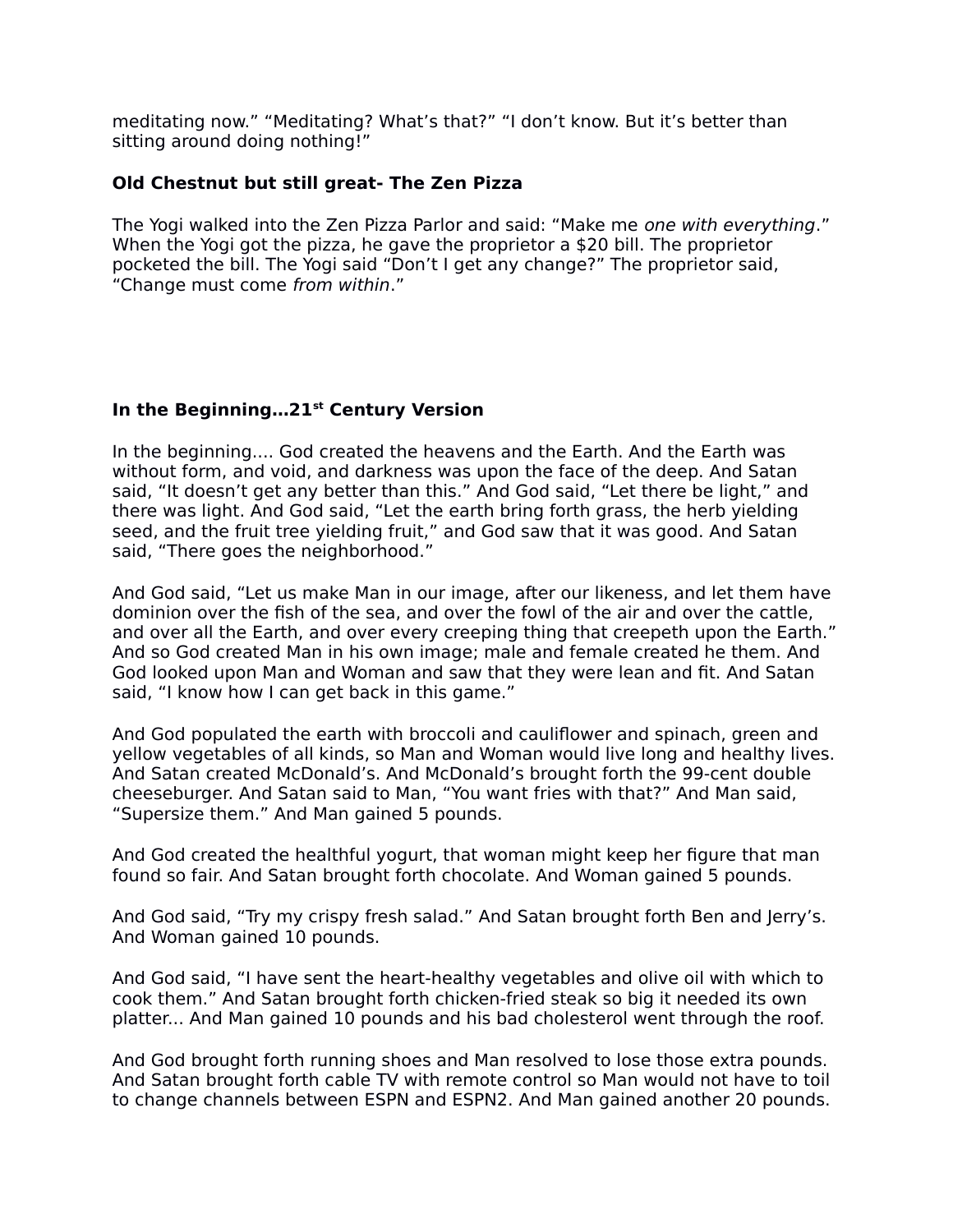And God said, "You're running up the score, Devil." And God brought forth the potato, a vegetable naturally low in fat and brimming with nutrition. And Satan peeled off the healthful skin and sliced the starchy center into chips and deep-fat fried them. And he created sour cream dip also. And Man clutched his remote control and ate the potato chips swathed in cholesterol. And Satan saw it and said, "It is good." And Man went into cardiac arrest.

And God sighed and created quadruple bypass surgery.

And Satan created HMOs.

## **The Parking Spot**

Paddy sat in the street in a sweat because he had an important meeting and couldn't find a parking place. Looking up to heaven he said, "Lord take pity on me. If you find me a parking place I will go to Mass every Sunday for the rest of me life and give up me Irish Whiskey". Miraculously, a parking place appeared. Paddy looked up again and said, "Never mind, I found one."

## **A New Age Lullaby**

Hush little baby don't you squall Momma's gonna buy you a crystal ball And if you still can't see beyond Momma's gonna buy you a magic wand And if that wand don't change your fate Momma's gonna teach you to levitate And if the astral makes you sick, Momma's gonna buy you an incense stick And if that patchouli smells too rank She'll buy you a sensory deprivation tank And if that tank don't float your bones Momma's gonna buy you some precious stones And if those gems don't ease your heart Momma's gonna buy you a natal chart And if your planets go berserk Momma's gonna buy you some bodywork And if your aura still needs kneading Momma's gonna buy you a past life reading And if your destiny stays hid Momma's gonna buy you a pyramid And if your chakras still feel stressed Momma's gonna take you on a vision quest And if power animals don't come to charm ya Sorry, kid, it's just your karma.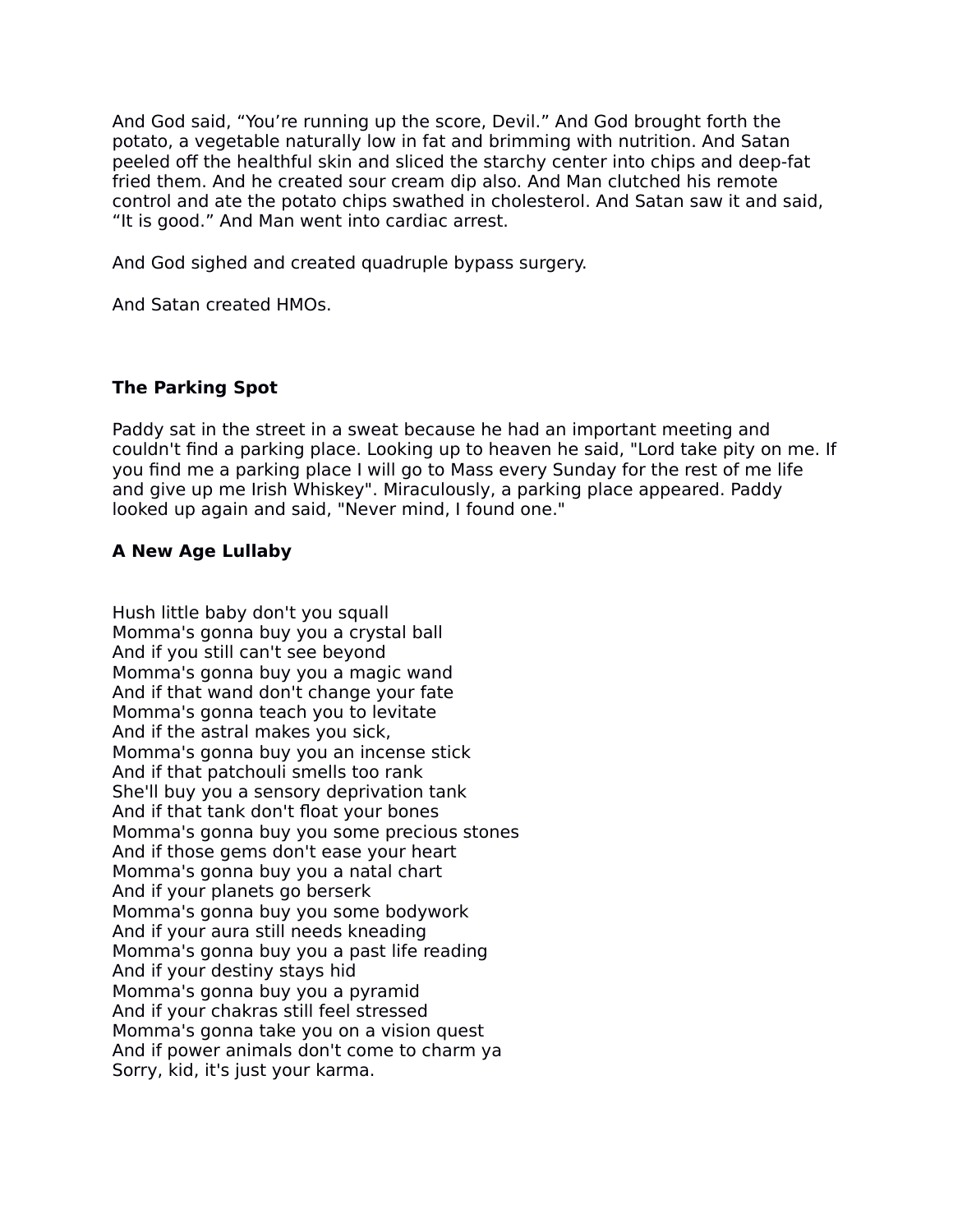### **Prayers sorted by Sun Sign**

ARIES: "Dear God! Give me PATIENCE and I want it NOW !"

TAURUS "Dear God, please help me accept CHANGE in my life, but NOT YET."

GEMINI: "Yo God (or is it Goddess?).Who are you? What are you? Where are You? How many of you ARE there? I can't figure you out!"

CANCER: "Dear Daddy, I know I shouldn't depend on you so much, but you're the only One I can count on while my security blanket is at the cleaners."

LEO: "Hi, Pop! I'll bet you're really proud to have me as your kid!"

VIRGO: "Dear God, please make the world a better place, and don't screw it up like you did the last time."

LIBRA: "Dear God, I know I should make decisions for myself. But, on the other hand, what do YOU think?"

SCORPIO: "Dear God, help me forgive my enemies, even if the bastards don't deserve it."

SAGITTARIUS: "OH ALMIGHTY, ALL KNOWING, ALL -LOVING, ALL -POWERFUL, OMNIPRESENT, EVERLASTING GOD, IF I'VE ASKED YOU ONCE, I'VE ASKED YOU A THOUSAND TIMES --- HELP ME STOP EXAGGERATING!!!!"

CAPRICORN: "Dear Father, I was going to pray, but I guess I ought to figure things out for myself. Thanks anyway."

AQUARIUS: "Hi God! Some say you're a man. Some say you're a woman. I say we're ALL God. So, why pray? Let's have a party!"

PISCES: "Heavenly Father, as I prepare to consume this last fifth of Scotch to drown out my pain and sorrow, may my inebriation be for Thy greater Honor and Glory."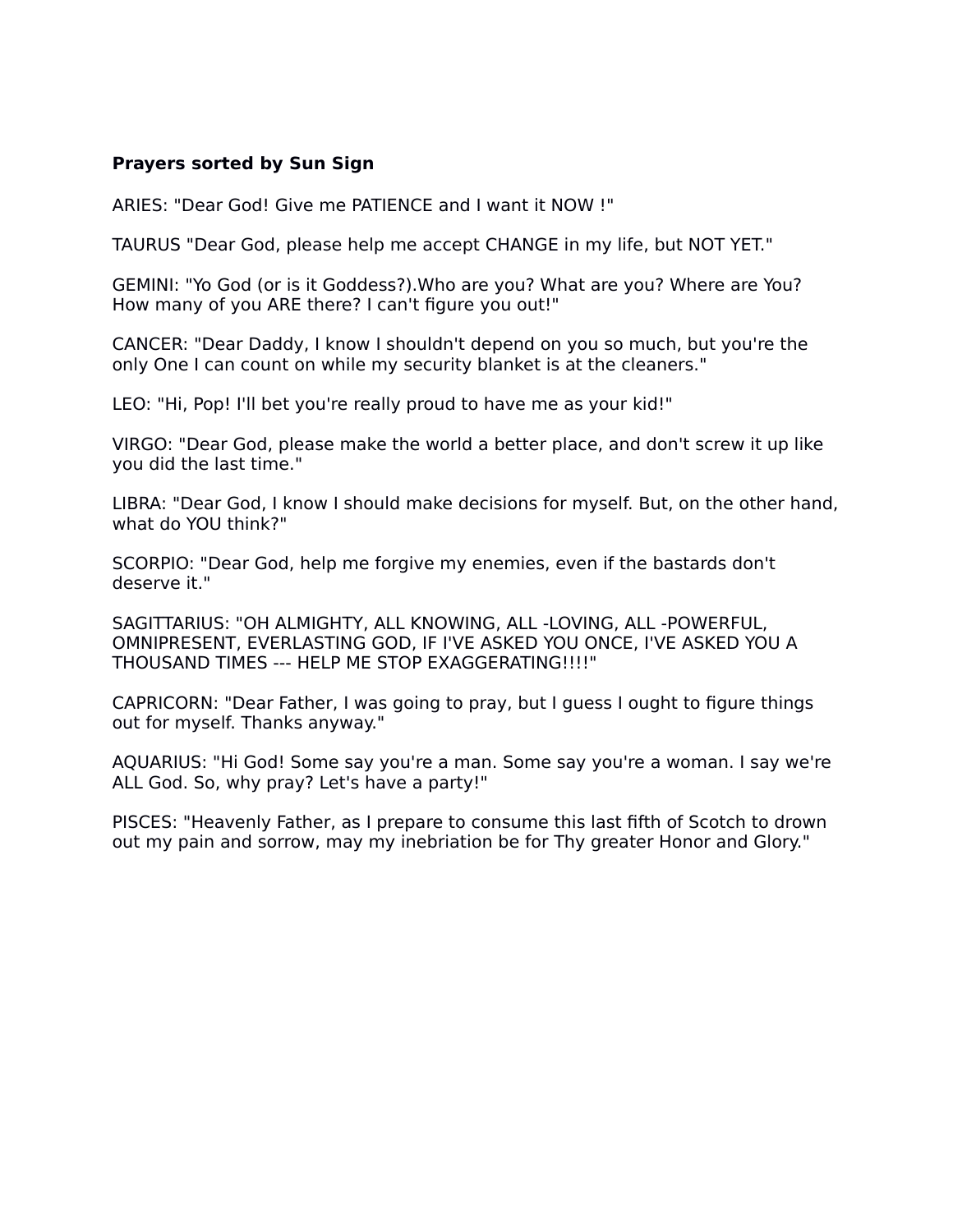### **Avraham's Test**

And it came to pass after these things that G-d did test Avraham. And G-d said to him "Avraham". And Avraham replied "Hineni - here I am." And G-d said, "take your computer, your old computer, your 286 and install upon it an operating system, a new operating system, Windows 8, which I will show to you." And Avraham rose up early in the morning, and saddled his ass.

He loaded his computer, his old computer, his 286, on the ass. And he took two of his young men with him and Yitzchak his son. And he rose up and went to the place where G-d had told him, where to find Windows 8 from afar. And Avraham said to his young men, "stay here with the ass, and I and the lad will go yonder and load Windows 8 on our 286, and come again for you."

And Avraham took his computer, his old computer, his 286, and laid it on Yitzchak his son. And they went, both of them together. And Yitzchak spoke to Avraham his father and said, "my father." And he replied, "Hineni - here I am my son." And Yitzchak said, "Windows 8 requires far more memory than a 286 has. How will it possibly run on your machine?"

And Avraham looked at his son, his only son, whom he loved, and he shook his head slowly. And in perfect faith, and with unswerving trust and belief in the Almighty, he said, "fear not Yitzchak my son,......

G-d will provide the RAM.

## **Noah's Ark - A Modern Tale**

And the Lord spoke to Noah and said: "In six months I'm going to make it rain until the whole earth is covered with water and all the evil people are destroyed. But I want to save a few good people, and two of every kind of living thing on the planet. I am ordering you to build Me an Ark," said the Lord.

And in a flash of lightning He delivered the specifications for an Ark.

"OK," said Noah, trembling in fear and fumbling with the blueprints. "Six months, and it starts to rain" thundered the Lord. "You'd better have my Ark completed, or learn how to swim for a very long time."

And six months passed.

The skies began to cloud up and rain began to fall. The Lord saw that Noah was sitting in his front yard, weeping. And there was no Ark.

"Noah," shouted the Lord, "where is my Ark?" A lightning bolt crashed into the ground next to Noah, for emphasis.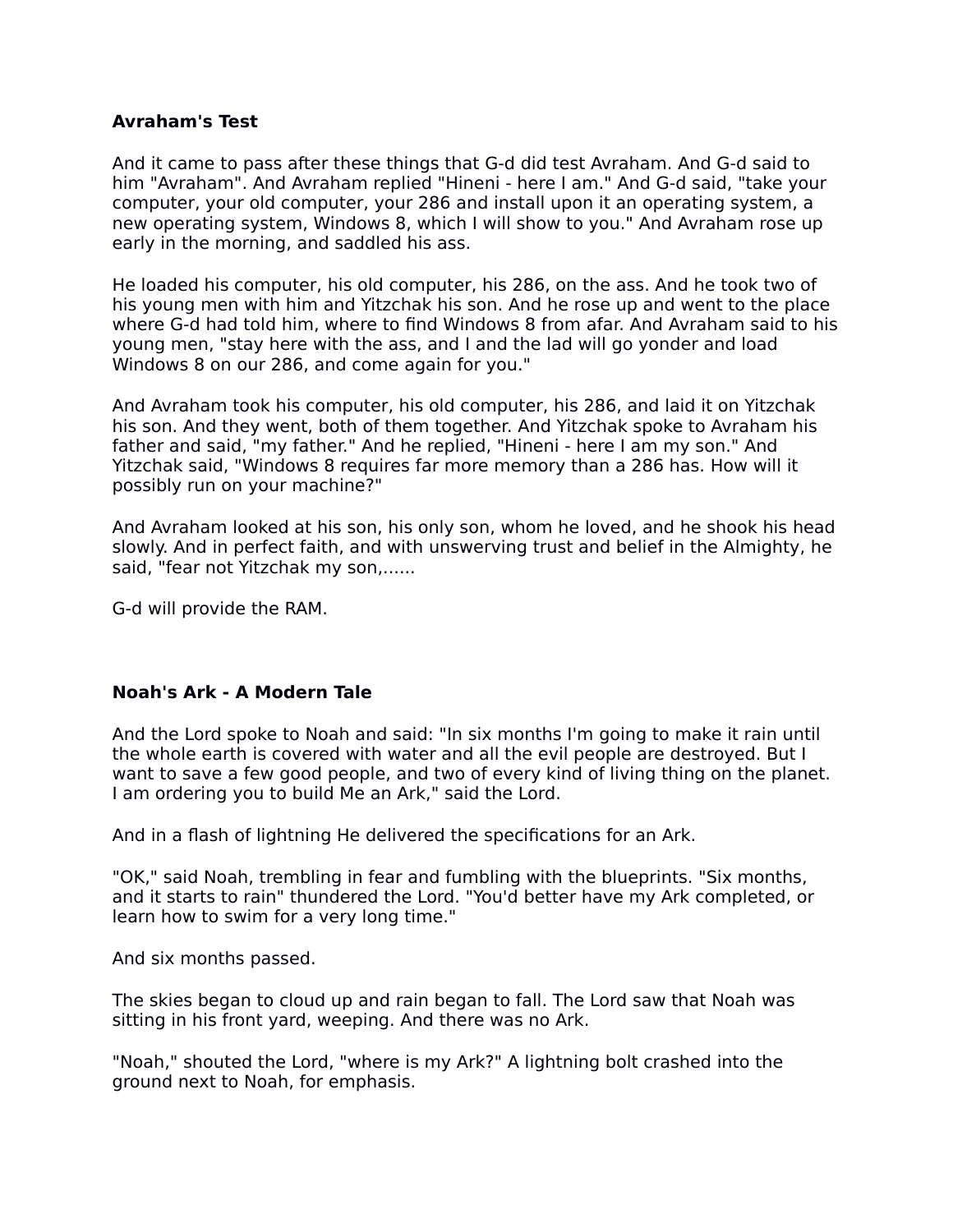"Lord, please forgive me," begged Noah. "I did my best. But there were big problems. First I had to get a building permit for the Ark construction project, and your plans didn't meet Code. So I had to hire an engineer to redraw the plans. Then I got into a big fight over whether or not the Ark needed a fire sprinkler system. My neighbors objected claiming I was violating zoning by building the Ark in my front yard, so I had to get a variance from the city planning commission.

"Then I had a big problem getting enough wood for the Ark because there was a ban on cutting trees to save the Spotted Owl.

Then the carpenters formed a union and went out on strike. I had to negotiate a settlement with the National Labor Relations Board before anyone would pick up a saw or a hammer. Now we got 16 carpenters going on the boat, and still no owls.

"Then I started gathering up the animals, and got sued by an animal rights group. They objected to me taking only two of each kind. Just when I got the suit dismissed, EPA notified me that I couldn't complete the Ark without filing an environmental impact statement on your proposed Flood.

Then the Army Corps of Engineers wanted a map of the proposed new flood plain. I sent them a globe.

And the IRS (The tax authorities) has seized all my assets claiming I'm trying to avoid paying taxes by leaving the country, and I just got a notice from the state about owing some kind of use tax.

"I really don't think I can finish your Ark for at least another five years," Noah wailed.

The sky began to clear. The sun began to shine. A rainbow arched across the sky. Noah looked up and smiled. "You mean you're not going to destroy the earth?" Noah asked, hopefully.

"Wrong!" thundered the Lord. "But being Lord of the Universe has its advantages. I fully intend to smite the Earth, but with something far worse than a Flood. Something Man invented himself."

"What's that?" asked Noah.

There was a long pause, and then the Lord spoke:

"Government."

#### **Clergy and Golf**

A Franciscan, a Dominican, and a Jesuit were out playing golf one day. They were moving along the course quite well until they got stuck behind a group of golfers who were taking quite a long time and weren't letting anyone else play through. Feeling irritated, the three priests went to the club manager to complain. The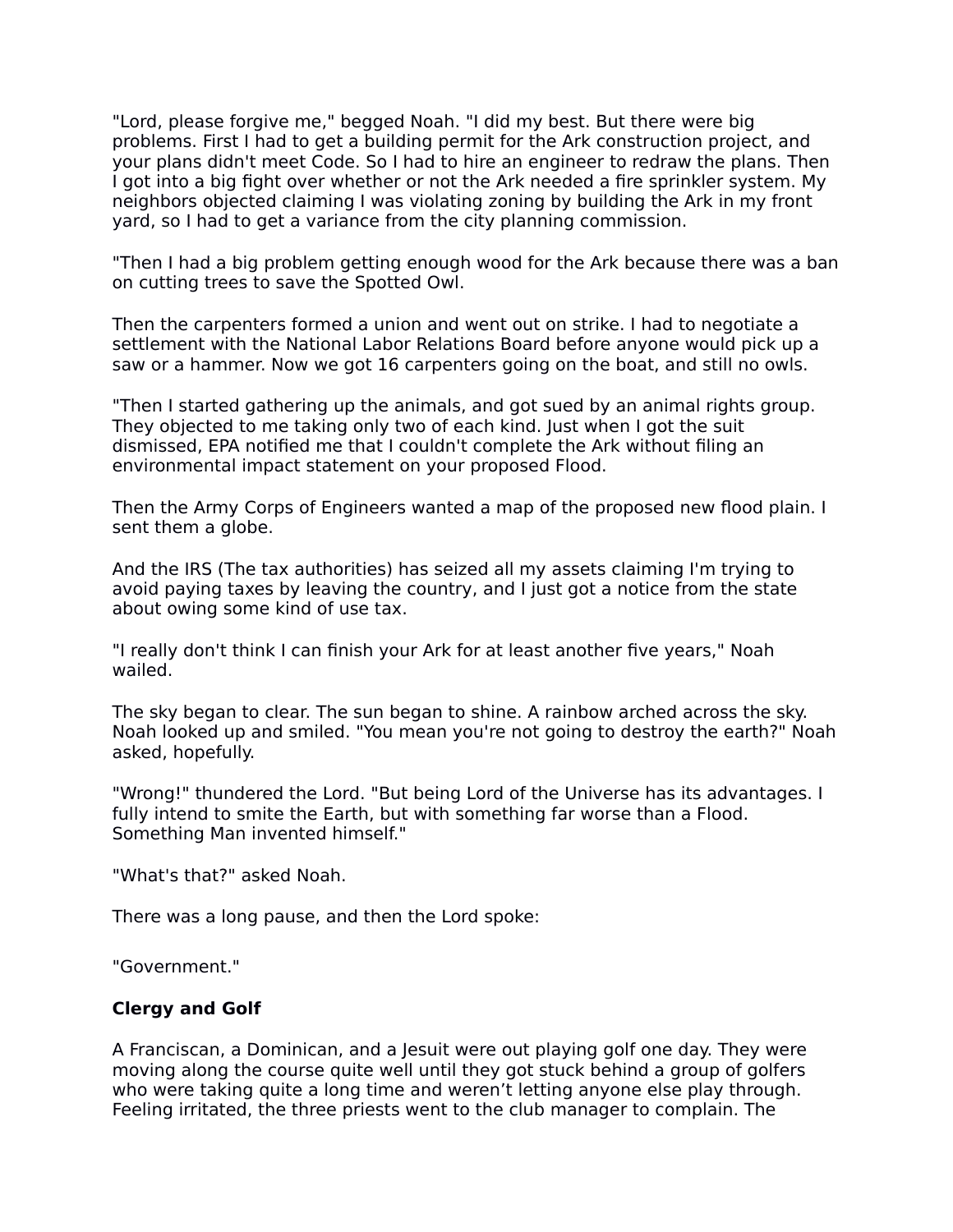manager told them that the slow golfers were blind. "It takes them more time," he said. "Please be patient."

The Franciscan was mortified. He got down on his knees and begged God's forgiveness for his anger. The Dominican was also chagrined. He repented of his impatience, and vowed to do more to help the poor and disabled. However, the Jesuit wasn't impressed. He asked the manager, "why don't you make them play at night?"

## **Updating the Bible**

The brewing industry was in terrible shape, losing money and laying off employees. Industry leaders hit upon a plan: They went to see the Pope and said, "We'll give 10 million dollars to the Church if you agree to change the Bible: Where it says, "Give us this day our daily bread," change it to "Give us this day our daily beer."

The Pope was outraged and said, "No!"

The brewery representatives said, "Okay, 50 million dollars."

"Absolutely not! I won't tamper with the Word of God!"

After some consultation, the brewery representatives said, "Okay. 100 million dollars and that's our final offer!"

The Pope thought about the good the Church could do with \$100M and he decided that he couldn't turn down the offer. He accepted.

At the next General Council, the Pope announced, "I have some good news and bad news. The good news is that I've made 100 million dollars for the Church. The bad news is….we lost the Wonder Bread account!"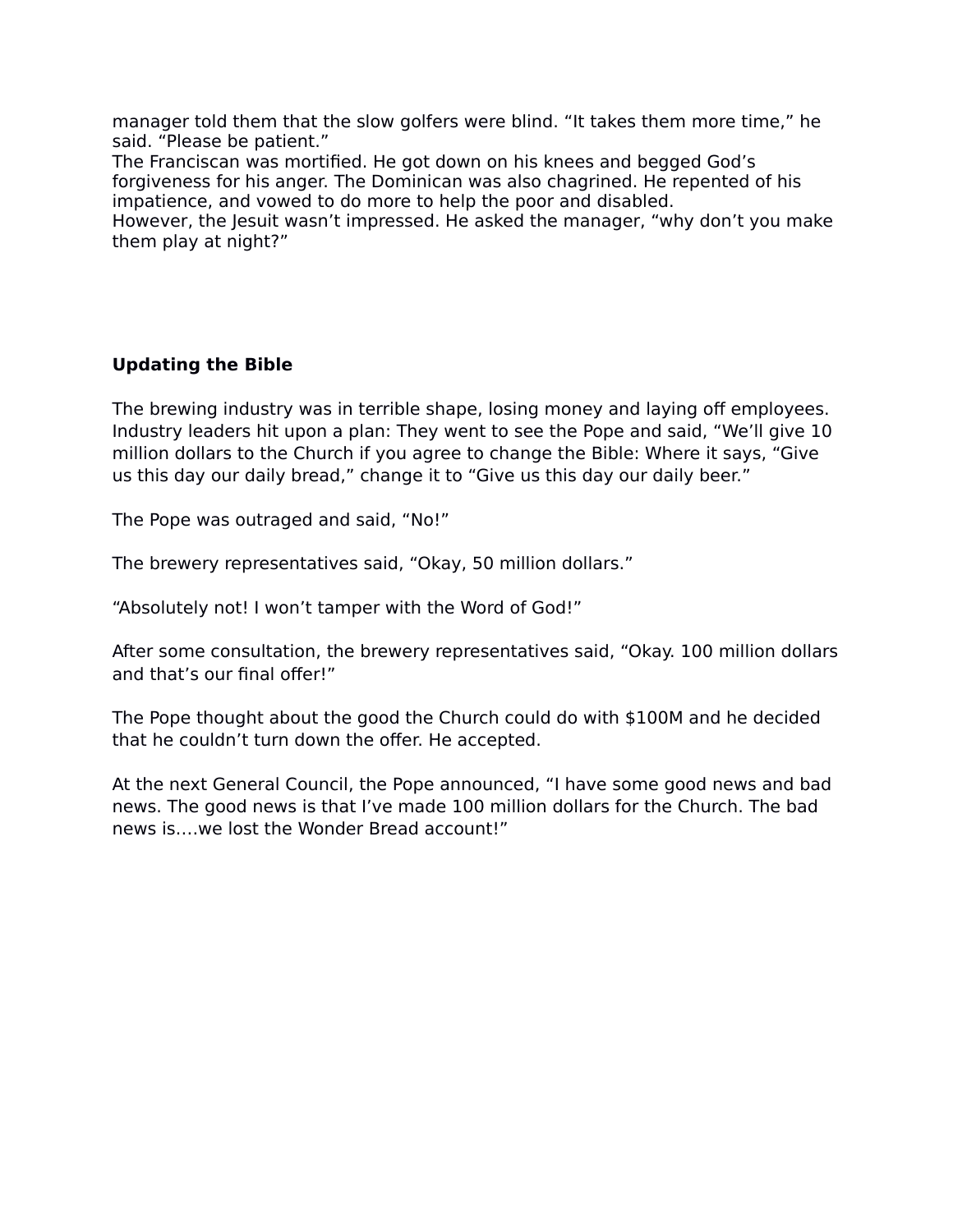### **Knows To Pray**

As the storm raged, the captain realized his ship was sinking fast. He called out, "Anyone here know how to pray?"

One man stepped forward. "Aye, Captain, I know how to pray."

"Good," said the captain, "you pray while the rest of us put on our life jackets - we're one short."

## **Dying Preacher**

An old preacher was dying. He sent a message for his IRS agent and his Lawyer (both church members), to come to his home. When they arrived, they were ushered up to his bedroom. As they entered the room, the preacher held out his hands and motioned for them to sit on each side of the bed. The preacher grasped their hands, sighed contentedly, smiled and stared at the ceiling. For a time, no one said anything. Both the IRS agent and Lawyer were touched and flattered that the old preacher would ask them to be with him during his final moment.

They were also puzzled because the preacher had never given any indication that he particularly liked either one of them.

Finally, the Lawyer asked, "Preacher, why did you ask the two of us to come?"

The old preacher mustered up some strength, then said weakly, "Jesus died between two thieves, and that's how I want to go, too."

#### **I Am**

A black preacher and a white preacher went on a hillside to find out if God was black or white. The white preacher asks, "God, are you black or white"? God responds, "I Am that I Am". The white preacher says "He's white". The black preacher says, "Why do you say that"?! The white preacher says, "If He were black, He would have said, 'I Is that I Is'".

#### **The Confession Sessions**

The new priest was nervous about sitting in on confessions so he asks the old Priest to sit in with him. The new priest hears several confessions, then the old priest asks him to step out of the confessional for a few suggestions.

The old priest suggests, "Cross your arms over your chest and rub your chin with one hand."

The new priest tries this.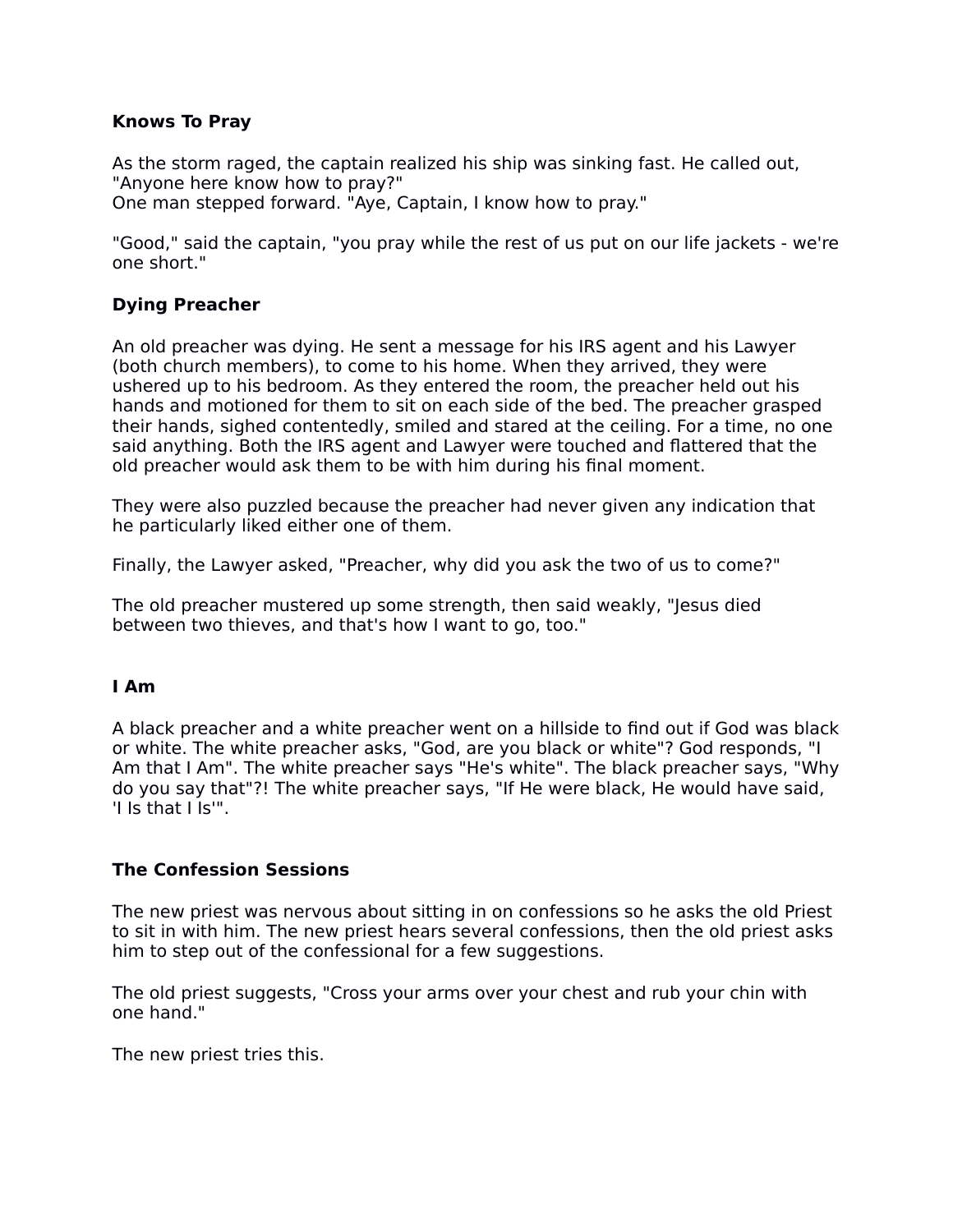The old priest then suggests, "Try saying things like, 'I see, yes, go on, and I understand, how did you feel about that?"

The new priest says those things, trying them out.

The old priest concludes, "Now, don't you think that's a little better than slapping your knee and saying, 'No way! What happened next?'"

### **My Wife Is Poisoning Me**

A man goes to see the Rabbi. "Rabbi, something terrible is happening and I have to talk to you about it."

The Rabbi asked, "What's wrong?"

The man replied, "My wife is poisoning me."

The Rabbi, very surprised by this, asks, "I'm sure you're wrong."

The man pleads, "I'm telling you, I'm certain she's poisoning me. What should I do?"

The Rabbi then offers, "Tell you what, let me talk to her. I'll see what I can find out and I'll let you know."

A week later the Rabbi calls the man and says, Well, I spoke to your wife. I spoke to her on the phone for three hours. You want my advice?"

The man anxiously says, "Yes, please."

"Take the poison!"

#### **The Password To Heaven**

After a long illness, a woman died and arrived at the Gates of Heaven. While she was waiting for Saint Peter to greet her, she peeked through the Gates. She saw a beautiful banquet table. Sitting all around were her parents and all the other people she had loved and who had died before her.

They saw her and began calling greetings to her - "Hello" "How are you!

We've been waiting for you!" "Good to see you".

When Saint Peter came by, the woman said to him "This is such a Wonderful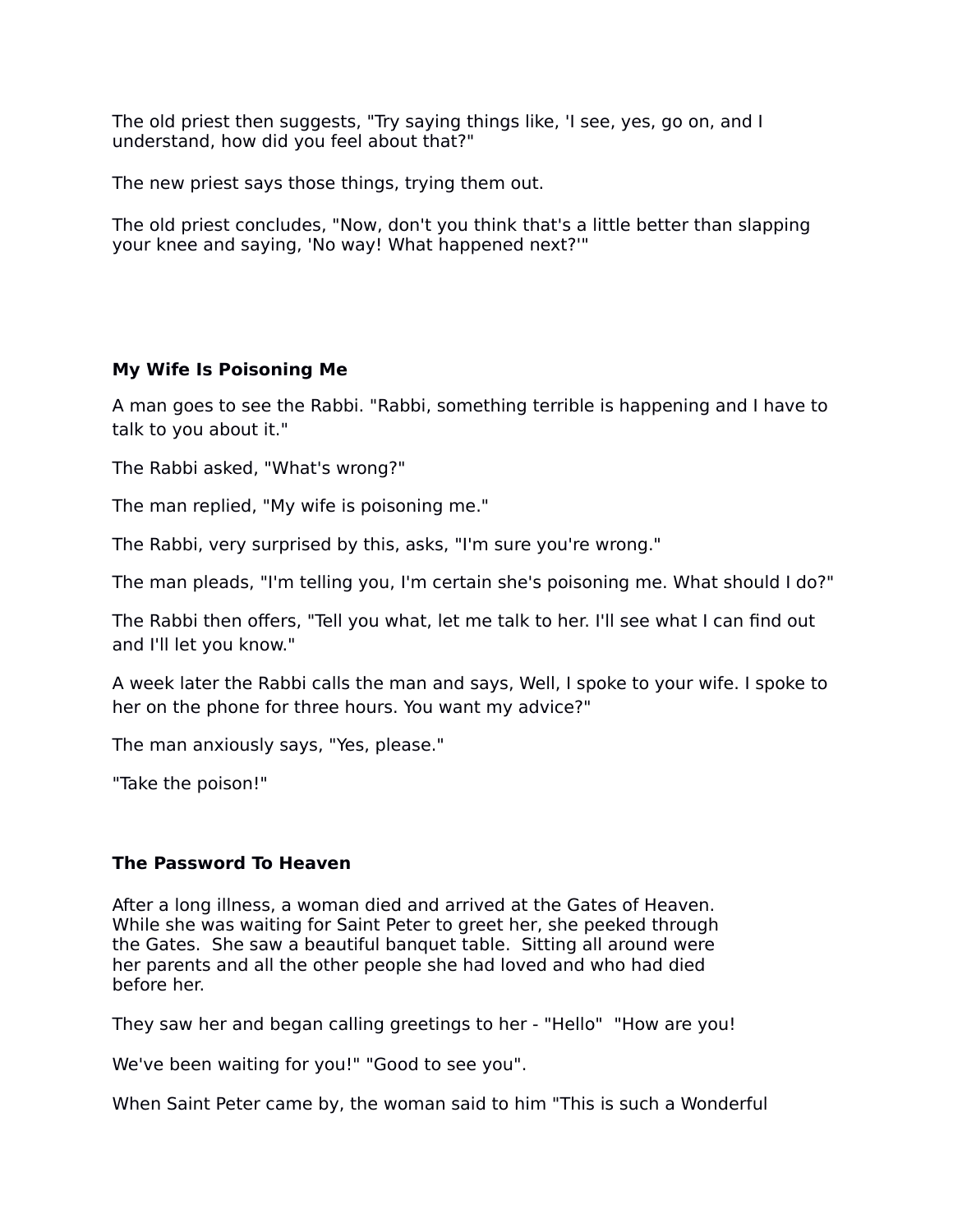place! How do I get in?" "You have to spell a word", Saint Peter told her.

"Which word?" the woman asked.

"Love."

The woman correctly spelled "Love" and Saint Peter welcomed her into Heaven.

About six months later, Saint Peter came to the woman and asked her to watch the Gates of Heaven for him that day. While the woman was guarding the Gates of Heaven, her husband arrived.

"I'm surprised to see you", the woman said. "How have you been?"

"Oh, I've been doing pretty well since you died," her husband told her. "I married the beautiful young nurse who took care of you while you were ill. And then I won the lottery. I sold the little house you and I lived in and bought a big mansion. And my wife and I traveled all around the world. We were on vacation and I went water skiing today. I fell, the ski hit my head, and here I am. How do I get in?"

"You have to spell a word", the woman told him.

"Which word?" her husband asked.

"Czechoslovakia."

#### **Children's Sermon**

It was that time, during the Sunday morning service, for "the children's sermon," and all the children were invited to come forward.

One little girl was wearing a particularly pretty dress and, as she sat down, the pastor leaned over and said to her, "That is a very pretty dress. Is it your Easter dress?"

The little girl replied, directly into the pastor's clip-on microphone, "Yes, and my Mom says it's a bitch to iron."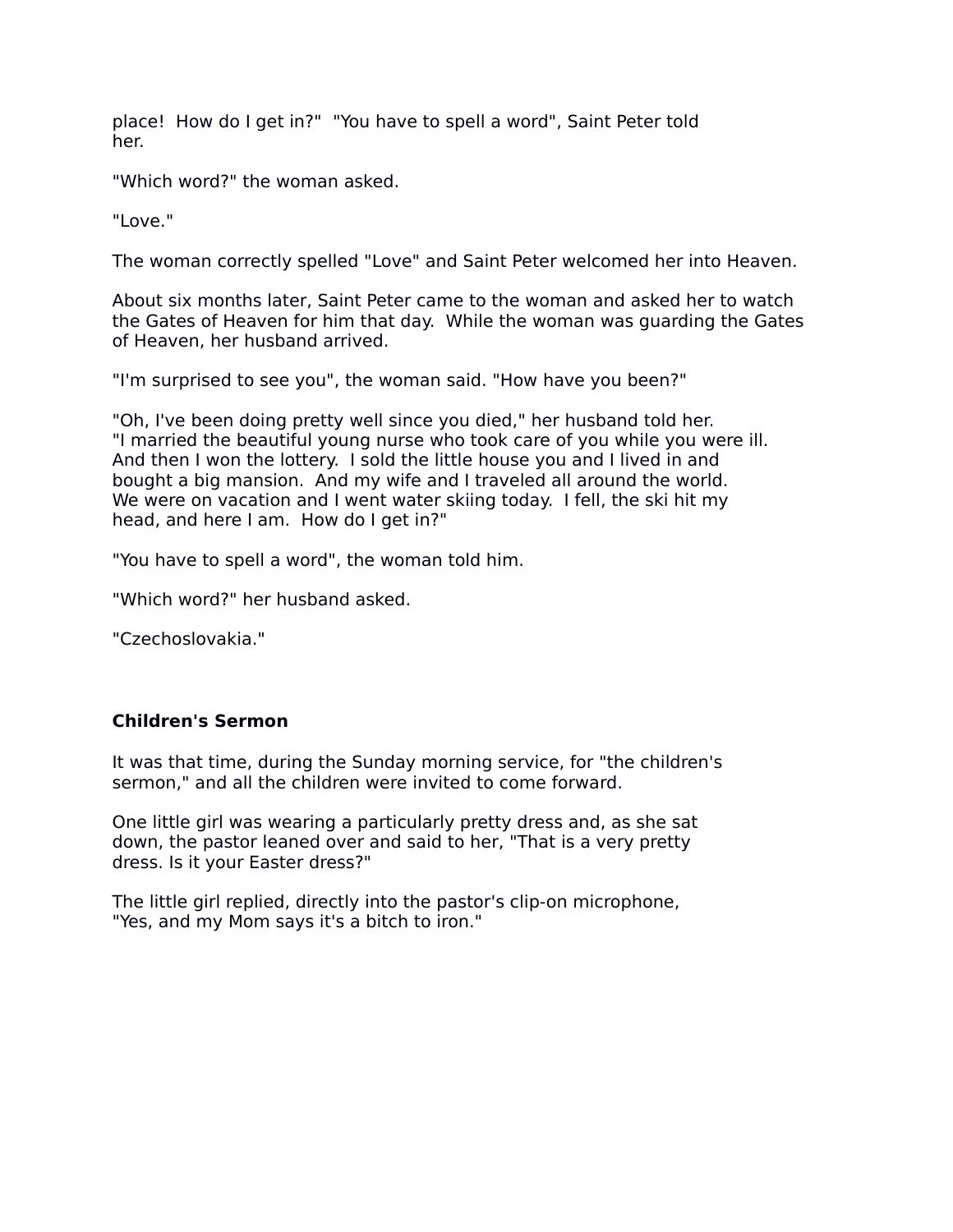### **Hellish Cold**

A man died and went to Heaven.

After reaching the gates to Heaven the man was talking with Saint Peter and he asked, "I know I was good during my life, and I really appreciate being brought to Heaven but I'm really really curious. What does Hell look like?"

So Saint Peter thought about it a moment and finally said, "I'll tell you what, I'll let you see what Hell looks like before you are officially entered into Heaven. Come with me."

And so Saint Peter lead the man to an elevator and said, "Take this elevator to the very bottom floor. When the door opens you will see what Hell looks like, but whatever you do, do not get out of the elevator."

"Thank you", replied the man who climbed into the elevator and hit the button for the lowest floor.

After nearly an hour waiting in the elevator the doors opened and the man peered out.

Before him was a lifeless frozen wasteland. All the man could see were huge mountains of ice through blankets of snow.

Remembering what Saint Peter said, the man quickly pushed the button for the top floor, the doors closed and he traveled back up to Heaven.

After returning to Heaven the man approached Saint Peter and said, "I'm ready to enter into Heaven now but before I do I have just one more question."

"Go ahead", replied Saint Peter.

So the man asked, "I thought Hell would be fire and brimstone but instead all I saw was snow and ice. Is that what it's really like?"

Saint Peter thought about this for a second and finally answered, "Snow and ice, huh? I guess the Indianapolis Colts finally won the Super Bowl."

#### **The Good News**

A story is told of a Jewish man who was riding on the subway reading an Arab newspaper. A friend of his, riding in the same subway car, noticed this bizarre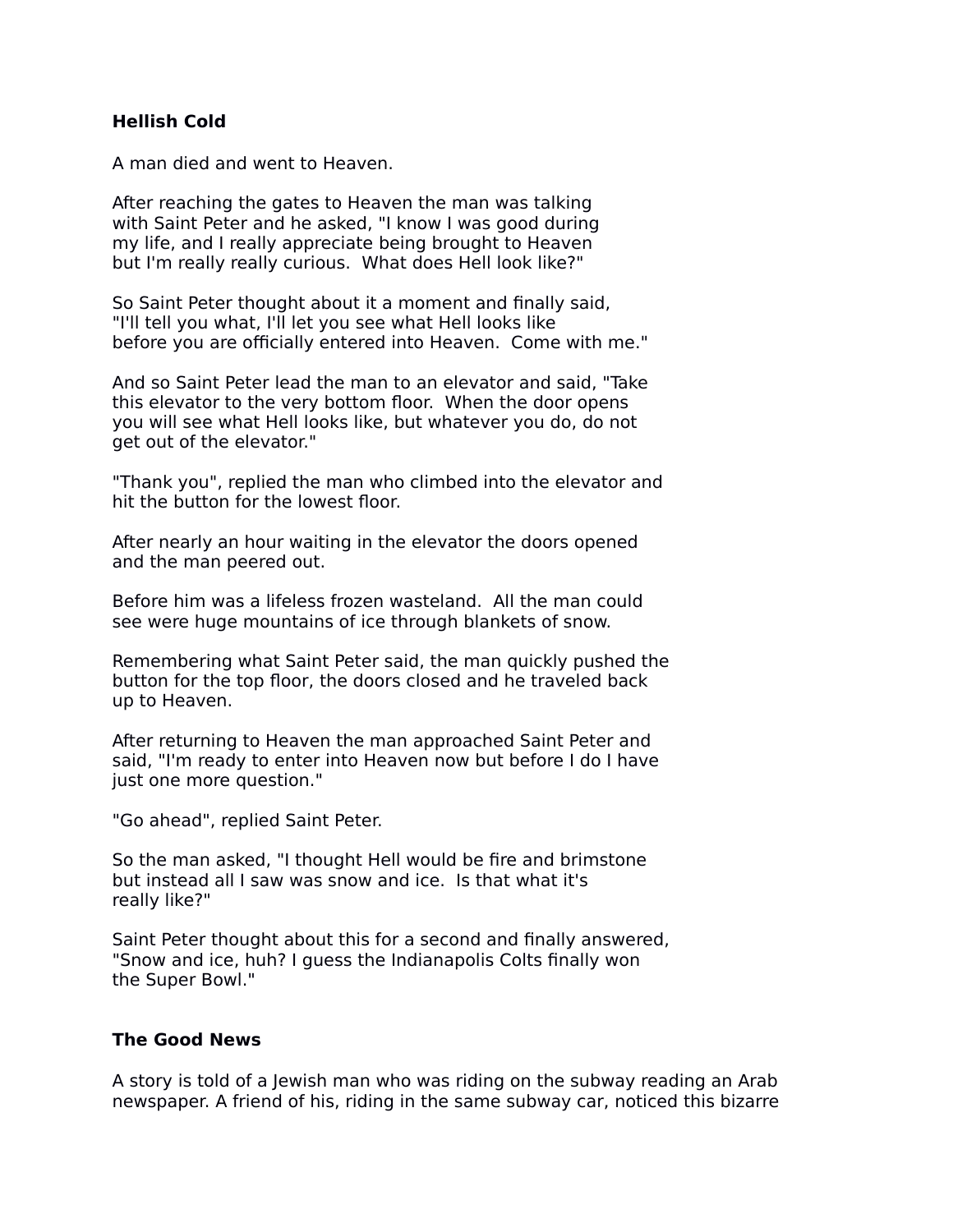phenomenon. Very upset, he approached the newspaper reader. "Moshe, have you lost your mind? Why are you reading an Arab newspaper?" Moshe replied, "I used to read the Jewish newspaper, but what did I find? Jews being persecuted, Israel being attacked, Jews disappearing through assimilation and intermarriage, Jews living in poverty. So I switched over to the Arab newspaper. Now what do I find? Jews own all the banks, Jews control the media, Jews are all rich and powerful, Jews rule the world. The news here is so much better!"

## **Vacancy- New Chief Samuari**

Once upon a time a powerful Emperor of the Rising Sun advertised for a new Chief Samurai. After a year, only three applied for the job: a Japanese, a Chinese and a Jewish Samurai. "Demonstrate your skills!" commanded the Emperor. The Japanese Samurai stepped forward, opened a tiny box and released a fly. He drew his samurai sword and Whoosh! the fly fell to the floor, neatly divided in two! "What a feat!" said the Emperor. "Number Two Samurai, show me what you can do." The Chinese Samurai smiled confidently, stepped forward and opened a tiny box, releasing a fly. He drew his samurai sword and Whoosh! Whoosh! The fly fell to the floor neatly QUARTERED. "That is great skill!" nodded the Emperor. "How are you going to top that, Number Three Samurai?" Number Three Samurai, Obi-wan Rabinowitz, stepped forward, opened a tiny box releasing one fly, drew his samurai sword and Whoooosssh! flourished his sword so mightily that a gust of wind blew through the room. But the fly was still buzzing around. In disappointment, the Emperor asked, "What kind of skill is that? The fly isn't even dead." "Dead, shmed," replied the Jewish Samurai. "Dead is easy. But circumcision...THAT takes skill!"

#### **Without Sin**

Jesus came upon a small crowd who had surrounded a young woman they believed to be an adulteress. They were preparing to stone her to death. To calm the situation, Jesus said: "Whoever is without sin among you, let them cast the first stone." Suddenly, an older lady at the back of the crowd picked up a fairly large rock and lobbed it at the young woman, scoring a direct hit on the head. The unfortunate young woman collapsed dead on the spot. Jesus looked over towards the older lady and sighed: "Mother…!"

#### **The Missionary**

A missionary gets sent into deepest darkest Africa and goes to live with a tribe there.

He spends years with the people, teaching them to read, write and the good Christian ways of the white man. One thing he particularly stresses is the evils of sexual sin.

Thou must not commit adultery or fornication!!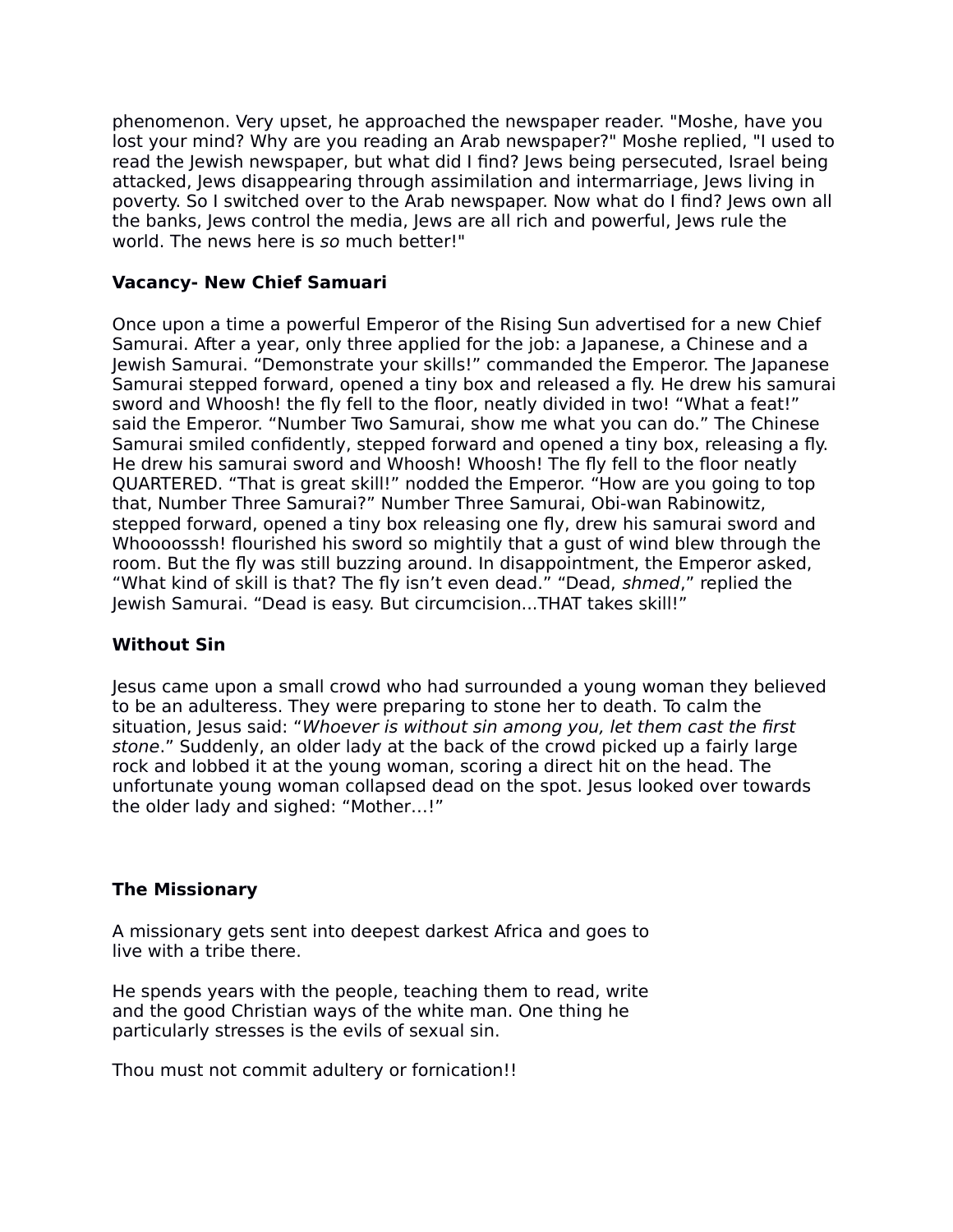One day the wife of one of the Tribe's noblemen gives birth to a white child.

The village is shocked and the chief is sent by his people to talk with the missionary.

"You have taught us of the evils of sexual sin, yet here a black woman gives birth to a white child. You are the only white man that has ever set foot in our village. It doesn't take a genius to work out what has been going on!"

The missionary replies: "No, no, my good man. You are mistaken. What you have here is a natural occurrence - what is called an albino. Look to thy yonder field. See a field of white sheep, and yet amongst them is one black one. Nature does this on occasion."

The chief pauses for a moment then says "Tell you what, you keep quiet about the sheep, I won't say anything about the white child"

### **I am Nothing**

A rabbi and a cantor are standing in the largely empty synagogue one day, talking mystically about how, given the awesome glory of God's Infinite Divine Presence, they are each really "nothing." "Yes," says the rabbi, "I am nothing!" The cantor also affirms, looking up to the heavens, "O God, I am completely nothing!" And they go on like this for several rounds—"I am nothing… I am utterly nothing."

Meanwhile, the synagogue's janitor is off in the corner on his hands and knees, scrubbing the floor. Filled with piety and a fervent spirit, he has all the while been repeating in a gentle voice, "O Lord, You are everything and I am nothing… I am nothing." The rabbi and cantor at one point listen in and, after a few moments, come to realize what he is saying. At this, the rabbi nudges the cantor and smugly says, "Look who thinks he's nothing!"

## **Another old Chestnut but Still Great**

A new monk arrives at the old Italian monastery for his celibate life of shared poverty and prayer, and is assigned to help the other monks in copying the old texts by hand. He notices, however, that they are copying from copies, not the original manuscripts. So, the new monk goes to the head monk to ask him about this, pointing out that if there were an error in the first copy, that error would be continued in all of the subsequent copies. The head monk says, "We have been copying from the copies for centuries, but you make a good point, my son." So, he goes down into the cellar with one of the copies to check it against the original. Hours go by and nobody sees him. So, one of the monks goes downstairs to look for him. Hearing sobbing coming from the back of the cellar, he finds the old monk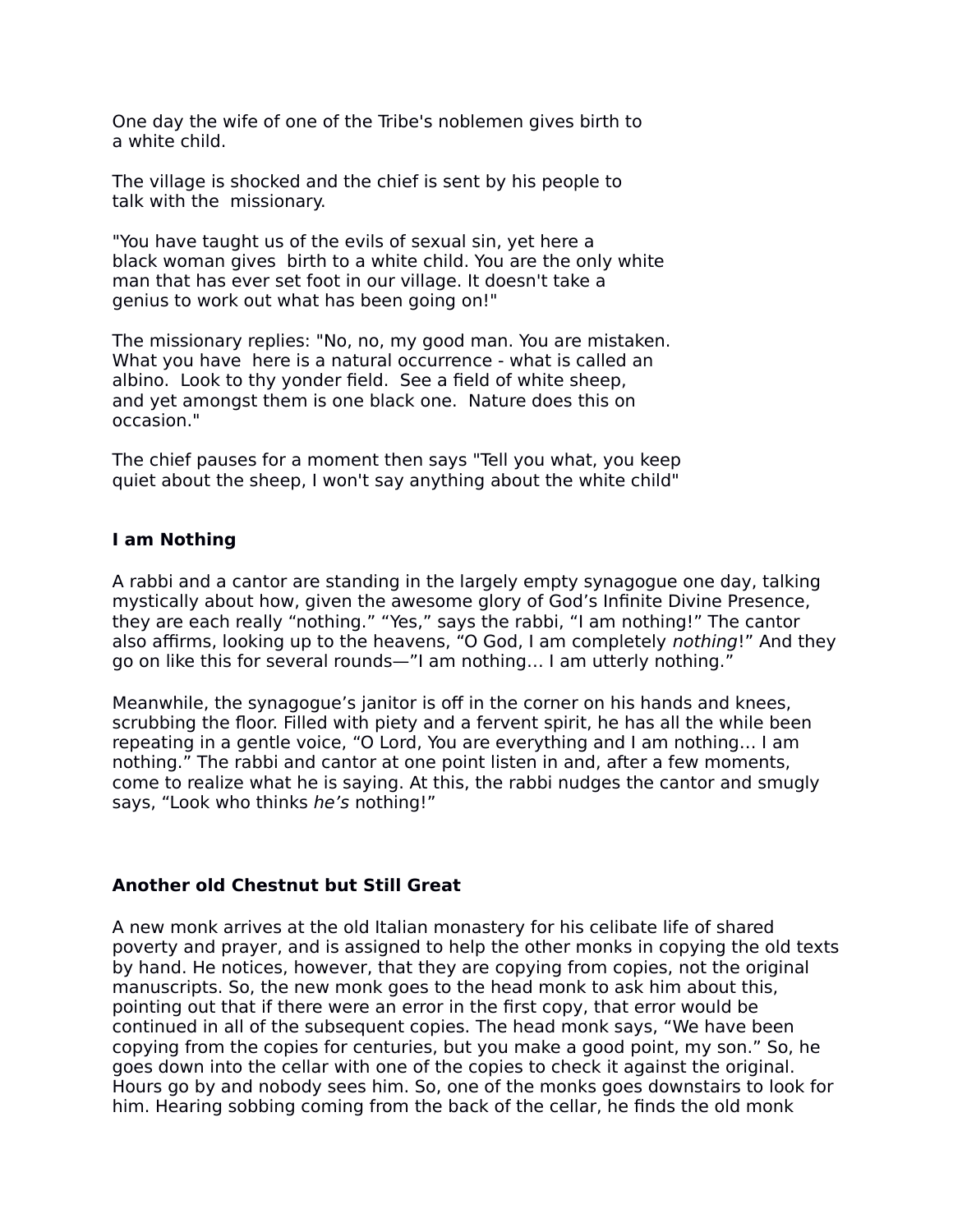leaning over one of the original books crying, and muttering between tears: "There's an R! There's an R!" He asks the old monk what's wrong, and in a choked voice came the reply, "The original word isn't "celibate" but "celebrate."

## **Help from any Source**

A telephone rang. "Hello! Is your phone number 444-4444?"

"Yes, it is,"came the reply.

"Thank Goodness! Could you call 911 for me? I super-glued my finger to the phone."

## **Never Fall Asleep In Church**

One day Mr. Jones went to have a talk with the minister at his church. "Reverend," he said, "I have a problem. My wife keeps falling asleep during your sermons. It's very embarrassing. What should I do?"

I have an idea," said the minister. "Take this pin with you. I'll be able to tell when she's sleeping, and I will motion to you at specific times. When I motion, you give her a good poke in the leg with the pin."

In church the following Sunday, Mrs. Jones dozed off. Noticing this, the preacher put his plan to work. "…And who made the ultimate sacrifice for you?" he said, nodding to Mr. Jones.

"Jesus!" cried Mrs. Jones as her husband jabbed her in the leg with the pin.

"Yes, you are right, Mrs. Jones," said the minister.

Soon, Mrs. Jones nodded off again. Again, the minister noticed her dozing. "Who is your redeemer?" he asked the congregation, motioning towards Mr. Jones.

"God!" cried out Mrs. Jones as she was stuck again with the pin once again. "Right again, Mrs. Jones," said the minister, smiling and continuing his sermon.

Before long, Mrs. Jones dozed off again. However, this time the minister didn't notice. As he picked up the tempo of his sermon, he made a few motions that Mr. Jones mistook as signals to wake his wife again.

He was just sticking his wife with the pin again when the minister asked, "…And what did Eve say to Adam after she bore him his 99th son?"